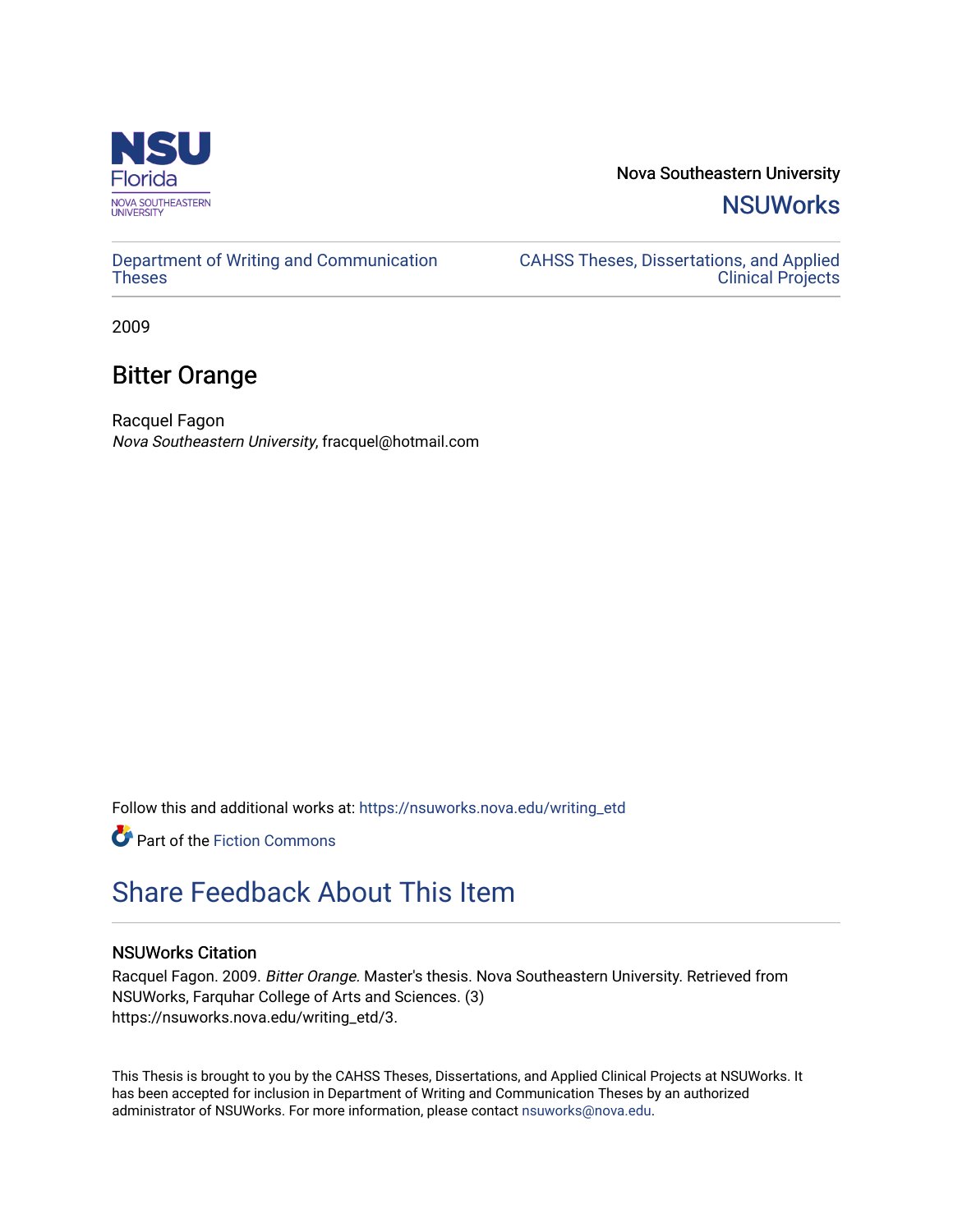# BITTER ORANGE

A Thesis

Submitted in Partial Fulfillment of the

Requirements for the Degree

Master of Arts in Writing

Racquel Fagon

Farquhar College of Arts and Sciences, Division of Humanities

Nova Southeastern University

August 2009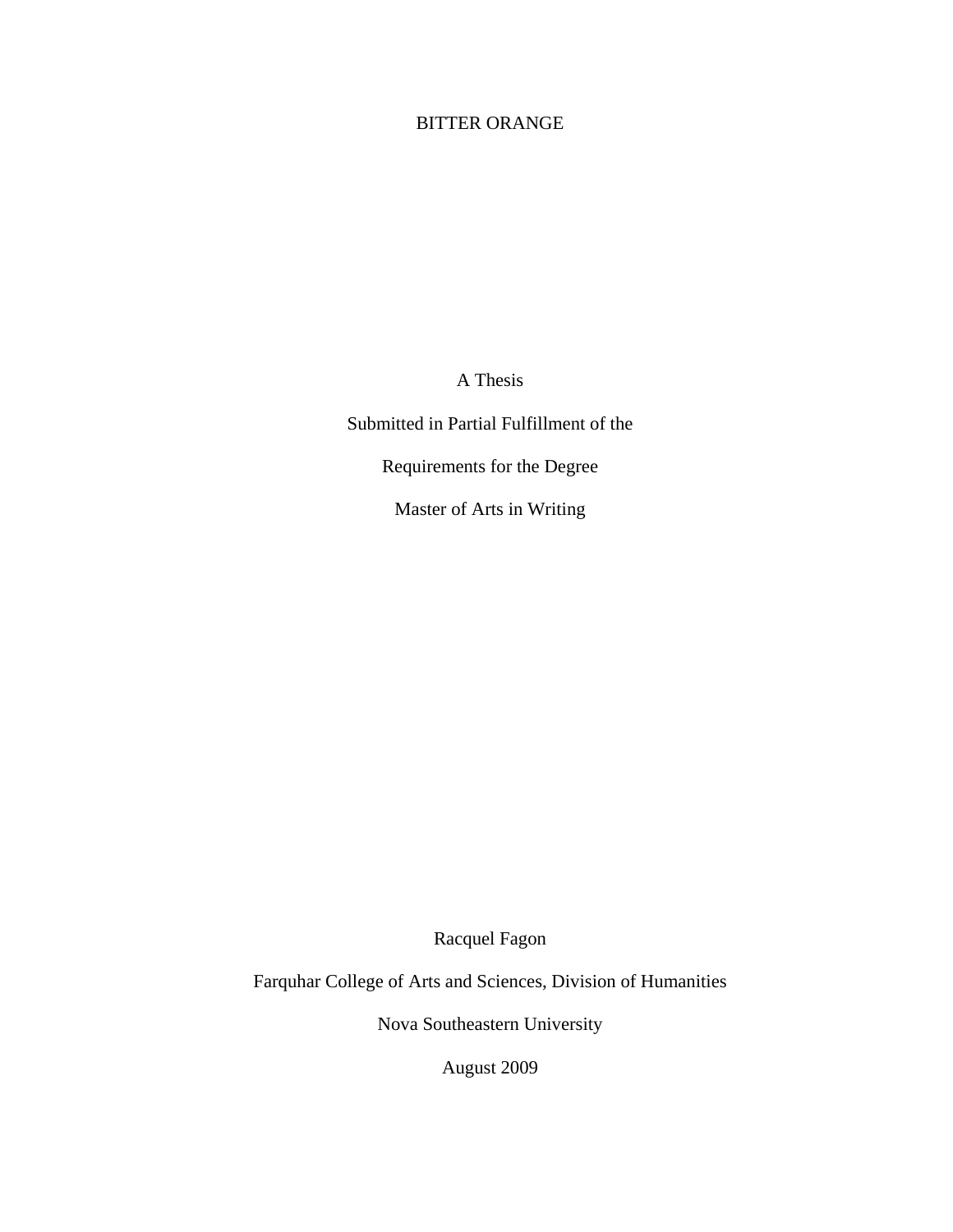© 2009 by Racquel Fagon

All Rights Reserved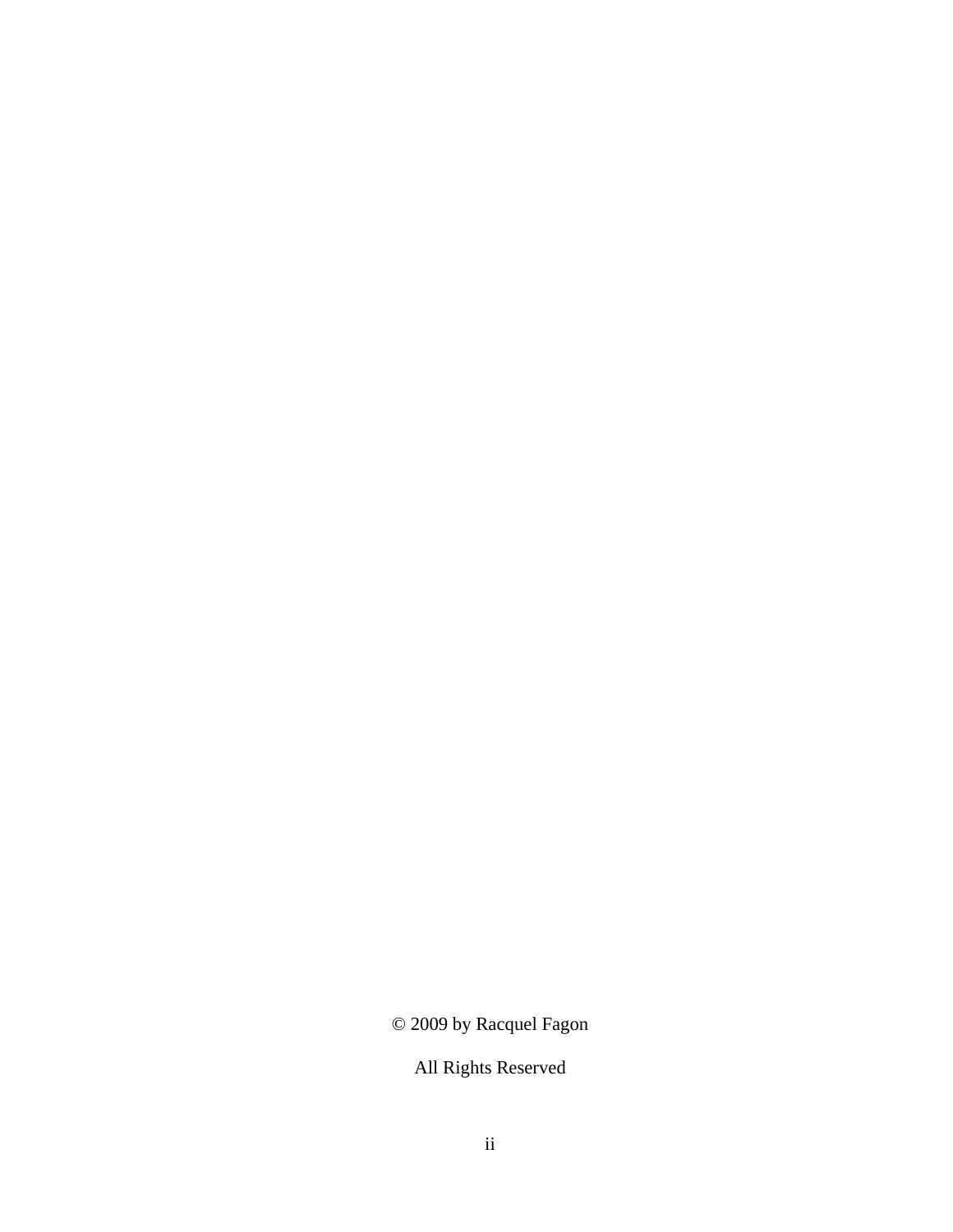Farquhar College of Arts and Sciences, Division of Humanities Nova Southeastern University

We hereby approve the thesis of

Racquel Fagon

\_\_\_\_\_\_\_\_\_\_\_\_\_\_\_\_\_\_\_ \_\_\_\_\_\_\_\_\_\_\_\_\_\_\_\_\_\_\_\_\_\_\_\_\_\_\_\_\_\_\_\_

\_\_\_\_\_\_\_\_\_\_\_\_\_\_\_\_\_\_\_ \_\_\_\_\_\_\_\_\_\_\_\_\_\_\_\_\_\_\_\_\_\_\_\_\_\_\_\_\_\_\_\_

\_\_\_\_\_\_\_\_\_\_\_\_\_\_\_\_\_\_\_ \_\_\_\_\_\_\_\_\_\_\_\_\_\_\_\_\_\_\_\_\_\_\_\_\_\_\_\_\_\_\_\_

Candidate for the degree of Master of Arts in Writing

Date **Andrea Shaw**, Ph.D., M.F.A Assistant Professor of English, Thesis Advisor

Date Jim Doan, Ph.D. Professor of English

ACCEPTED

Date Marlisa Santos, Ph.D. Director, Division of Humanities Farquhar College of Arts and Sciences Nova Southeastern University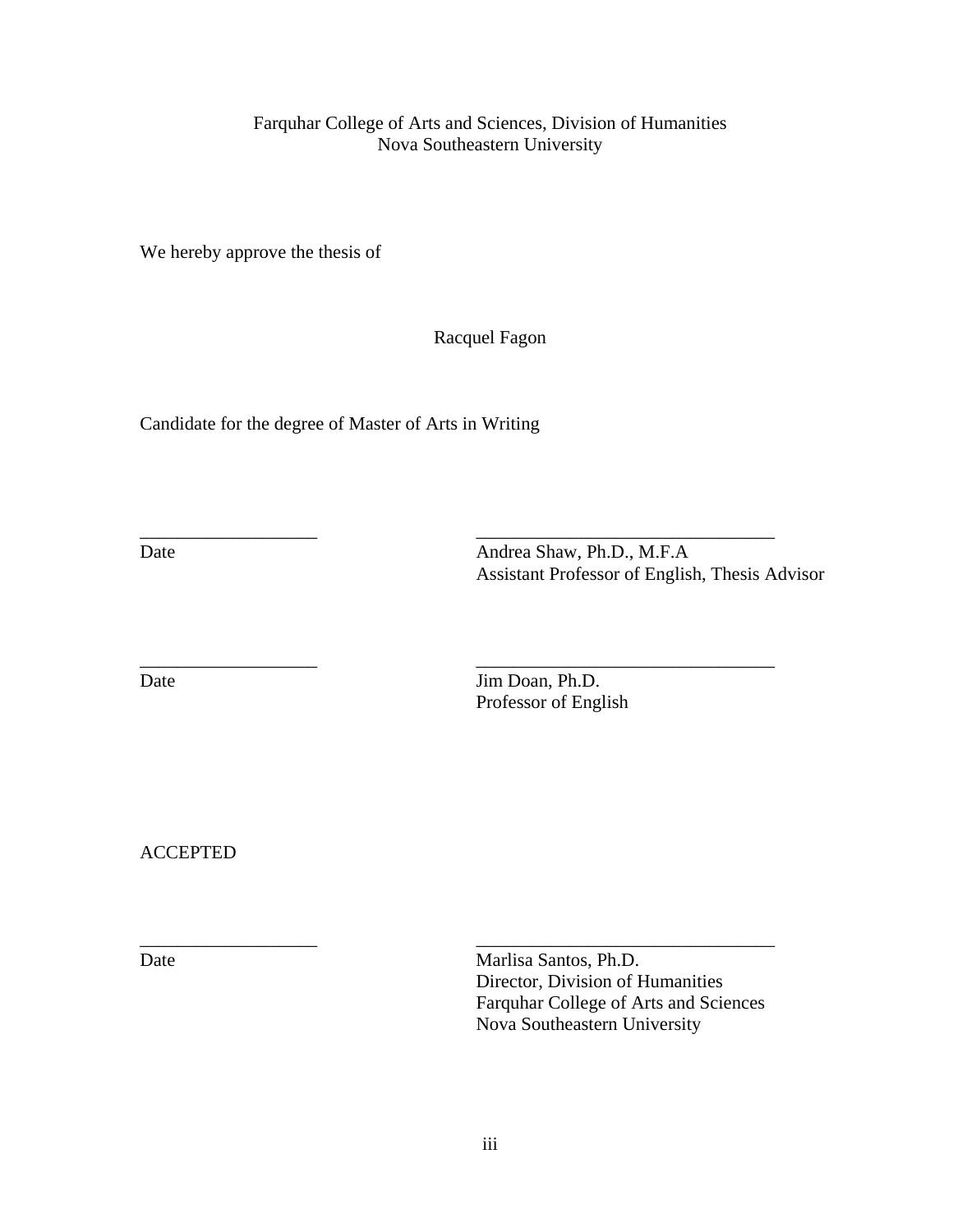# **I**

# Bevie

# Not the same day leaf drop in water that it rotten

--Jamaican Proverb

I was sitting on the carpet in the living room watching Smurfs, but I couldn't even hear the advice Papa Smurf was giving to Lazy Smurf because Morlon and Daddy been arguing for most of the morning. They never even ate any of the fried dumpling and ackee and saltfish Mommy and Sophia made for breakfast.

I could see them from where I was on the verandah, and not even the verandah look like it big enough to hold the two of them. Both of them face swell up like when you throw salt on bull-frog back, and the more them shout at one another is the more them swell up.

"Jesus Christ, just give me a break man!" Morlon screamed.

 "Bwoy don't talk to me like that," Daddy shouted. "You think I'm afraid to box you down?"

 "You can't threaten me with beating now, Daddy. So you can forget that," Morlon said back to Daddy.

"Listen to me, bwoy, you will do as I say, and that's final!"

 "It's I-an-I life. Who gives you the right to decide anything for me? I wasn't the one who tell you not to go to school, and to become some country farmer."

"Is this backside country-farmer money put you into high class Munro College and send you backside to America every summer! Bwoy, don't make me…"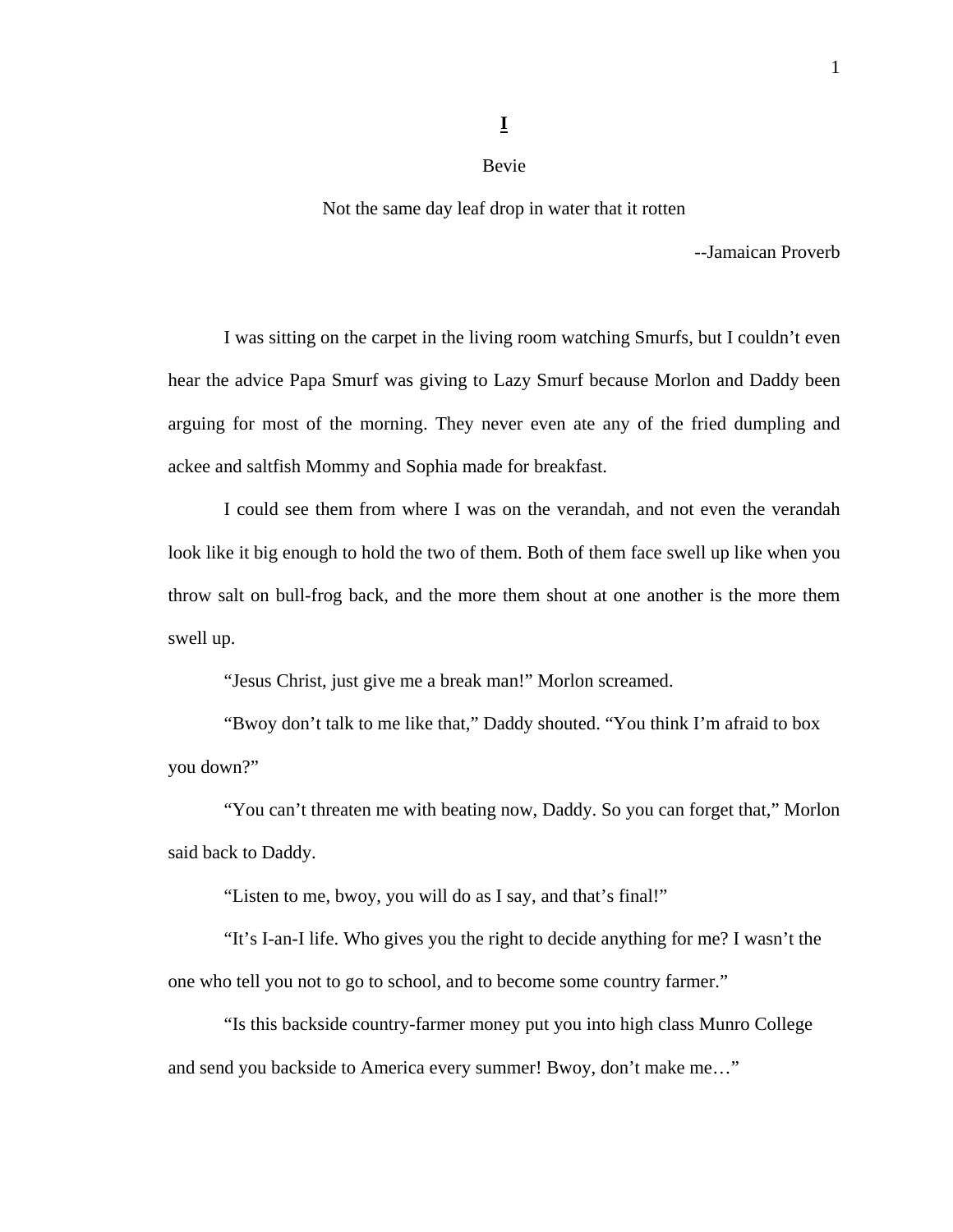For the whole mid-term holiday Daddy and Morlon either quarreling or not talking to each other at all. Daddy wanted Morlon to start learning about and doing things on the farm, but Morlon neck stiffer than Uncle Cee grey mule. He made up his mind that he didn't want anything to do with no orange woodland—as Morlon call it.

 But the argument this morning started when Daddy asked Morlon to help him do something with a part of the navel tree and a part of the ortanique tree. I don't remember the word Daddy used to describe what he wanted to do, but it did have something to do with making a new kind of orange. Anyway, Daddy told Morlon from last night that he needed him to work on the orange thing with him, in the greenhouse on the farm. But this morning, Morlon got up and told Daddy that he got inspiration in the night to write some poems, so he was going to build some vibes in his room and write. Daddy got so charged up. And just like his father, Morlon got charged up too.

 "Damn renking bwoy!" Daddy blasted out, and the white part 'round his hazel eyes turned a deadly red. "And stop talking like you some blasted, dutty Rasta. You think I send you to Munro to become some no good beggar?"

 Morlon's face changed like my friend Tom's when Sister Loretta told him he must write fifty times on the board "Jesus doesn't like sloppiness." Tom felt so bad that by the time he reached line ten, he just started to cry.

"Daddy, why you think all Rasta worthless and fool-fool? You ever hear how them reason and analyze things?"

 "I don't care if it was them that part the Red Sea! My son is not going to be a Rasta!"

Daddy stood nose to nose with Morlon, and his nose-hole flared like a race horse.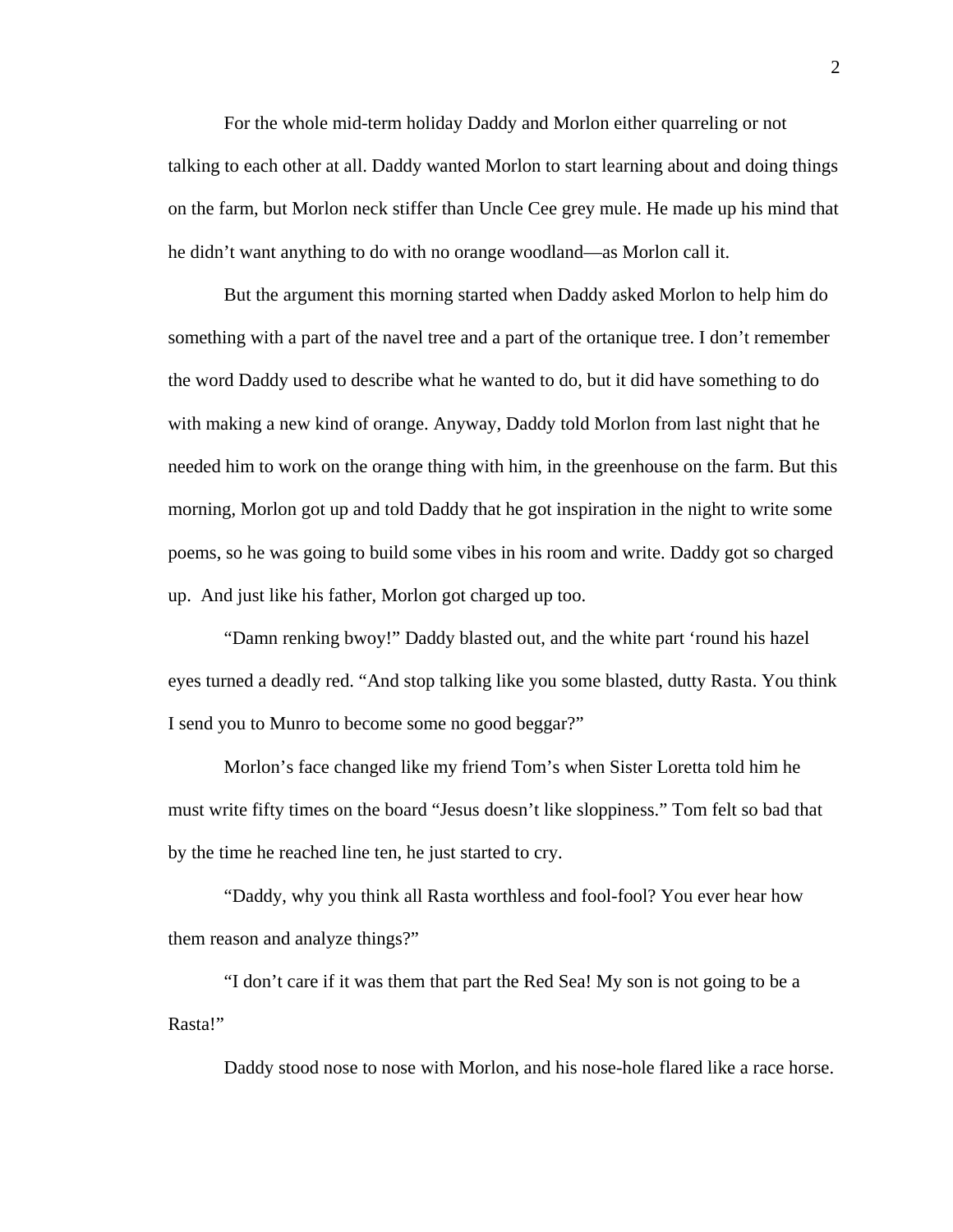Little bubbles of spit form at his mouth corner just waiting to spray off, and his fingers squeezed into fists like the green Hulk, with big spider-web veins all over him hand. His was breathing hard in Morlon's face, like he was hoping and praying Morlon would try to lick him. But Morlon never even flinch. Instead, he stared dead into Daddy's eyes and made up his face serious like a judge, with his forehead well wrinkled up.

Morlon's face looked like it was telling Daddy, "If this is the day you going to kick me out, well God strike me dead, so let it be."

 "Bwoy, get the hell outta my face, before I have to beat you face into the concrete tile," Daddy hissed.

Morlon never move.

"So you gone deaf too?" Daddy asked, and tighten him fist some more.

 Morlon's body and face suddenly looked calm, like it just let out all the anger. He took two steps back. A kinda gurgle came from his throat and turned into a big marketwoman laugh. Morlon laughed until tears well up in his eyes. He had to sit down on one of the columns that framed the front of the verandah.

 "What the hell is so funny to you bwoy?" Daddy asked very annoyed. "You think this is a backside laughing matter?"

 "Dad. . . Dad. . . Daddy, you know you not easy," Morlon said, trying to control his laughter.

"What the hell you talking 'bout, bwoy?"

 "Daddy, you don't realize that this is like you fighting yourself. Nobody can force me to do anything, just like how nobody can force you."

"Morlon, don't come with you foolishness right now."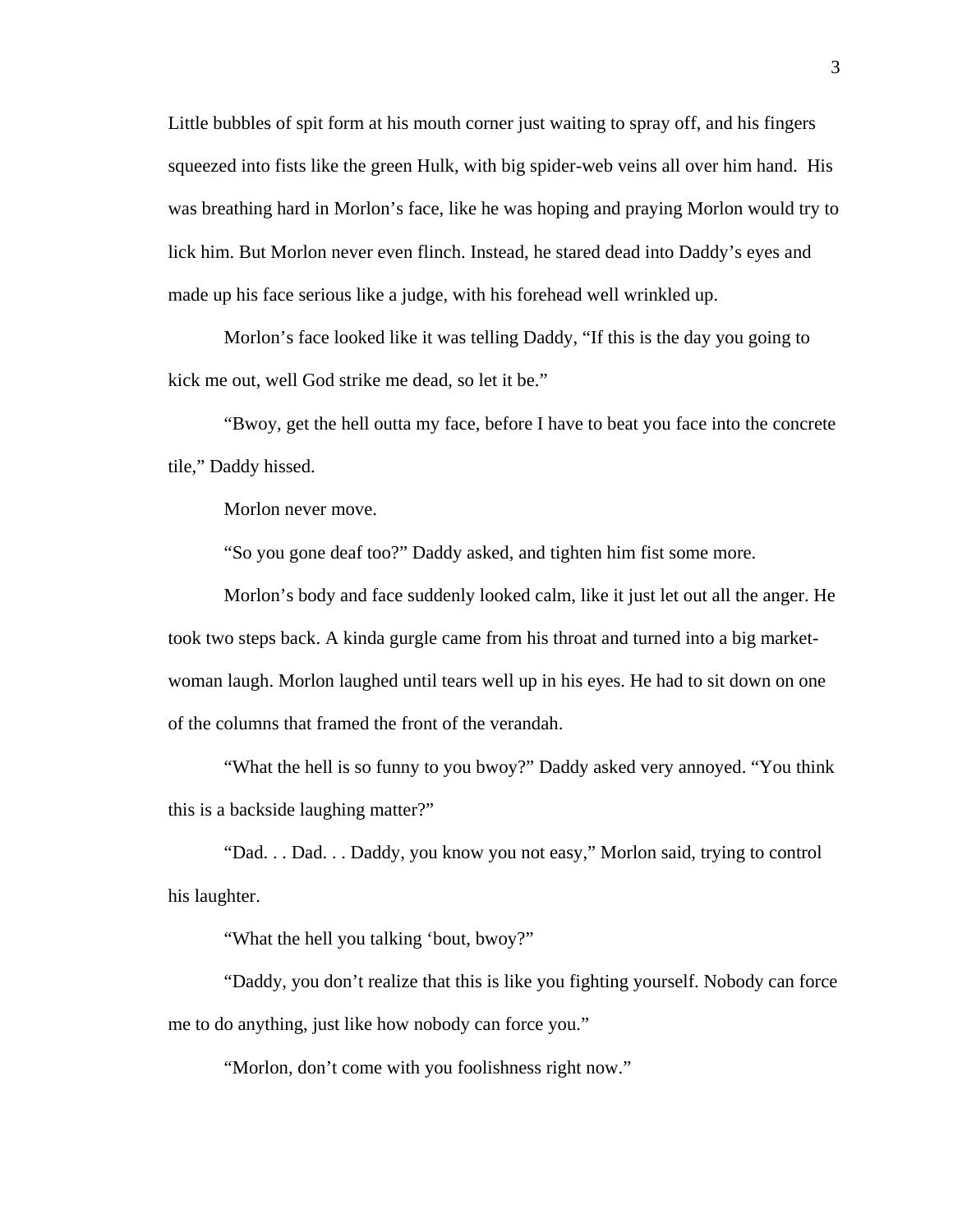"No, Daddy, it's true," Morlon said a little more seriously. "My advice to you is that you just relax and 'low me. It that simple Daddy."

 "'Low you? 'Low you? You know what I'm going to do? Cut you off everything! So find somebody to pay you thirty thousand dollar school fee, give you food and buy everything else you want, you hear me? Go work and find that yourself!"

 As soon as Daddy blurted this out, Mommy turned her burgundy Volvo into the gate, and drove up the little hill into the yard.

Without saying another word, Morlon walked past Daddy, came into the living room, winked at me, and then went 'round the corner into his room. When he came back 'round, he had his overnight bag in one hand, and his school bag in the other one.

 He walked past Daddy, who was still standing up in the same place on the verandah, and went outside and over to Mommy as she was getting out of the car. He kissed her on the cheek, and told her he would call her later. Mommy looked completely confused as she watched Morlon walk down to the gate, stop a Spaldings bus and went inside.

 When the bus drove off, she turned and stared at Daddy with her mouth wide open.

 "I swear on my mother's grave, I'm going to kill that bwoy, that good-for-nothing bwoy who is your son," Daddy said with his face looking like Mas Len's when the primary school boys stone the East Indian mango tree in his yard.

 Mommy was coming from a ladies' meeting at the Baptist Church, but before she left, she told Daddy not to talk to Morlon about anything until she got home. But as usual, Daddy never listened to what Mommy said. He wanted to talk to Morlon by himself.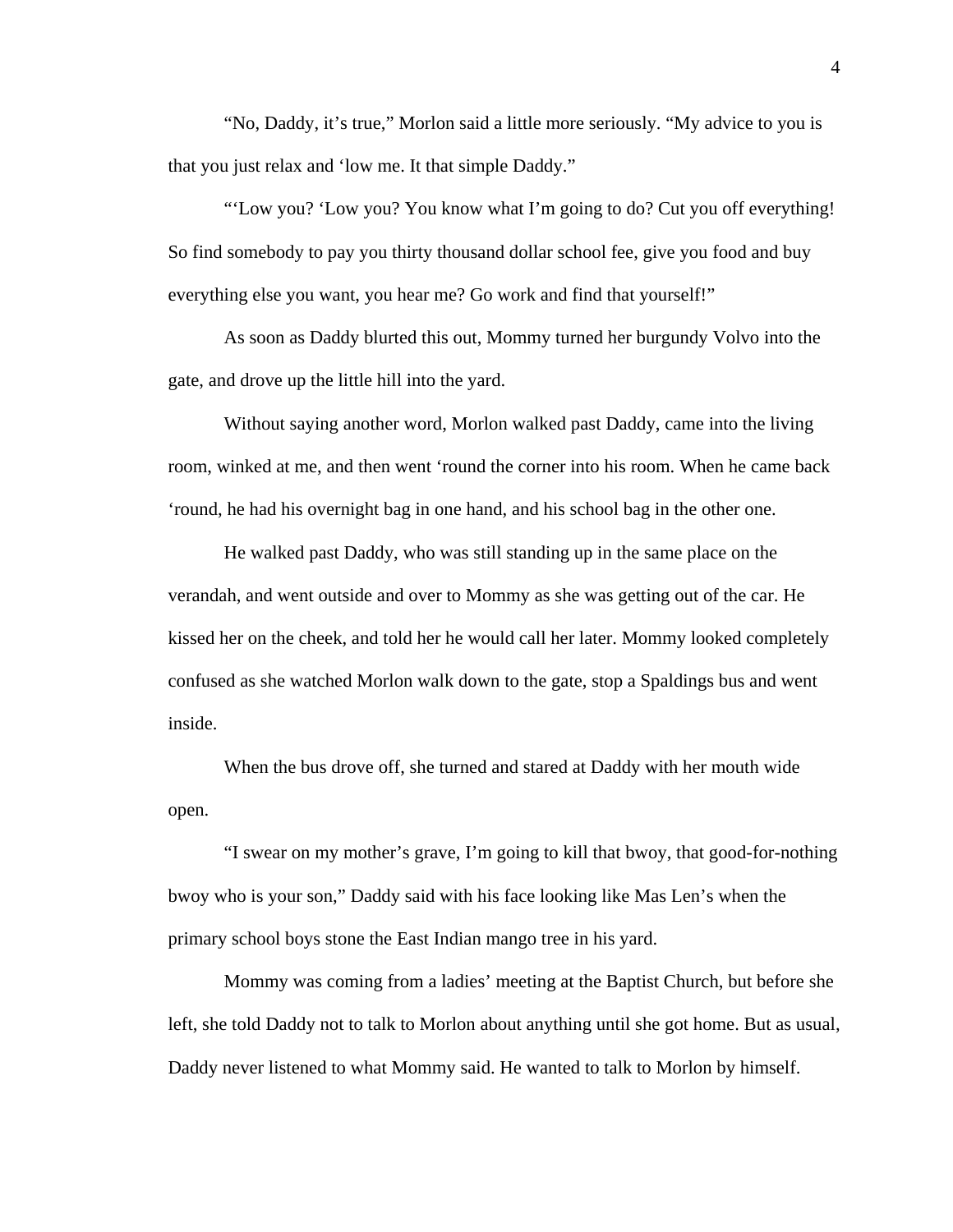"Couldn't you just wait, John?" Mommy asked, and she sounded so sad.

"I'm not in the mood, Victoria. Just leave it alone."

Daddy turned and slowly walked into the house like bubble gum was stuck under his shoes.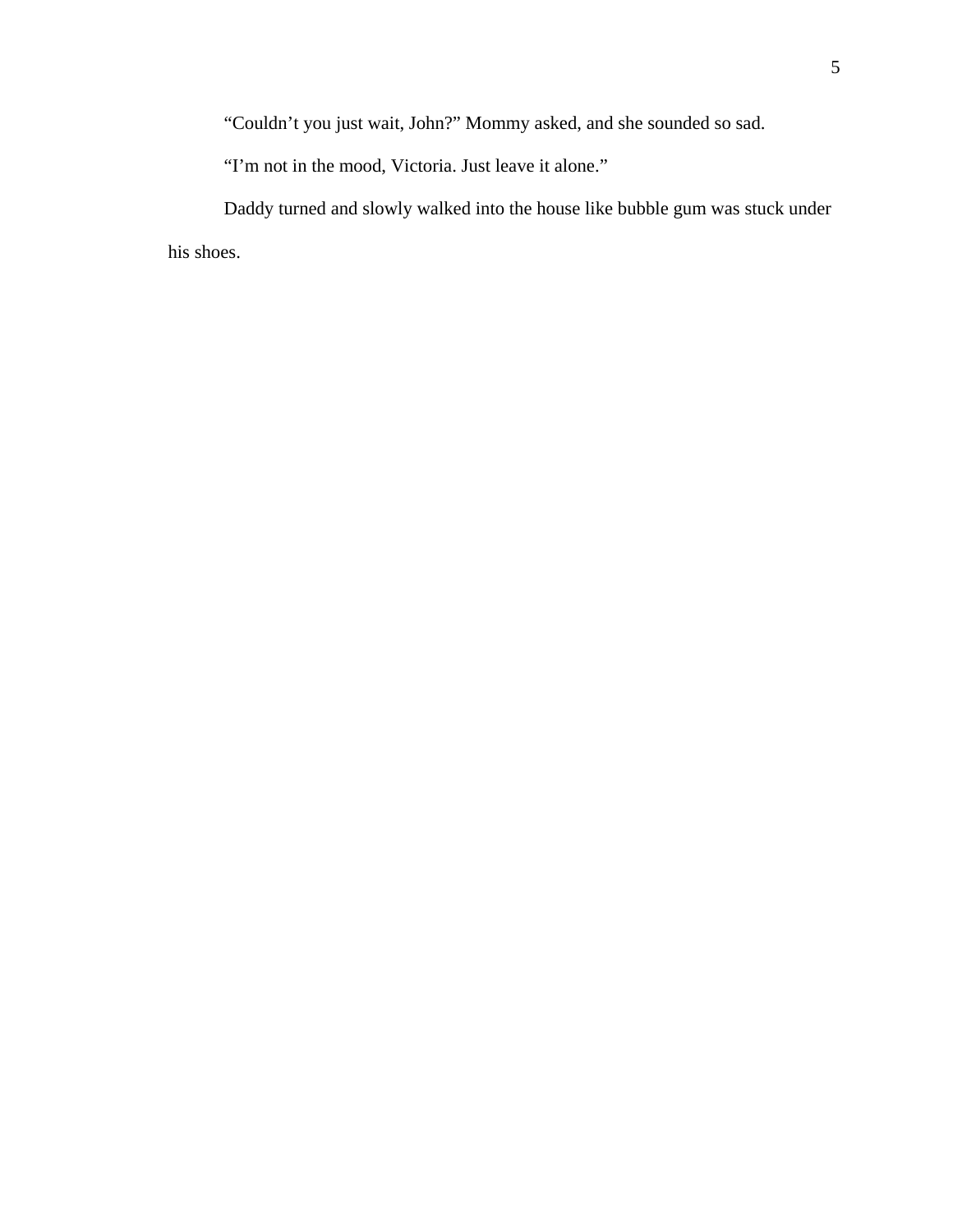# **II**

#### Morlon

If heart was a thing people could see, everybody would know good heart from bad heart --Jamaican Proverb

Daddy was behaving normal today. Look like the couple of weeks we didn't talk chill him out. But still, I really wanted to go to Tony Rebel's Culture Shock in MoBay. I know the positive Rasta vibrations there would be plenty.

 But instead of me having an irie weekend, Daddy came for me at school because he wanted me to be home this weekend. I just didn't understand it. If he really needs somebody to work with him on the farm, why doesn't he just divide up the shares so that his brothers and sister can help him? But no I-yah, is just my life he wants to stress out. All of the arguing just brings bad vibes in and around me.

 Spaldings town hasn't changed one bit, though. Every time I passed through to go home, it was the same faces all the time doing the same things. Samfo still squeezing his big self in that little chair so that his large mass was the first thing anybody saw when they went into his supermarket. He didn't think that maybe the customers would prefer to see a sweet browning greeting them at the entrance, and not his obese, ol' Chiney self.

 "Morlon, come say hello to Samfo," Daddy told me, when he know I don't like Mr. Samfo at all.

 "Morlon, look how you growing good bwoy," Samfo said, as he pressed his big self against the counter and reached over to touch my face.

"Haile bless!" I greeted him, with my right hand over my left breast. I hate when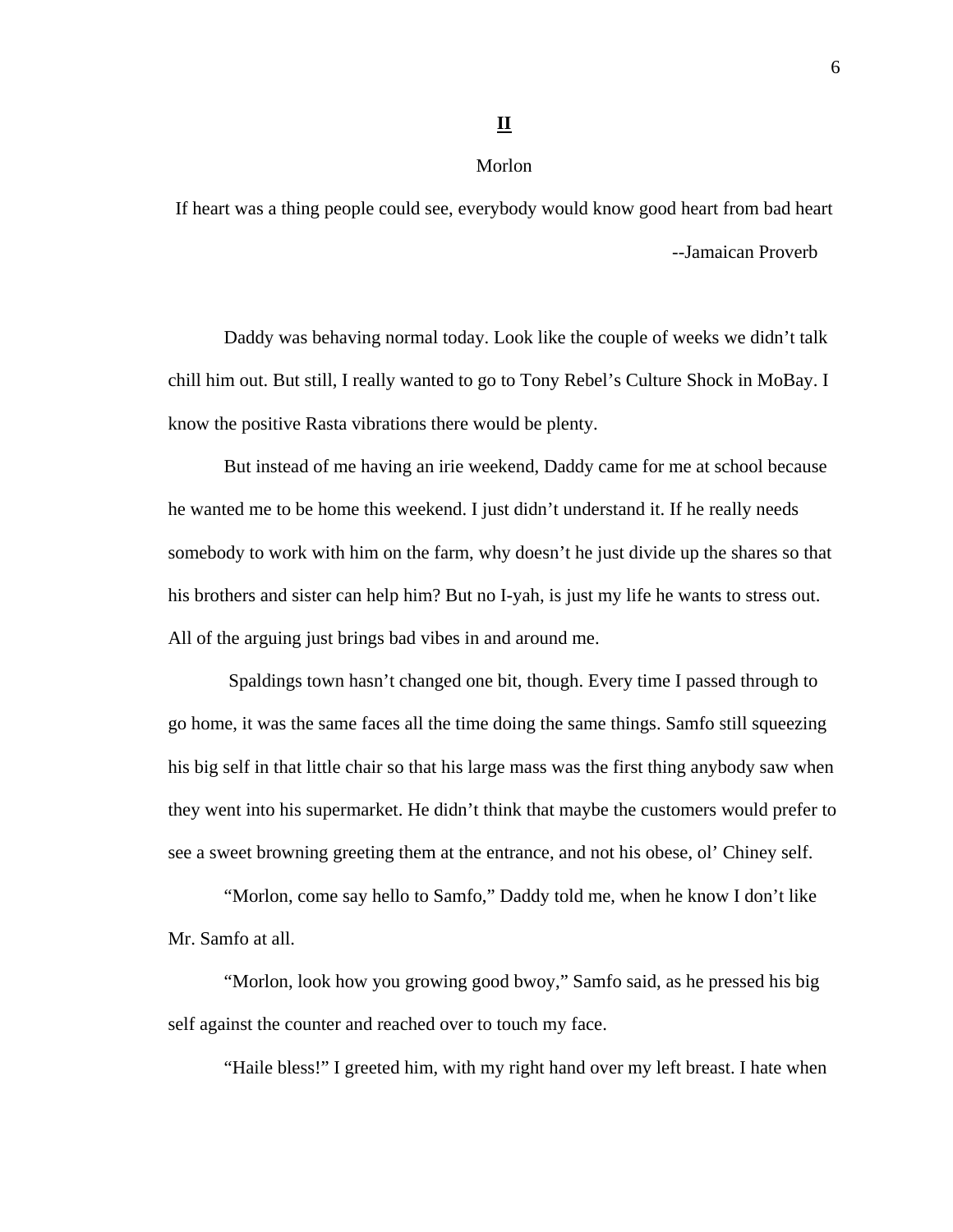Samfo try to touch me because for one thing his hand always smell funny, like raw liver or something.

 "Even you face a get kinda rough, bwoy. You turning into a man fast, fast," Samfo commented.

 "Yeah man, big boy now. And bright to," Daddy said. "He can join in the family business soon."

"Wha? Goin be a rich farmer like you daddy?" Mr. Samfo asked.

I could feel the blood rushing into my face. These people wanted me to curse some bad words in this place. I could see from Daddy's pleased look that Mr. Samfo's comments was what him want to hear.

"Daddy. . ." I started, but Daddy cut me off before I could get everything out.

 "Morlon, tell Mr. Samfo how you and the boys kill Calabar in the underseventeen football finals."

"How much you beat them by?" Mr. Samfo asked.

 I looked at Mr. Samfo and couldn't get past his Babylonian exterior of falseness and greed. I couldn't even answer his question.

"They beat them five to one, Samfo. They bad man," Daddy said.

 "But me never know that Munro was so bad," Mr. Samfo continued. His cheeks jiggled with every word he said, and it just made him look like a caricature of humanity.

"And you are the big captain of the team?" he asked.

 What this nasty Chiney man want with me man? I hate when Daddy force me to be chummy with his crawny friends. I hate it! I just feel like cursing everybody right now. But no— Rasta is calm. Rasta don't allow Babylonians to get him irate. But I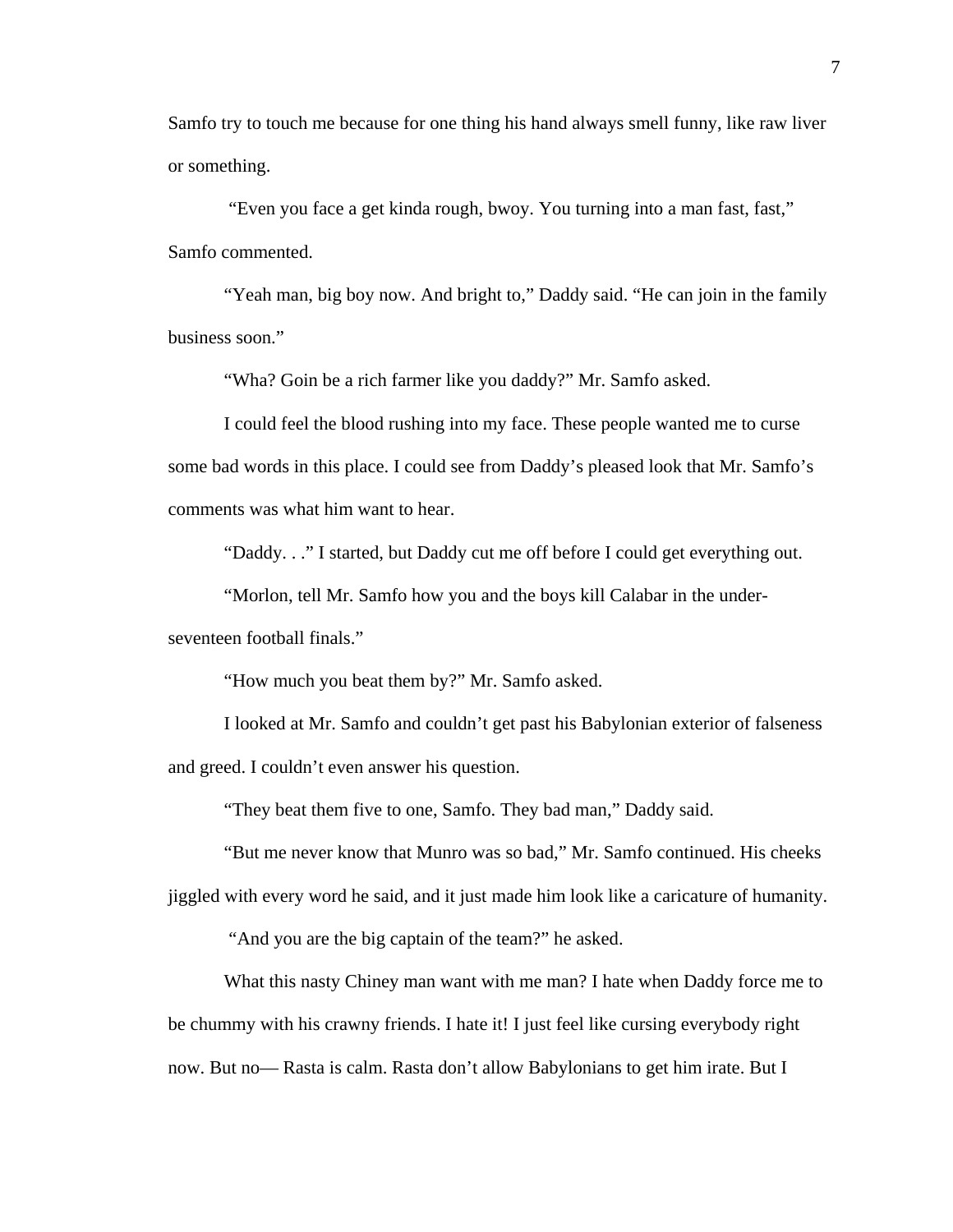seriously don't get these macho Jamaican men who make boys or other men fell less like a man if they not kicking, lifting, or pushing something.

 So I guess Daddy not going to tell Mr. Samfo about how I love to write poetry and how my English literature teacher already give me an A for the class, even though about eight weeks left in the term, because that isn't something Daddy can be proud of 'bout me. No, only becoming a coarse farmer like him would make him proud.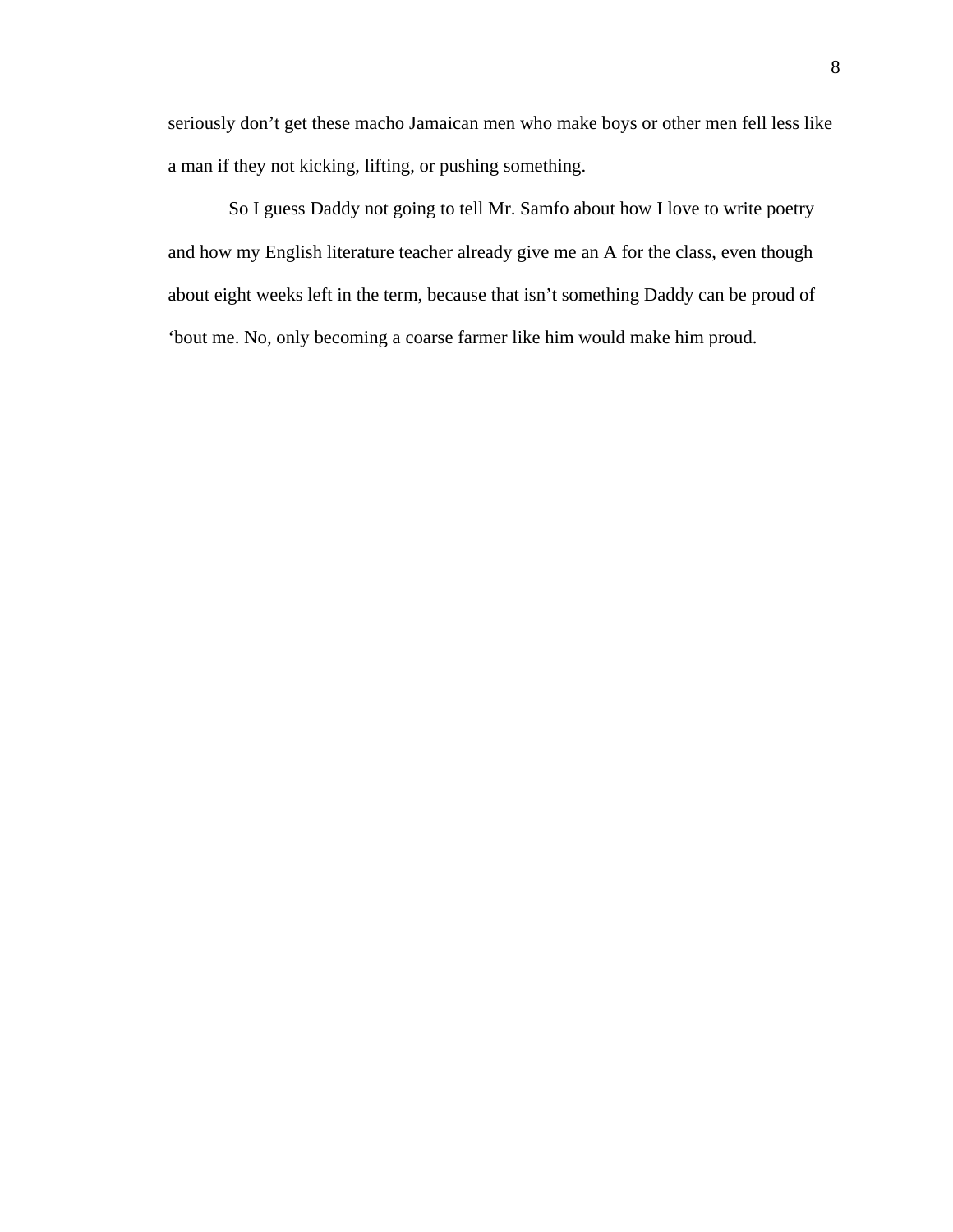**III** 

When fire at Mus-Mus tail, he think is cool breeze

**--**Jamaican Proverb

As Morlon and his father followed the narrow, meandering roads through the small district of White Shop, into another unmapped district called Bad Rock, the undisturbed, lush, green, rolling hills of Coffee Piece and the Mocho Mountains emitted a serene energy.

 Morlon could always depend on the hills to make him feel calm. He forgot about Mr. Samfo's annoying foolishness and his father's unreasonable wishes, and he embraced the serenity. His father didn't say anything to him about what happened in Mr. Samfo's supermarket. John seemed to be somewhere else in his own mind. But whenever he was ready, he would involve Morlon in his thoughts.

 "Your uncles Kenneth and Lance and your Aunt Cynthia are staying at the house tonight. All of them come 'cause they think all of them together can frighten me."

John didn't expect Morlon to have anything to say about all of this, but he needed to get some things out in the open.

 "They want all of us to go over the papers that their lawyer draw up about the new division of the shares in the farm."

Morlon continued to look out the window at the mountains as his father talked.

 "I don't know why they don't just accept the will Ronald left. The will decided what should happen after he died. So now that Ronald is dead, things should not change, end of story. I don't know if they think I'm going to just give them what they want. Or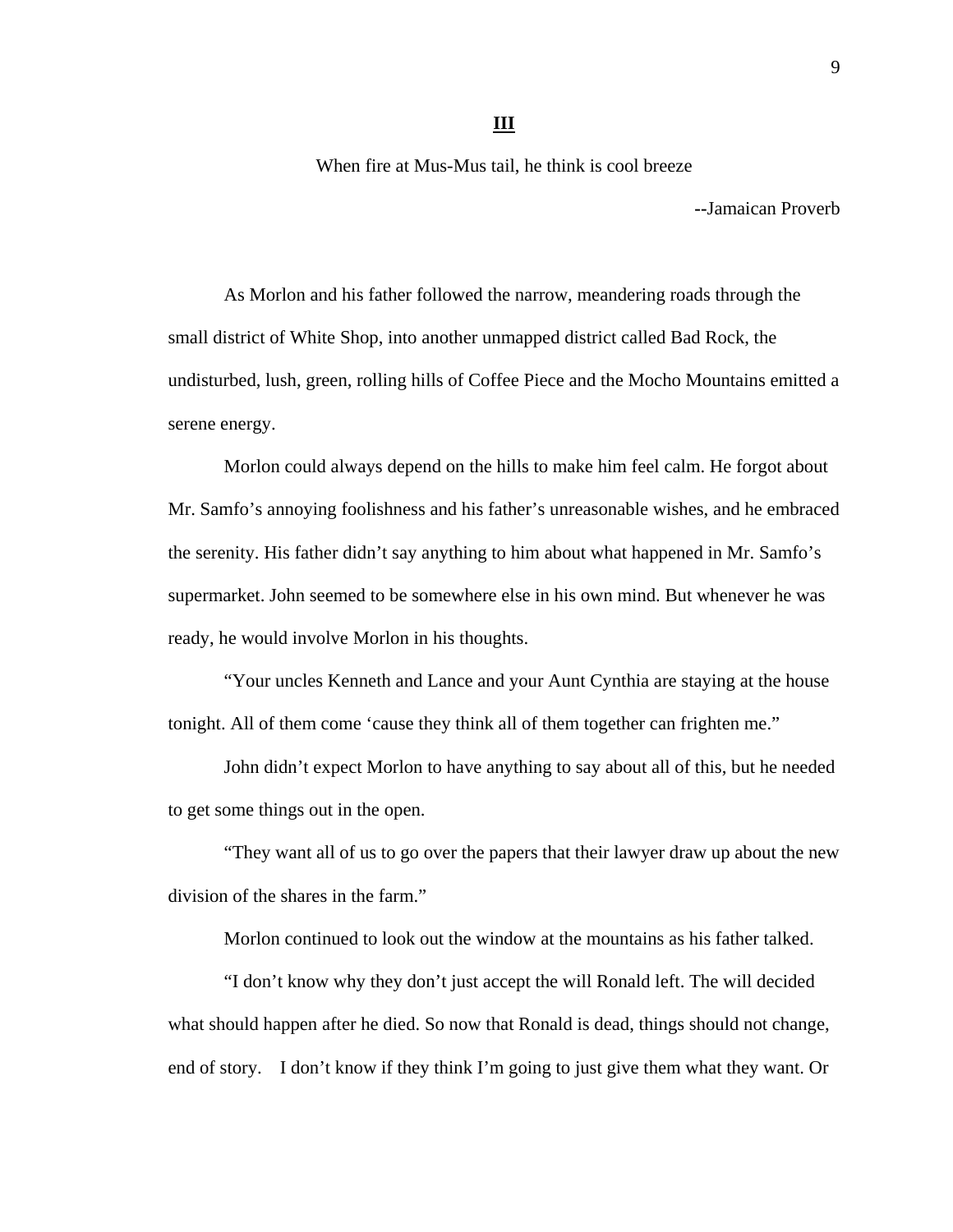they think their lawyer can frighten me—I have a lawyer too," John said while pointing to himself.

"I wanted you to come home this weekend so that they can see you before they go back to the States. I want them to know I'm not alone in this—that you are with me through this."

 "So when they see me, what happens after that? They just going to get scared and decide to stop fighting for more shares?" Morlon asked, still looking out the window.

 "I want them to see how mature and sensible you are," John said. "I don't know why you don't use your feistiness and energy for learning about the farm, so you can help me to quiet them down, instead of always fighting me."

 "It's my business how I use my energy." Morlon rolled his eyes as he spoke to his father. "And I am not using my energy to run no orange farm. I know you hate Rasta, but I like where them coming from. Them disciplined and real—them accept themselves they don't want to change themselves for other people. Is not what America, England, Canada, or rich people say, it's what they believe in them heart. And it's not about separation of rich and poor—white and black—Rasta is about togetherness."

 Scowling, John angled his head to stare at his son. "Sometimes I don't know if I should be happy or sad that you are my son."

 "I thought parents were supposed to accept their children no matter what," Morlon offered.

 "I accept what I think is right and what pleases me. You not pleasing me right not. You stop cut you hair, you have all kind of pictures in you room with Lion of Judah, Africa, and some Rastas that look like them come from the depths of slavery. And this—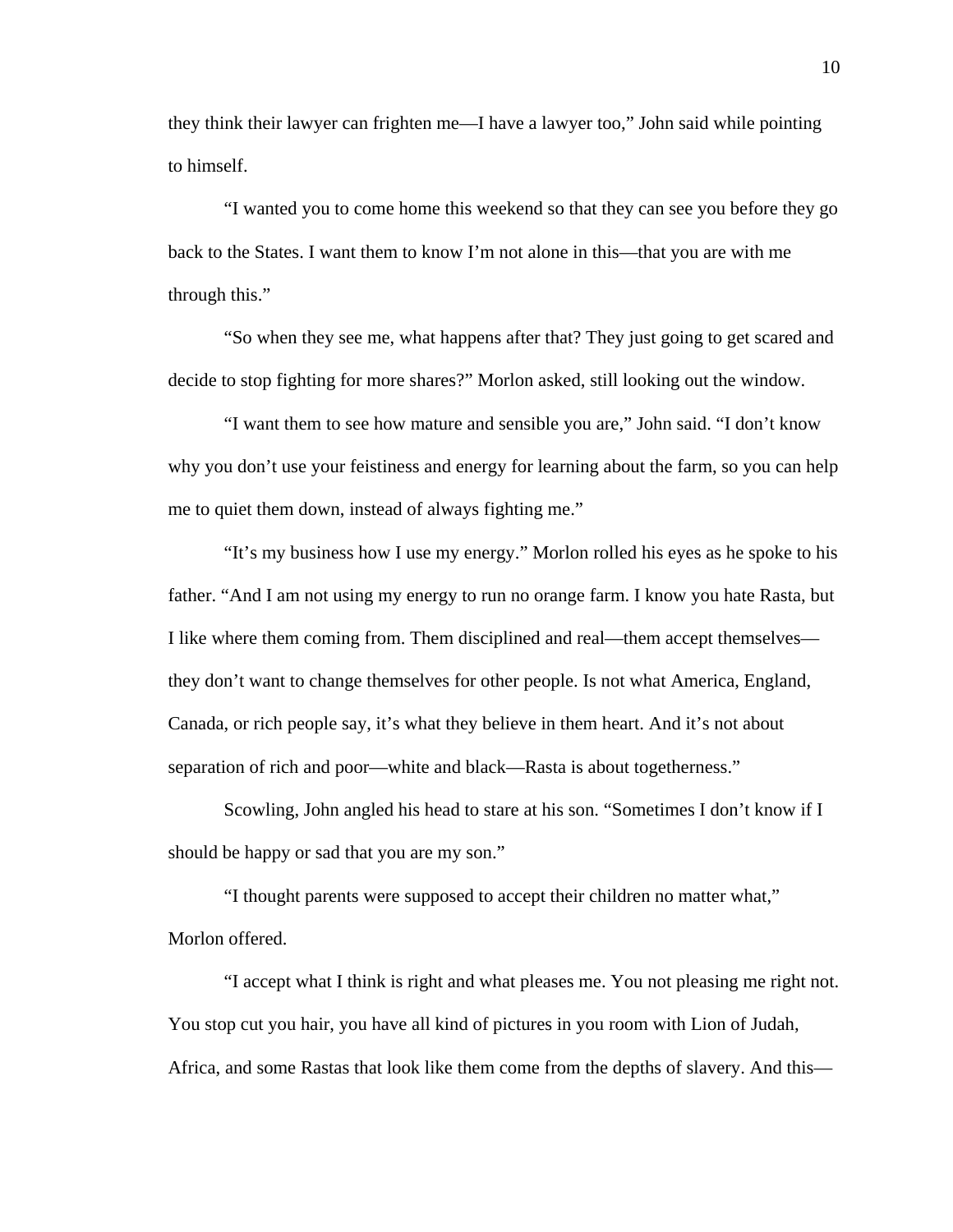this poetry thing," John spat out. "What the backside you need to write 'bout so much? How can you say you understand Rasta? What you think you have in common with them—maybe them hair style. Why you don't comb your hair, bwoy?"

 Morlon looked at his father and felt a searing sadness deep inside. It almost seemed as if his father would never truly understand him nor would he truly understand his father.

"You know you cold, Daddy," Morlon retorted.

 "I am cold? Me, who take care of you for sixteen years, give you everything you want— I am cold?"

 "There are greater things than material things, Daddy. You and you brothers and sister at each other's throats because of land—because of things. As far as I am concerned, all these material things come from the devil himself. That's why Rastafari teach unity through love, understanding, and humility, not through wealth."

 "Stop chat foolishness, Morlon. As a matter of fact, don't say anything at all because you obviously don't see what you need to see."

 They had been driving past the orange farm for the past three miles, yet none of them noticed the very thing they were arguing about.

 "You don't understand where me and you uncles and you aunt coming from. You don't get it. Make me use words you can understand—you don't understand the livity of the farm. You just see oranges and wood. I see a community able to send them children to school, to become somebody, not just some ganja-smoking idlers or baby machines. I see more shops and small businesses cause people start to get into the mindset to work hard and better themselves. I see less stealing and violence 'cause everybody has the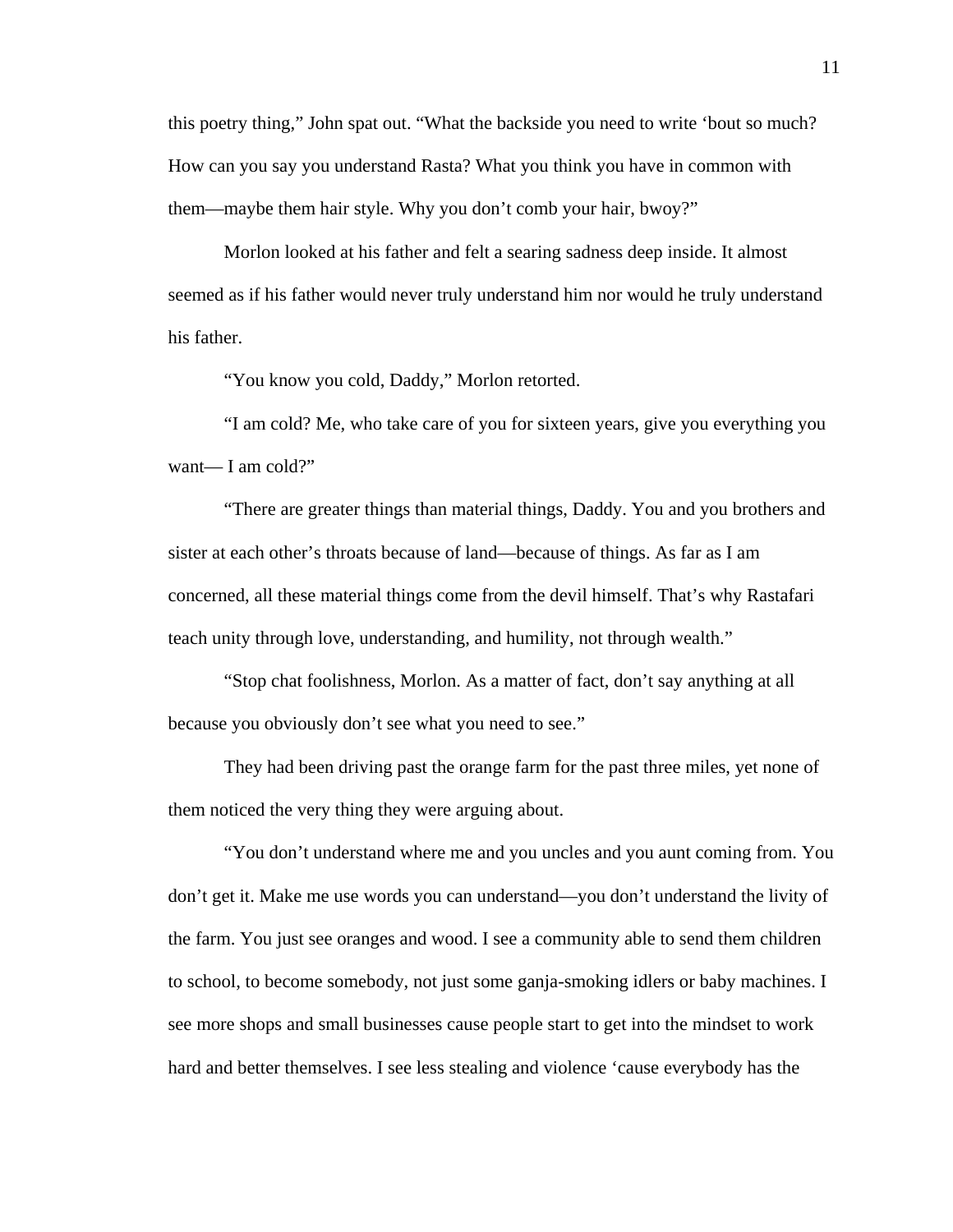opportunity to get something for themselves. But most of all, I see you and you sister not having to ask anybody for anything, 'cause both of you taken care of. So it's not just about the orange trees, it's something way bigger than that."

 As Morlon listened to his father, more negative thoughts invaded his mind. "So is a new- age colonization thing you a push?" Morlon lashed out.

"What?"

 "Yeah. You want everybody to work on your farm. So if them get five cents, you get ten. That is real Babylon system, Daddy—very good."

 "Is crazy you crazy, bwoy? What the backside you talking 'bout? Out of everything I said that was what you get? This Rasta business really turning you into a living duppy!"

 John's anger was so blinding that he didn't see the man on the bicycle crossing the road. He missed the cyclist by a hair, but left him sprawled in the road, as he fell off the bicycle after losing control of it. They had to stop to make sure that the cyclist was unharmed and that everything was alright. As soon as this was confirmed, they continued on their journey in stiff silence. John broke the silence when they got to the gate leading into their yard.

 "The point I was trying to make is your uncles and aunt don't see the farm the way I do; maybe that's why Ronald put me in the charge instead of them. They just see themselves and nobody else. I want you to see something bigger with the farm too. That's all."

 "Well Daddy, you have your eyes and I have mine, and they're looking in different directions. So we definitely can't see eye to eye on anything. So just 'low it."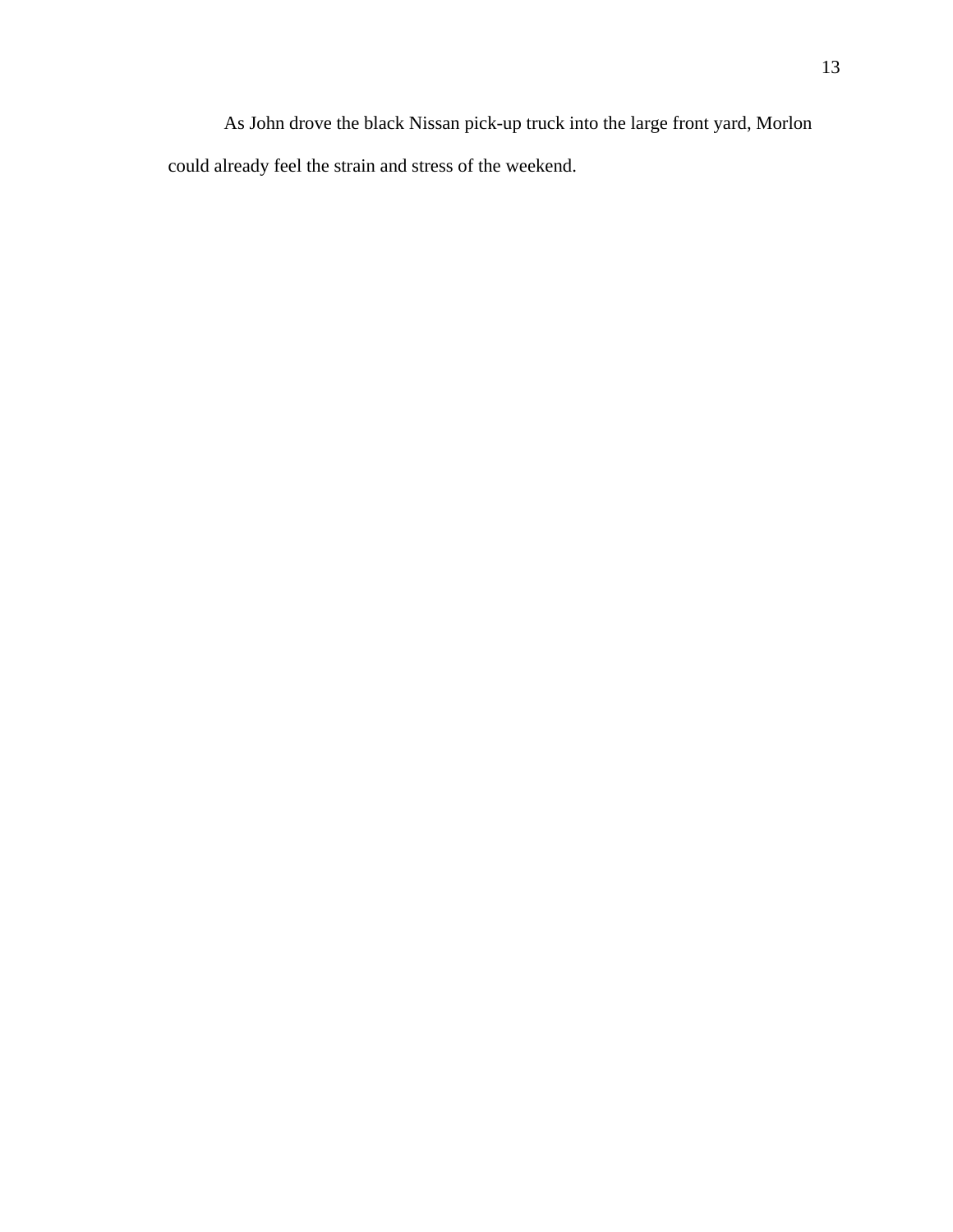# **IV**

#### John

If you cannot satisfy with what God give you, the Devil will make it up --Jamaican Proverb

 Even though we still didn't agree, I feel like this was the first real conversation me and Morlon have about this farm situation. The last time it was like we going to kill each other. Maybe it was because I told him something I've never said to anybody—not even Victoria—or maybe it was just because I wanted to believe it so much. I don't know. But these issues had to wait because I had to concentrate on making my brothers and sister understand what is what.

 I made sure to park the pick-up truck under the big mango tree in the yard, a good distance away from the house because I wasn't ready for them to know I was here.

"Morlon, take the things inside, and go find your sister," I told him.

"Awright," he said.

"You can tell you family evening, if you get a chance."

 "Uh-hmm," he said, and with that, he got out the van and walked towards the verandah, looking neither left nor right. I just needed to sit in the pick-up for a little bit, to gear up if there was going to be an onslaught.

Bwoy, this is a beautiful house though. Ronald did really have the eye for luxury and elegance when he bought this property. I wanted to paint the outside off-white in late December, early January because that was the same time I promised principal Campbell I would repaint the infant school. We could just do one big job. A "job of work" as Uncle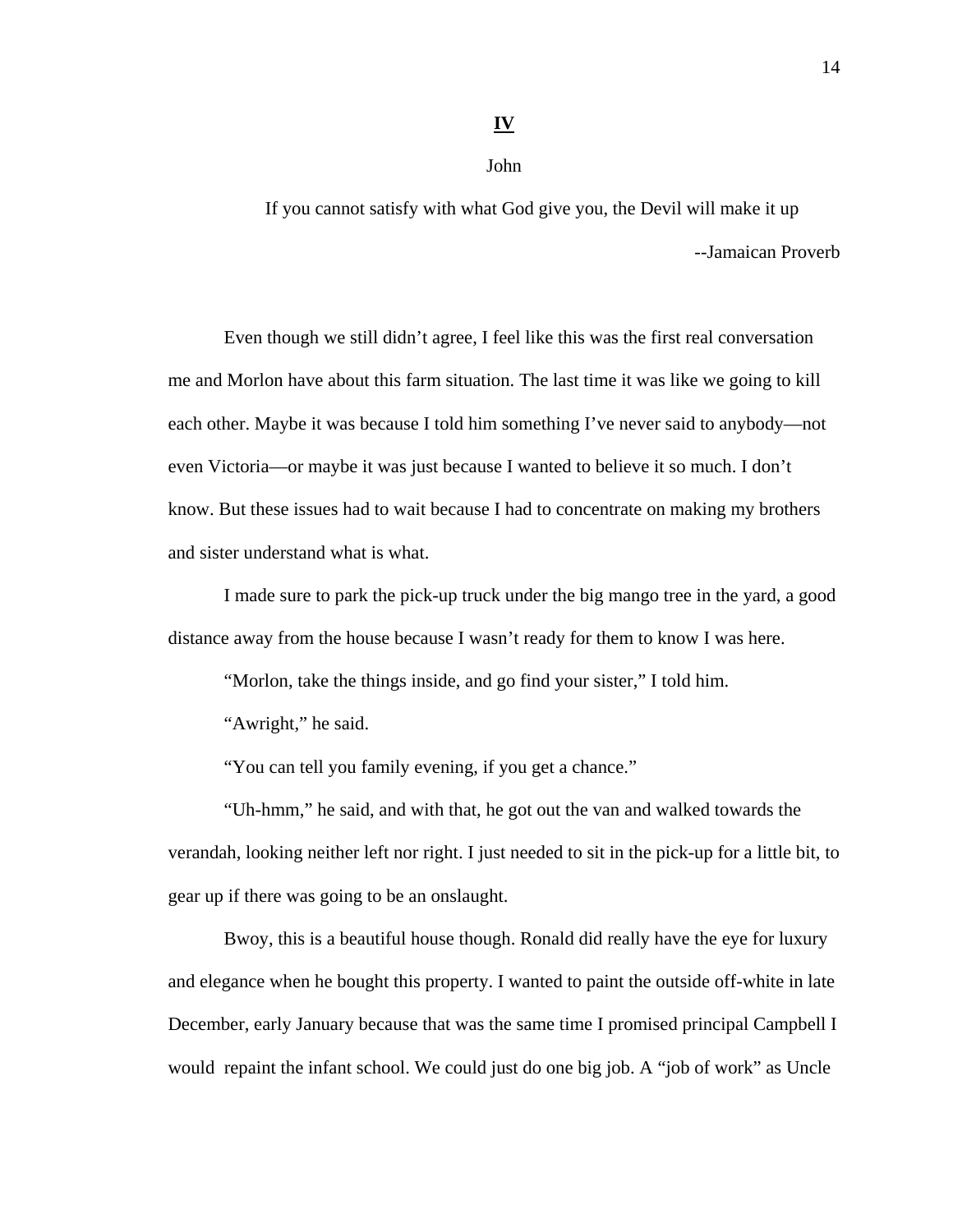Cee would say.

"John, what are you doing out there?"

It was my sister Cynthia. I didn't even see when she walked over to the truck.

"We need to talk about some things now," she continued.

"Talk about what, Cynthia?"

I came out of the pick-up truck, but still kept one leg inside.

"You can't even give me a chance to relax little bit," I said to her.

 "Jesus Christ, John! Why you make it sound like I want to murder you?" she asked.

I don't know why she even asked that question, as if all of them don't want to murder me. The gospel truth I believe was that none of my brothers or my sister deserved this farm. I grew up with them, played and lived with them, and I know they should not control something so essential for many people. They didn't have that true love for the land and the people. I believe Ronald could also see they didn't.

 I remember the day Ronald sent for me from Galina in St. Mary. He told me he had something important to share with me. I was happy to go because it was a long time that I hadn't seen him, and I wanted to see the ol' lady too. That was right about the time Bevie just turned two, and Morlon was going to Galina Primary School.

 Ronald told me that he bought the citrus farm from Mr. Newman and that he wanted me to manage it. He didn't want to stay here and manage it himself because he wanted to be with his family in England, plus he was a doctor there. Henry Amos also made an offer to Mr. Newman for the farm, but Mr. Newman skin and mind were white. He wasn't excited for a black man to own what his family worked so hard to upkeep, so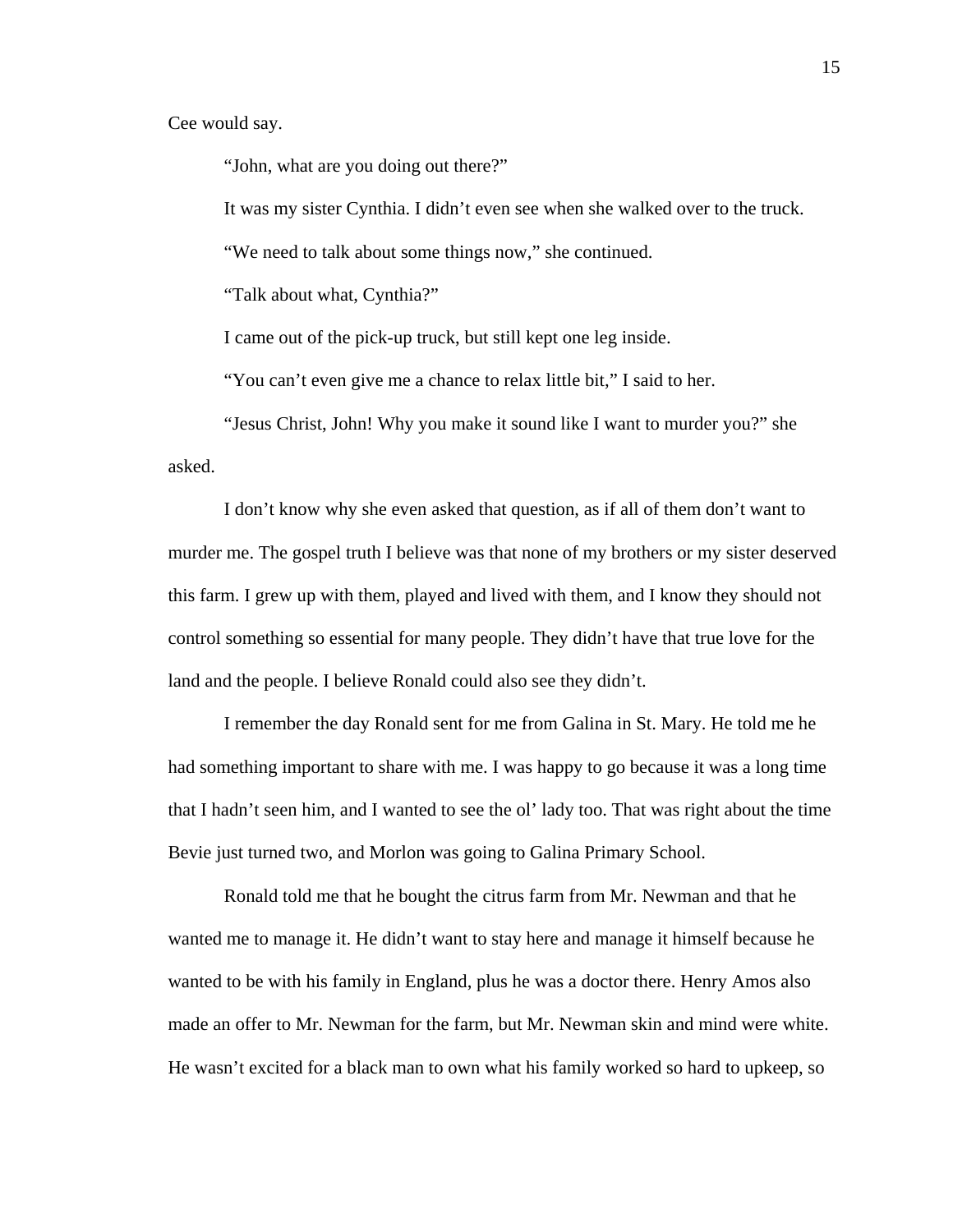selling it to a half-white man was a little easier for him to stomach.

 Anyway, I took my wife and two children and moved back home to Valley Green district to run the orange farm. In truth and in fact though, an immediate weight of responsibility came down on me right away. I knew the farm would take a lot of work, but I felt like the pressure was more than that. So for the first couple of months running the farm, I really wasn't happy, and I told Ronald.

 It was the last time he visited the farm before he died. We sat on the verandah, drinking Red Stripe. When I told him how I felt, he looked on me like I was crazy and said, "You expect the farm to make you happy? But you don't easy, John. The farm isn't only about you." And what he said never left my heart.

 We called the farm, "Stevenson's Citrus Grove," because it was a family business. All of us names were on the title: Ronald, then me, Kenneth, Cynthia, and Lance; same order of how we were born. Kenneth, Lance, and Beverly lived and worked in America, so they were absentee managers. They only come around when they wanted money and when they want to show-off their big orange farm to them American friends.

 I just sink myself into the management of the farm because it was a good opportunity to make something fruitful for myself, my family, and the community. I don't know how to explain it, but every time I dig a hole to drop in an orange seed, it just make me feel proud.

 Anyway, five years after I took over the farm, tragedy struck. Ronald drop dead in England from a heart attack one morning he was jogging. That same year was when all the crosses started. I still hate to remember that time.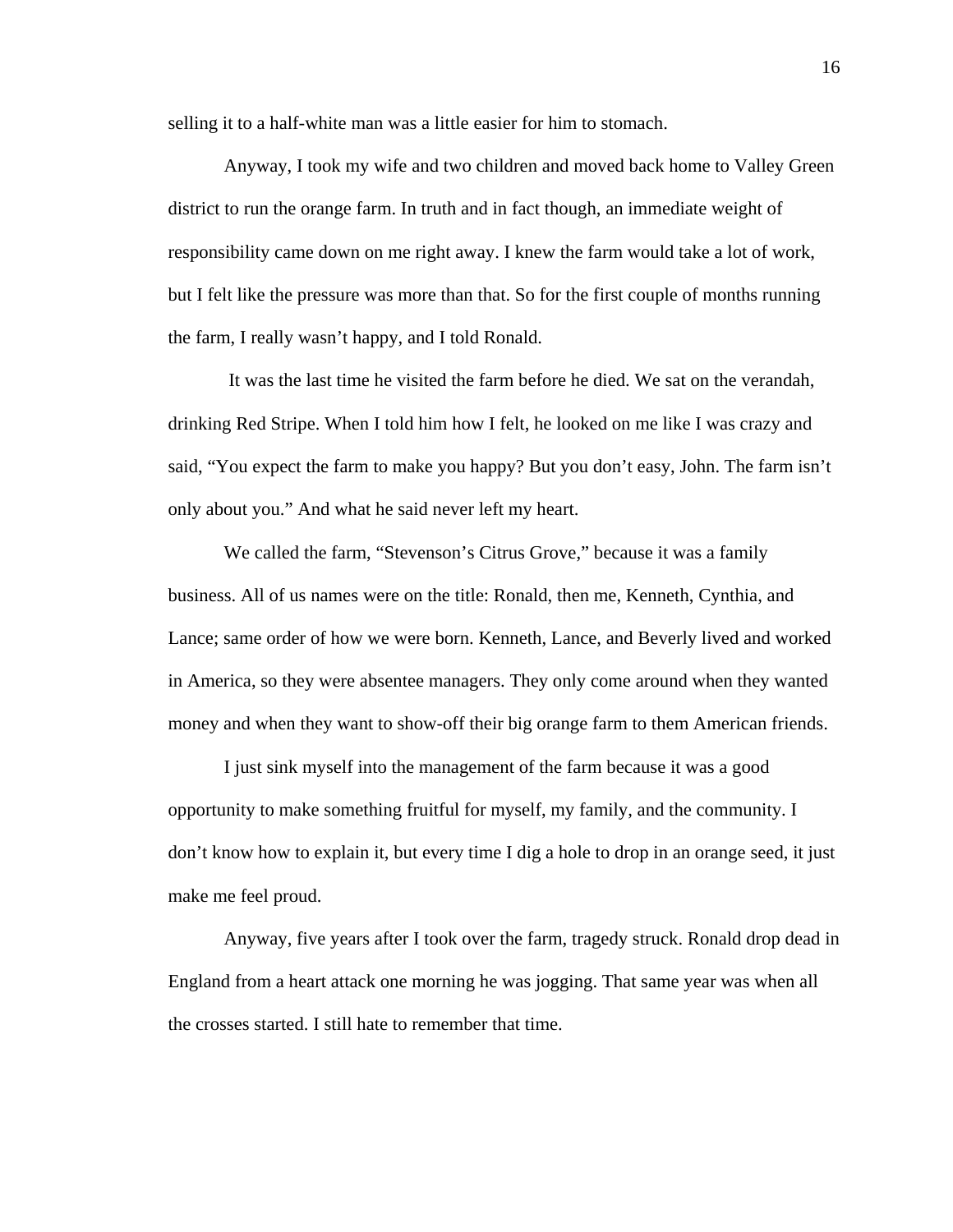**V** 

Cow never know the use of his tail until he lose it

--Jamaican Proverb

The Christmas breeze rustled the leaves of the mango and naseberry trees in the backyard, disturbing the parakeets into a chorus of shrieking and flapping. The intoxicating scent of Victoria's signature fruit cake baking in the kitchen married with the zesty aroma of the fresh orange peels piled high on the back veranda floor announced John and his family's contentment. But the other Stevensons were there as well. Ronald was dead and buried for a week now, and everything was different, everything except the almighty oranges.

 It was the height of the reaping season, and the oranges were succulent sweet. Three truckloads of oranges were being transported to the factory in Bogwalk, St. Catherine everyday for export. The grapefruits didn't bear as much this year, so they wouldn't be reaped until about late January, early February.

 The majority of the oranges exported from Jamaica are Valencia oranges. The oranges sold on the local market to higglers and shopkeepers are ortaniques, tangerines, and navel oranges. The Stevenson's citrus farm supplied thirty percent of the exported Valencia oranges, all the while keeping the local market happily supplied. The orange trees just never seemed to stop bearing fruit. The people in the district say that Mr. Newman's family paid one of the biggest Obeah men in the parish to give long life and prosperity to the orange trees and that was why they were always in bloom and yielding fruit.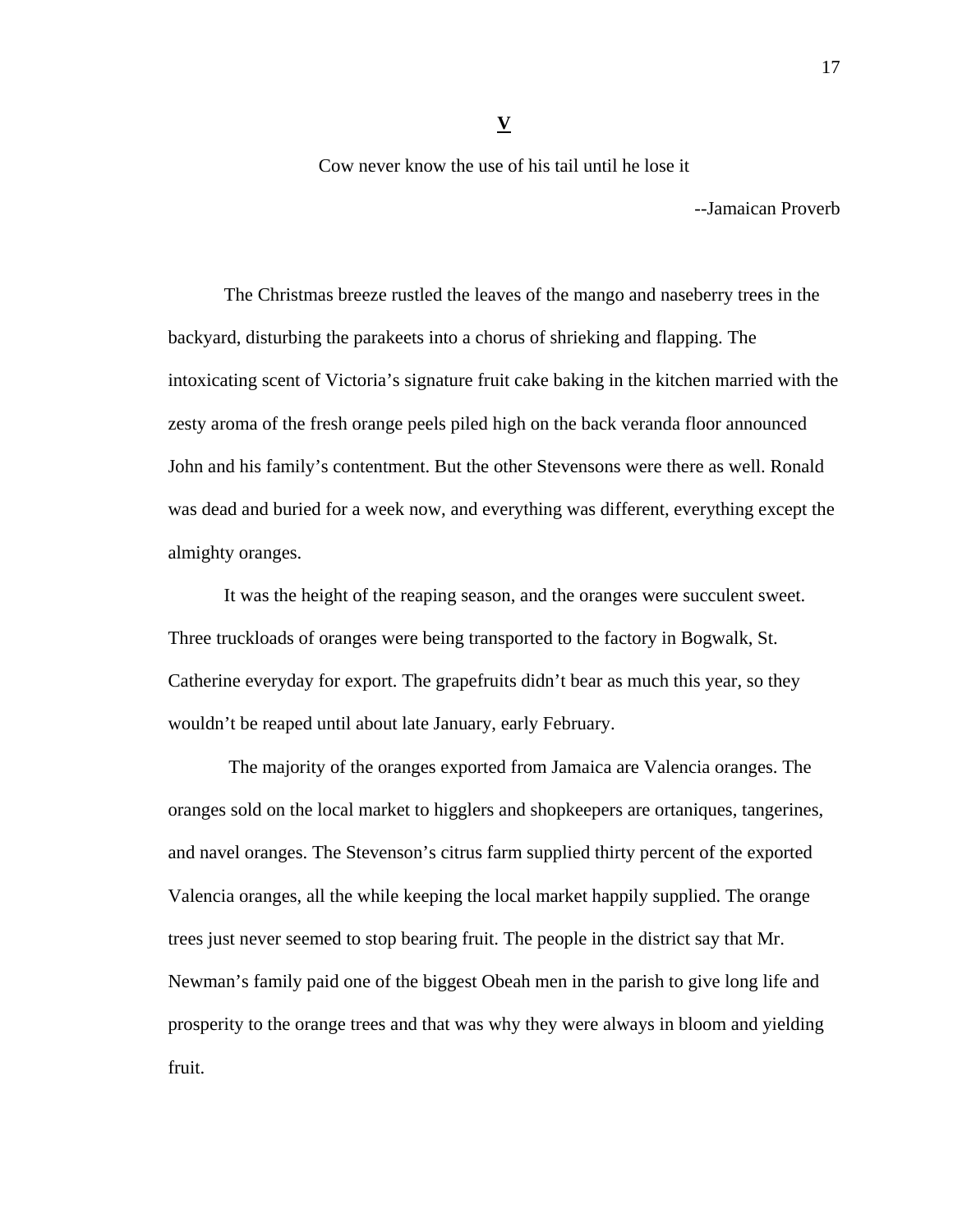The Stevensons took pride in owning the farm now that they had it, and they wouldn't lose it. That was the reason Cynthia, Kenneth, and Lance were spitting bullets when they heard what Ronald said in his will.

 "How the raas Ronald left you his shares of the farm?" Kenneth shouted, his face as red as the sorrel growing in the front of the yard.

 "Eh-eh. After you can't run this place by yourself," Lance agreed, leaning against a column on the verandah, all the while sucking on his Craven-A cigarette.

 "What you want from me, eh?" John asked. "To just say I don't want the farm and hand to you so the three a you can mash it up? Eh? That's what all of you want?"

Throughout the tirade, John was sitting on a verandah chair in the corner, watching them fume and spit because he now owned eighty percent of the hundred shares in Stevenson's Citrus Grove, and now had all the authority to make decisions and judgments as he saw fit. He never once told Ronald he wanted to have majority shares in the farm. On the contrary, he told Ronald that being the manager worked better for him because it was easier for him to be involved in the day-to-day activities on the farm; owning majority shares would make him deal with more official business than he would like. Of course, either way, John ended up doing everything because he was the only one who was always there.

"Jesus Christ, John! How the hell you going to run this place by yourself?" Cynthia asked. "Tell me how?"

 "But I don't understand you people," John said, getting up and walking towards Kenneth. "Who's been running this place when the three of you gallivanting all over the place—at the farm expense at that?"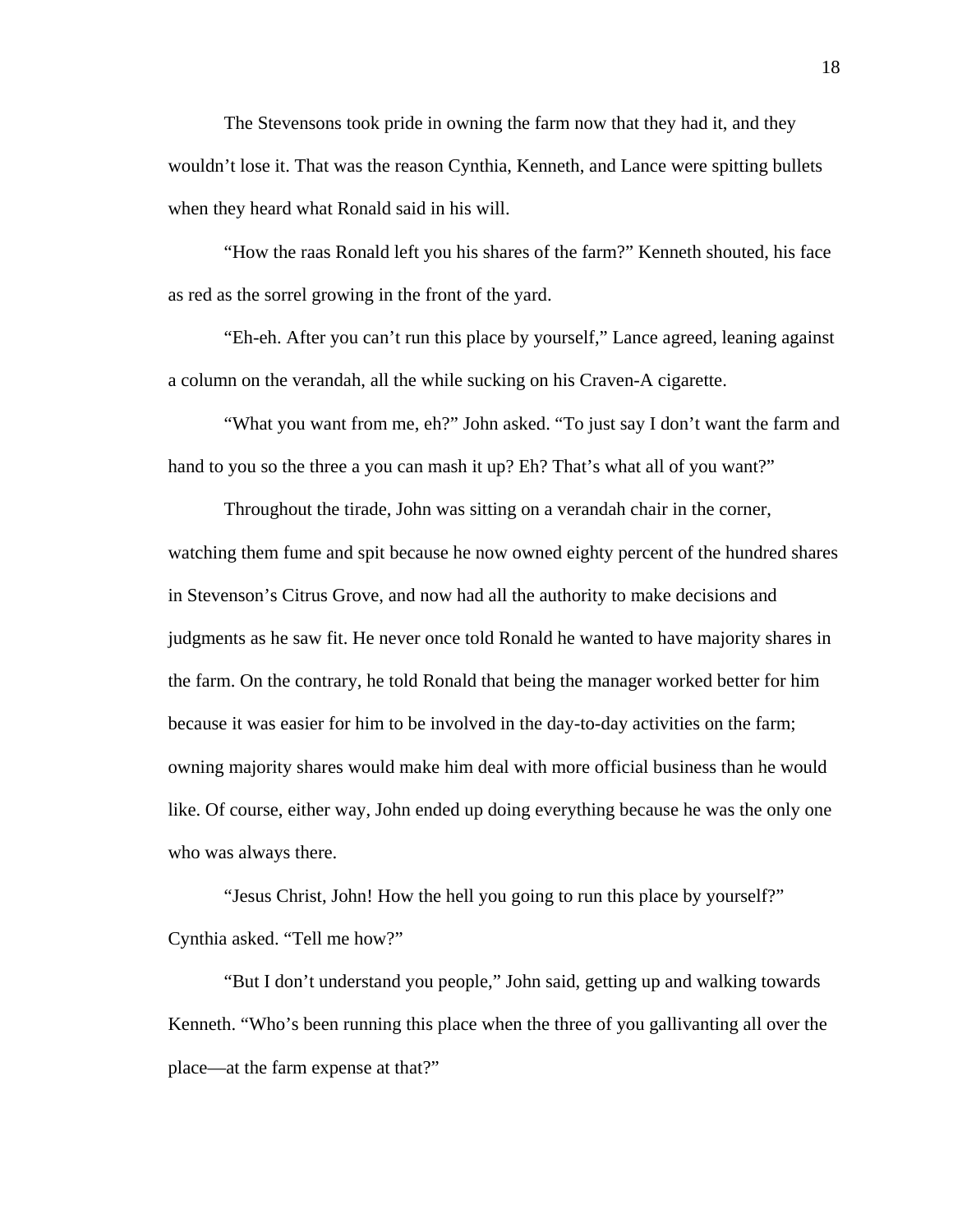"Ronald give all of us the farm, John," Cynthia said. "We have a right to it as much as you."

 "Yes, I agree, all us have a right to it. But all your right is just for yourselves, and to hell with everything else. Between the three of you people spend three million dollars of the farm money in only two years, and for what? Lance, some low-life, no good country gal you frighten over in a St. Elizabeth. Kenneth, you go to an expensive hotel every month and stay and spen' like you is a tourist. And you, miss almighty Cynthia, you shop with the farm money like you're Princess Diana."

John finally took a breath then started again.

 "All three of you have your family living in America, and all of you have jobs, but you people so blasted craven and bad mind that you think nobody but you should have anything? Eh? This farm is not for any one person; all of us have a part in it. If we work together and build it even more, imagine the influence we can have, and the good we can do. Ronald never have to put any of we name on the will, but him do it because him expect all of us to band together."

 "But a wha' this man?" Lance asked smirking. "How the raas we supposed to band together when Ronald obviously put you over we, and that can't work."

 "Oh, so what you saying," John asked, stepping back to get all of them in his line of vision. "Is better Ronald put all of you over me because all of you better than me?"

 Just then, Jukel, the ranger for the farm, walked through the gate. Seeing Jukel at three in the afternoon could only mean that the trucks were loaded and on their way; it was more money in the bank—only this time, the money was in John's control. This reality seemed to make the heated siblings pause a little in reflection.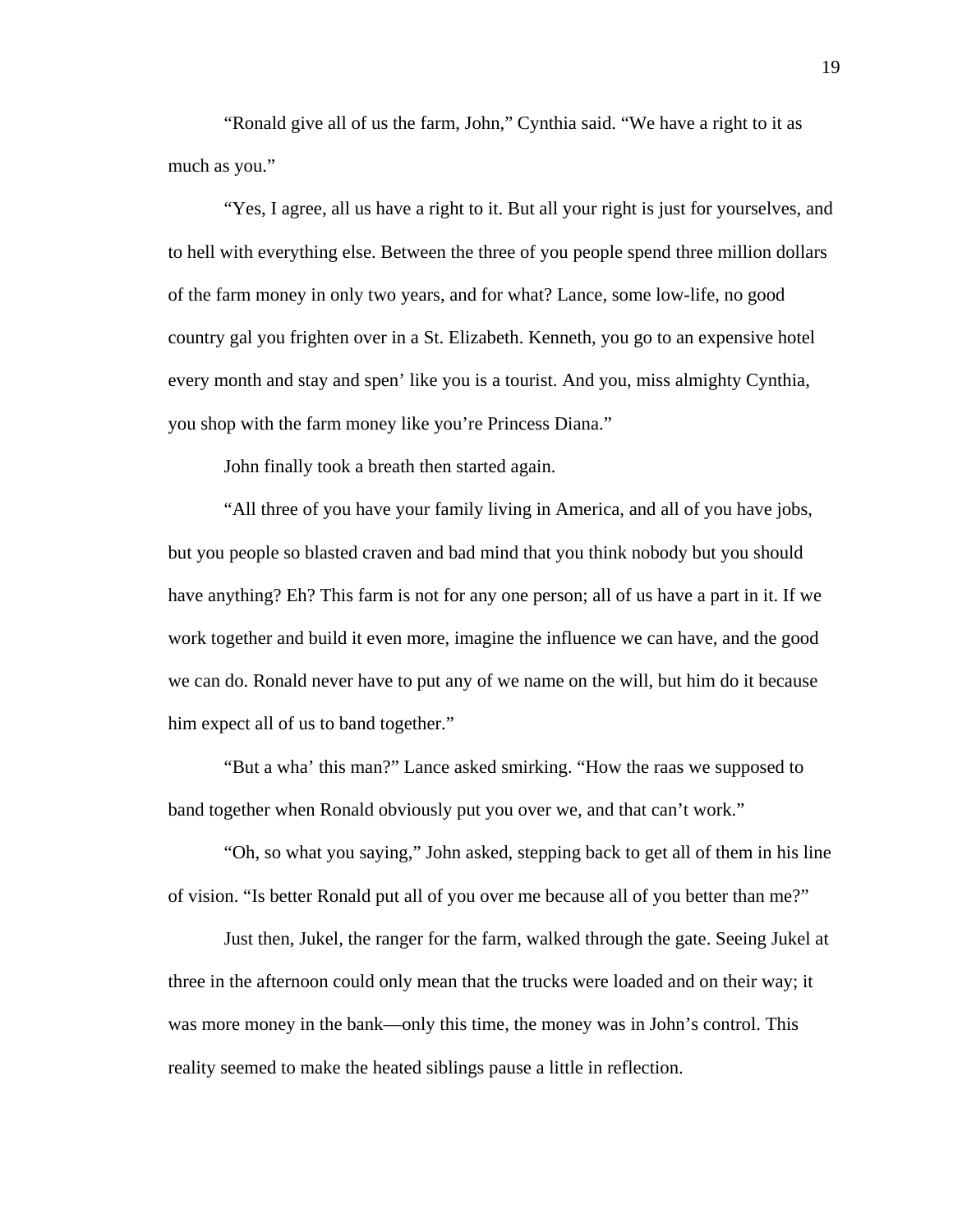John realized what was the cause of his brothers' and sister's anger. And seeing as how he held the handle and his siblings the blade, he dropped some kerosene-infused thoughts on their glowing embers of anger.

"But all in all, I just have two things to tell the three of you. One, if you cannot satisfy with what God give you, the devil will make it up, and two—cow never know the use of him tail till him lose it."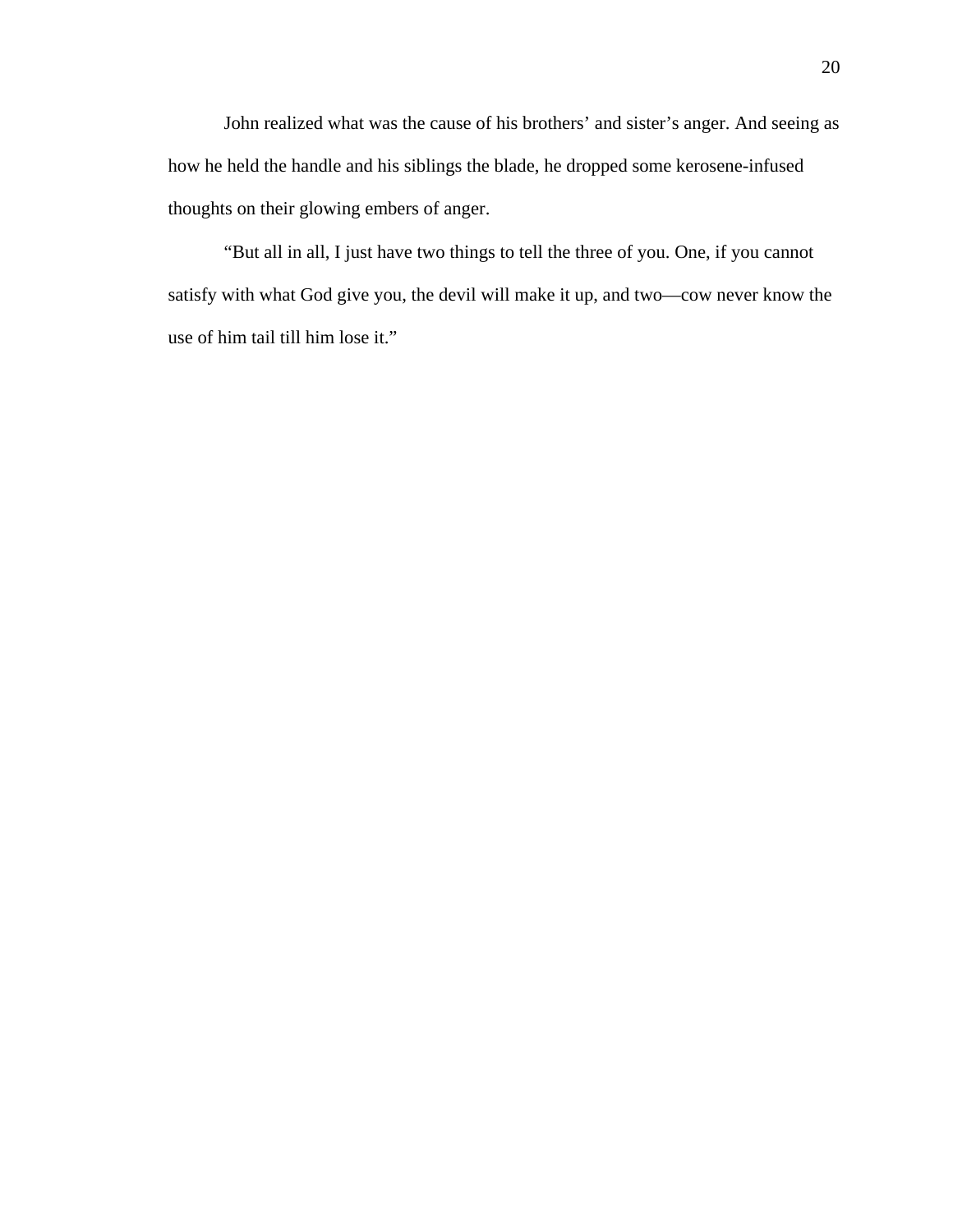# **VI**

#### John

What gone bad a morning, can't come good in the evening --Jamaican Proverb

Just remembering that day when we had the argument about who should be in charge of the farm made me feel so ashamed of my family. They didn't care about anybody but themselves. I didn't want Morlon to be like them at all. That was why I wanted him to work with me on the farm, so he can be a part of something bigger than himself.

I came out of the pick-up and walked towards the side of the house to go roun' the back. I could hear Kenneth and Lance still continuing their foolishness.

 Victoria announced loudly over their argument that dinner was ready, and everybody must go around the dining table. Bevie didn't like curry goat, so more than likely Victoria gave her something else to eat before. Whenever I came home, I always tried to spend some time with her before I do anything else. But I supposed she was in her room doing her homework, so I didn't trouble her.

 I sat at the head of the table, facing the back verandah. Lance and Kenneth were on my right side, Victoria and Cynthia my left. Morlon was at the other end of the table, opposite me.

 Morlon sat in the chair like him about to fall asleep. By this time his hair had grown out of all form of respectableness, so he look like some street bwoy. I knew it was all up to me to make him look good in front of them.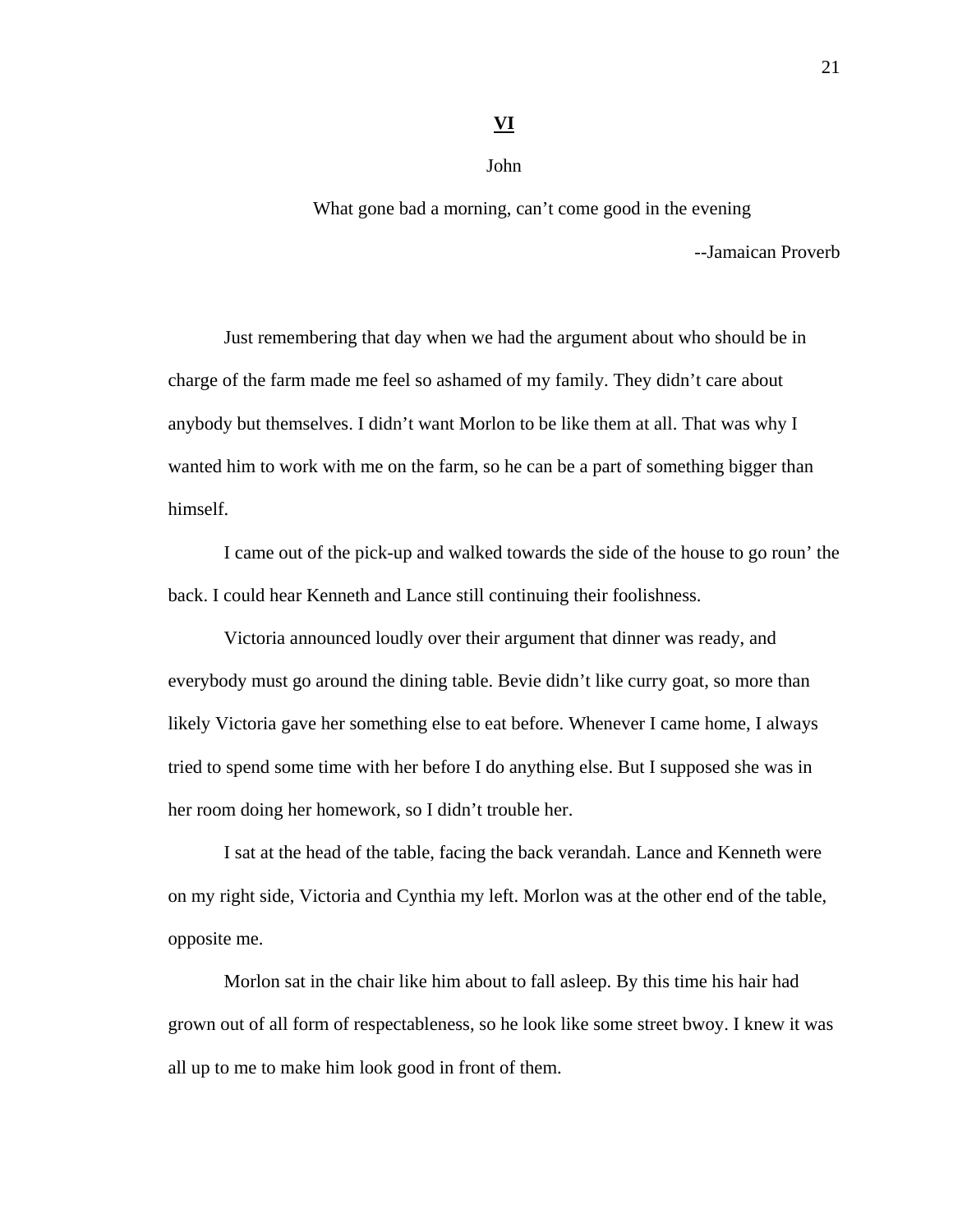"Morlon going to do his CXCs next May," I said. "He's taking seven subjects. You can believe that?"

 "That's good, Morlon," Cynthia commented. "What subjects are you going to take."

"The sciences," Morlon answered, like he was slow.

 "Morlon tell them what specific subjects you doing," I said, feeling my blood rising inch by inch inside me.

"All the science subjects—and some business subjects."

"So what about maths and English?" Cynthia asked.

Morlon was using him fork to move the food around him plate.

"I took those in fourth form," he said.

"His teachers want him to take the SAT exams as well," Victoria added and

whispered to Morlon to stop playing with his food and eat it.

It was the first time Victoria opened her mouth since we sat down to eat.

"They think he'll do well enough to get a scholarship," she continued.

But hold on—what the hell she talking 'bout scholarship? Scholarship to go

where?

"How you going to earn your money, when you leave school, Morlon?"

Morlon finally gave up on the food and put his fork down. "Why, you have a job

for me?" Morlon asked Lance.

"No man. Just want to know what your plans are," Lance pressed.

"I don't have any plans. Living in peace and harmony is I-an-I plan."

"What the hell you talking 'bout, Morlon?" I shouted.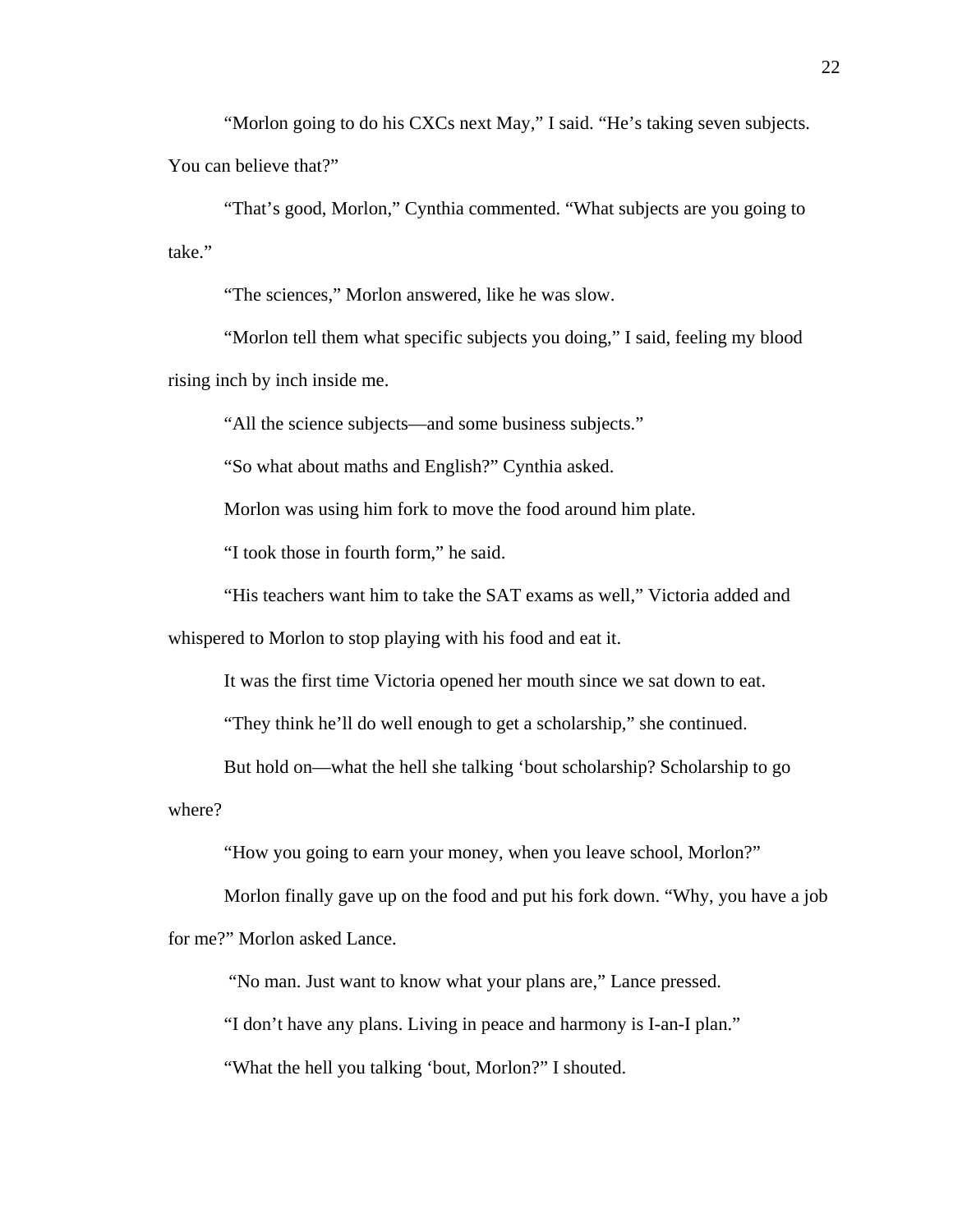"Daddy, relax you'self. I talking to Uncle Lance."

 I swear on my mother's grave I was seeing every color of the rainbow right then. So instead of blasting him, I said, "What Morlon saying now is neither here nor there. He's not sure what he wants to do, but he knows what he must do."

"What are you talking about, John?" Cynthia asked me. "What *must* he do?"

"He has a responsibility to his family; he cannot only think about himself."

"So you telling the yout' how to live his life then, John?" Kenneth asked.

 "Listen, this is no argument. Morlon is my oldest child and my only son; that is enough reason for him to listen to me."

 "Suppose Morlon don't want to have anything to do with the farm, you going to force him to become a farmer?"

"Lance, what I do with my family is none of you damn, backside business! You hear me?" I felt like I could reach over and collar Morlon, Lance, and Kenneth. "John, let's just finish our dinner, please," Victoria pleaded.

 The sadness in her voice made me feel bad. Sometimes I wasn't sure if Victoria understood me as a man though. She never out-rightly disagreed with me about anything, but she never out-rightly supported me either. But for one thing, she was always there through everything; I guess that was more than most women would give.

"Alright, Victoria," I quietly said.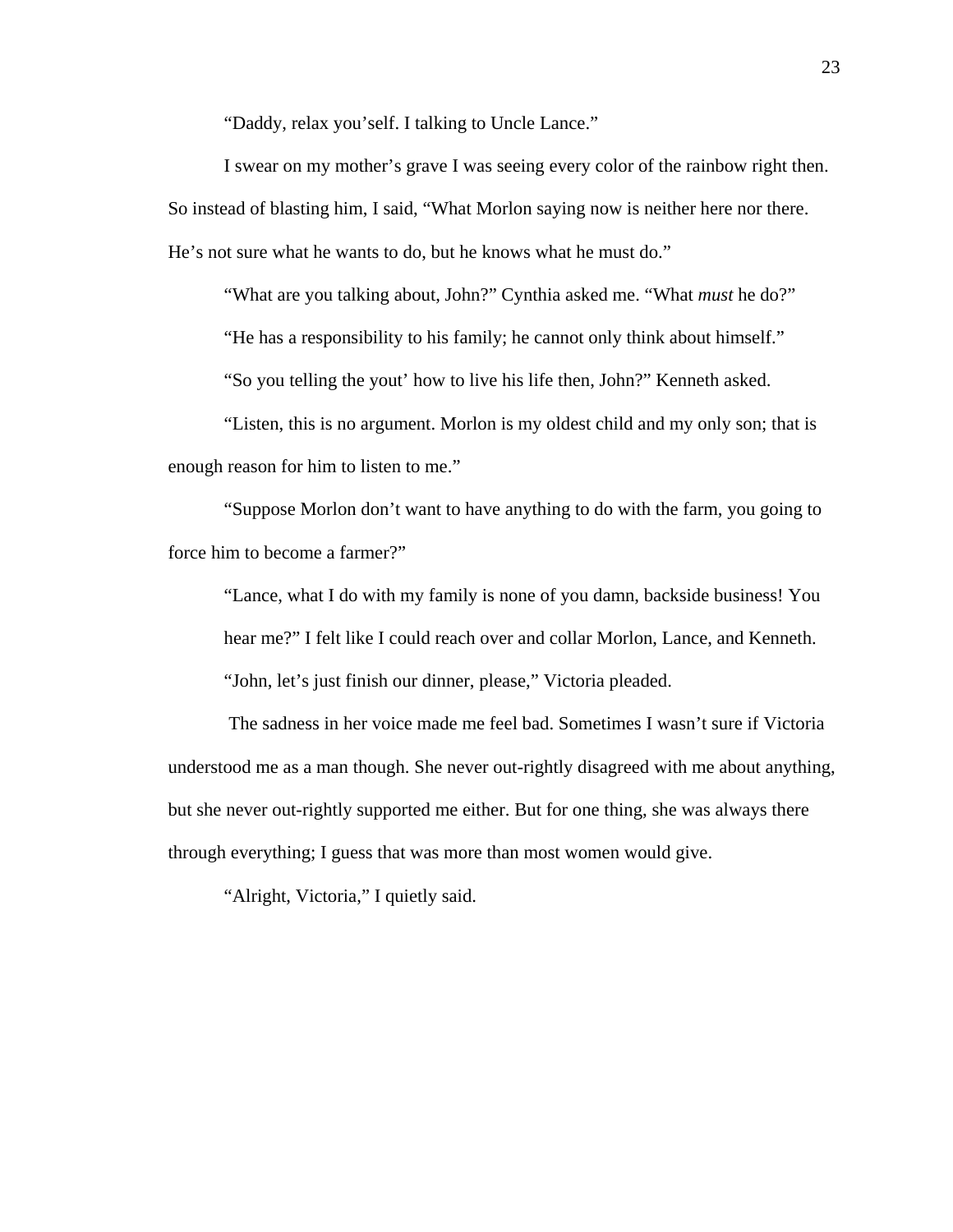#### 24

#### **VII**

#### Morlon

#### Silent river run deep

--Jamaican Proverb

I wasted my lovely Saturday to look over some legal papers that Uncle Kenneth, Uncle Lance, and Aunt Cynthia's lawyer drafted about dividing the shares evenly between the four of them but letting Daddy still manage the farm. But Daddy's neck was as stiff as a mule. He told the three of them that the way they were behaving 'bout the farm make John Crow look like the Prime Minister. It fine that Daddy was holding on to what was his, but I just didn't want him to drag me into it. He was convinced that I could do something to help him; I really don't know how or why.

 Daddy needed to understand that I cannot run this farm; it didn't fit into any of my plans at all. I take my writing seriously, and I-an-I cannot be burdened down with a responsibility I didn't even ask for.

 All in all though, the place was beautiful. As far as the eye could see was the Stevensons' orange trees. The next day, the sun was glistening on the fresh dew on the trees—man, it was a really nice Sunday morning. The orange trees carpeted the land like morass at the bottom of the Rio Minho, and every tree was covered with white flower blossoms. Even the black birds perching on the power lines looked fresh and contented.

 I just wanted to take in all the wonders of the day, so I didn't want to drive with Mommy and Bevie to the Baptist church that morning. Daddy went to his church, Union United Church of God, from early this morning. I wanted to walk, just to clear my head a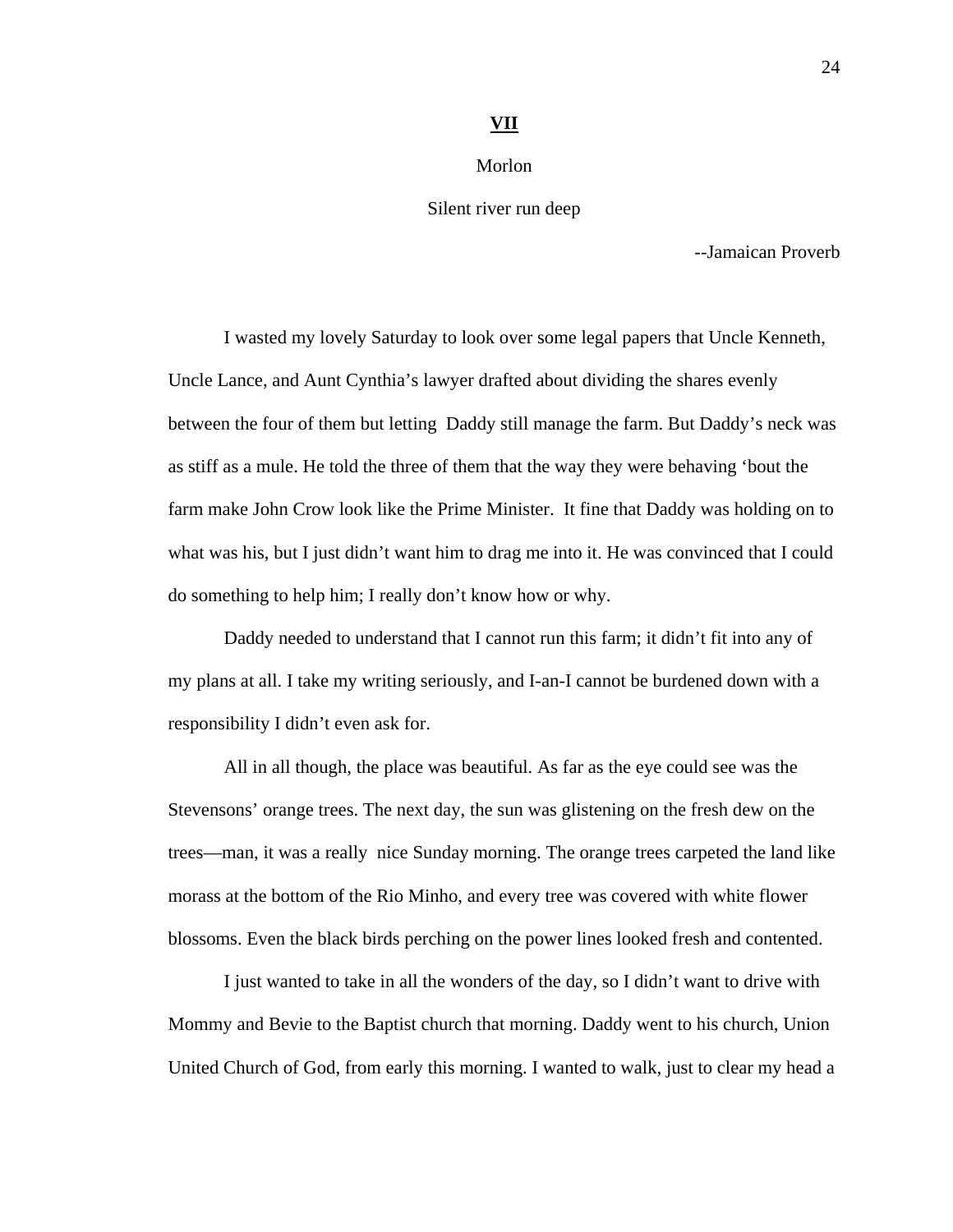little bit, you know. And it was Mommy who was forcing me to go to her church anyway. I prefered to just chill back at home and write a few lines of meditation since I had to go back to Munro the next day. Mommy claimed that I need some salvation in my soul— or something like that.

 I heard some whistling coming up the road, and my first guess was that it was Jukel. This man look like he didn't age at all. Daddy said he was about forty-five, and that was about three years ago. Ganja definitely do some people good.

"You make it out of the Babylonian Inquisition alive?" Jukel joked.

"Barely, I-ya!" I said. "I-an-I had to i-dure the foolishness for a while."

 "Heh, Babylon is strong. Don't be in the lion's den and expect not to be a part of the feast."

 I just never understood how a man who only went to primary school could reason this way? It was like being a Rasta give a man some different level of intelligence.

"So where you going, the house of the children of vipers?" Jukel asked

 "That make sense," I nodded and said. "Any place that have Mr. Thomas as a Deacon must be a place of wrongness, after he get little fourteen year old Anika pregnant. And then swear on the Bible that the baby boy wasn't his."

 "Young Stevenson, before we reason some more, let we trod over there and hol' a seat," Jukel said. He pointed to a broad grapefruit tree that was beside the zinc shed Daddy used to store oranges and farm equipment.

 "I never know you did hear 'bout that too," he said, took out a cloth pouch of ganja from his shirt pocket, and started to share some on a rizzla paper.

Jukel made the spliff and lit it up. The scent of the ganja slapped all of my senses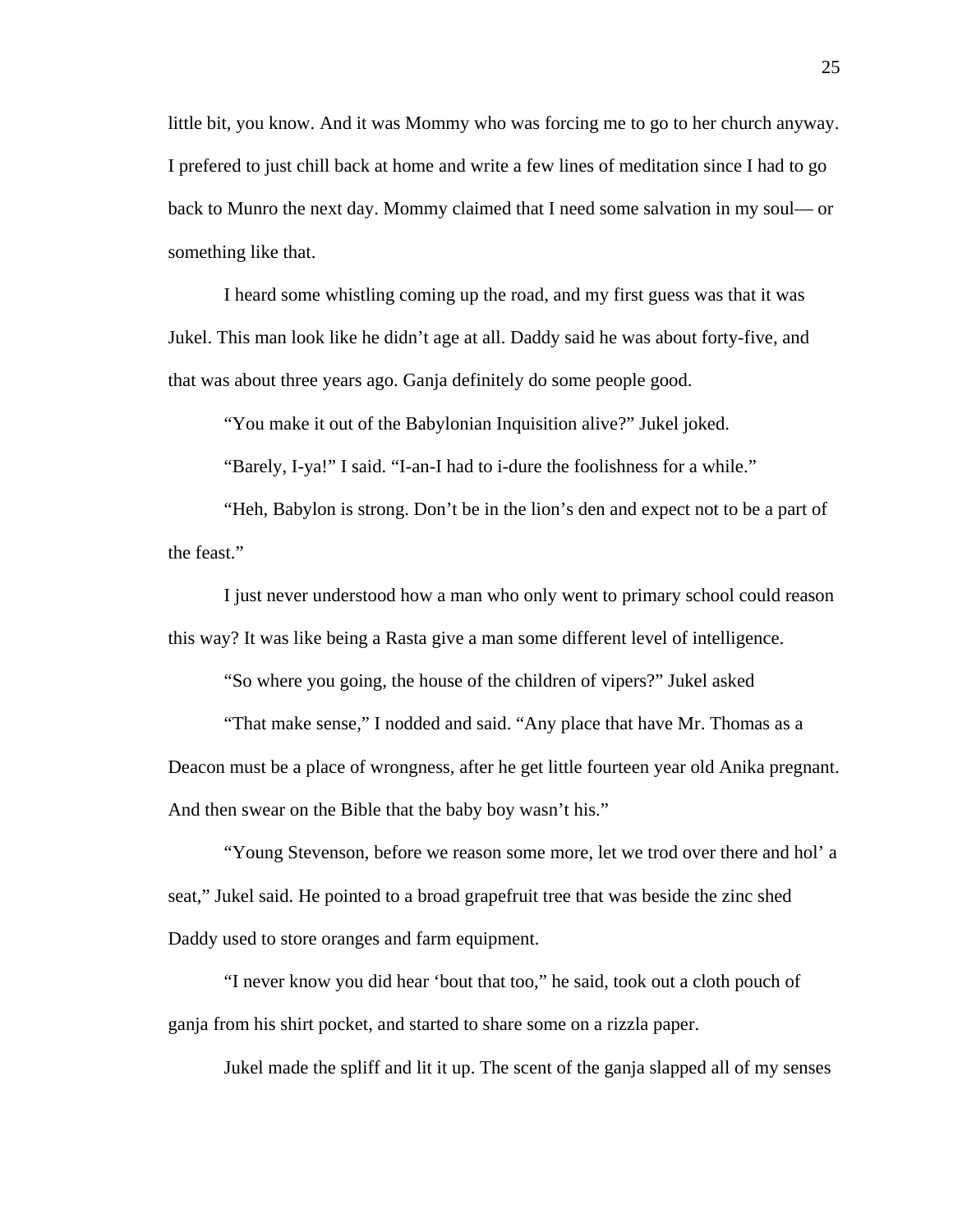into alert mode. My eyes automatically followed the trail of the smoke that pushed off the spliff with every puff Jukel made.

"You want a draw?" He asked.

 I nodded. "How you mean man!" I gently took the spliff and brought it to my lips for a nice, long draw.

"Easy, young yout'. Don't burn it out so quick," Jukel said.

 He took the spliff from me and said, "To more serious matters—you still feeling the Rasta vibrations?"

I smiled and nodded. "I been taking in a book called. . . ahm . . . oh yeah—

*Rastafari: Roots and Ideology* by a yout' name Barry Chevannes. It open up my eyes to some decent meditations."

 "Yes, I-yah!" Jukel responded. "Well, I never meditate on the words of that Rasta, but I know that when you serious 'bout penetrating the Babylonian concepts in your mind, the I must have an open acknowledgment of the Rastafari identity."

He lifted his left arm to the sky and shouted, "A Rasta is never ashamed of himself. If a Rasta be ashamed, him is a disgrace to the order of his Imperial Majesty, Haile Selassi-I."

"I know. I not ashamed. The road is just not easy to tread, you see me, I-yah."

"Conscious talk I-yah, but check it—you see the I cannot let him father keep him from the higher calling of Rasta and speaking and writing of the higher levels of Rasta. I respect your father plenty; him is a good man. But I believe every man have to choose him own path."

I believed what Jukel saying was true. I shouldn't be forced into anything, even if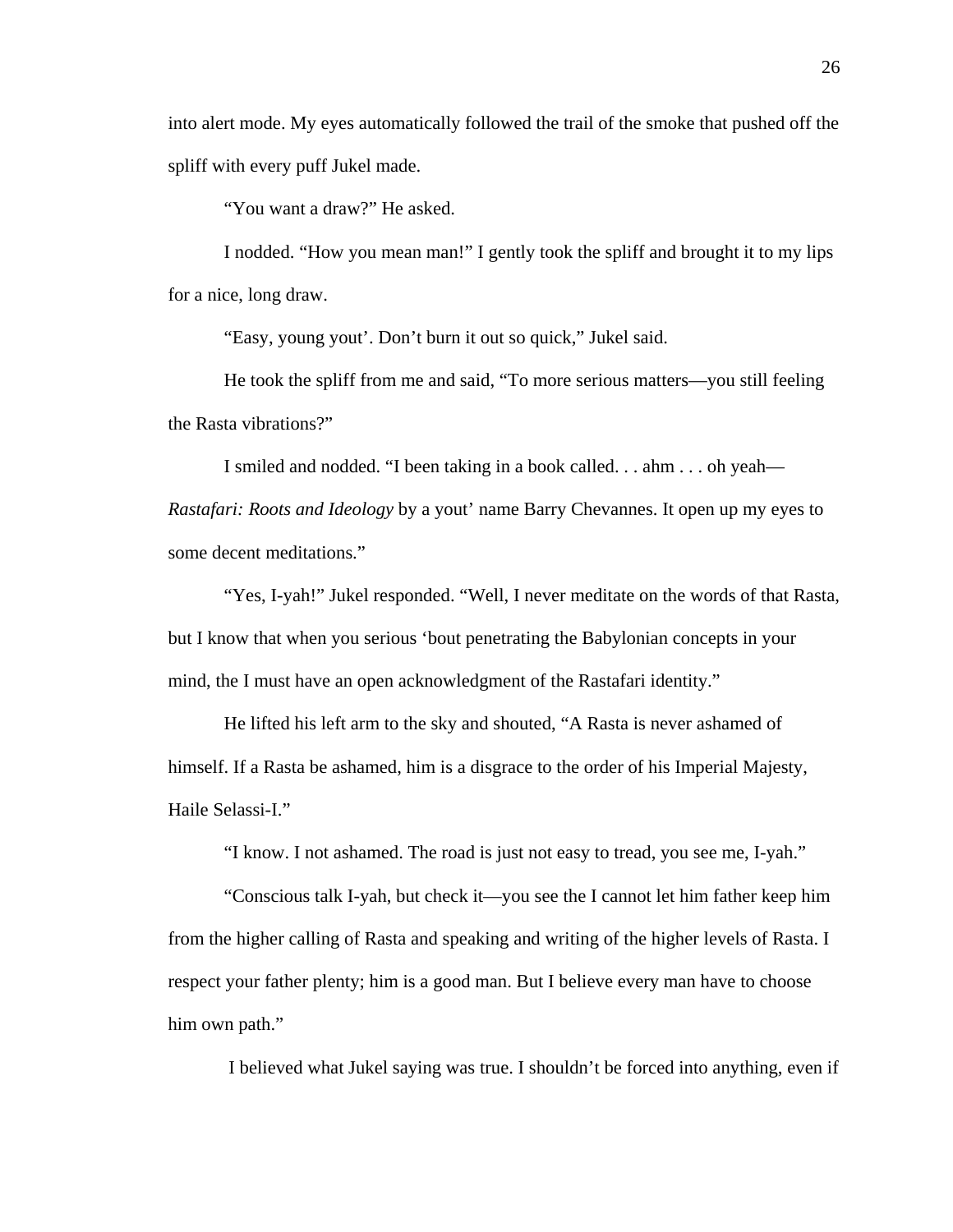it seemed good for me, for the simply reason that it's not what I want.

"And seriously though, Jukel, I really don't want sink myself deeper into Babylon by taking over this farm business with Daddy. Knowing my cultural identity and fighting the principalities and powers in society through my writing is the way I want to live."

"True, I-yah," Jukel announced and passed the spliff to me. "And because of that livity, don't starch the cloth of confusion that you are wearing in your mind over this farm business; it will only stiffen you overstanding of bigger things."

 That made sense. If I kept stressing over the farm and what Daddy wanted me to do, the real important things in my life were going to mess up. Is like I wouldn't be true to myself at all.

 "I-an-I a level with you young yout. Babylon system never fair, so the I have to bring the righteousness there for himself," Jukel continued. "If the I feel true to the I-an-I ways and know it's the right way in him heart, then embrace it and live it. Jah-Jah will see the I through."

 "Well I don't know if God too interested in my life, but I believe that if something is right for me, then I must follow it. Forget everybody and be true to myself," I responded.

 "Anyway, Jukel, I going touch road. I don't think Baptist Church going see me today. I just going up the house and hol' a sleep," I said and took the last of the spliff from Jukel for a final draw.

 "Ailalu grow where its mind take— so all when them a force you I-ya, it don't make no sense," Jukel concluded.

I left Jukel and walked up the road to go back to the house. I decided I would just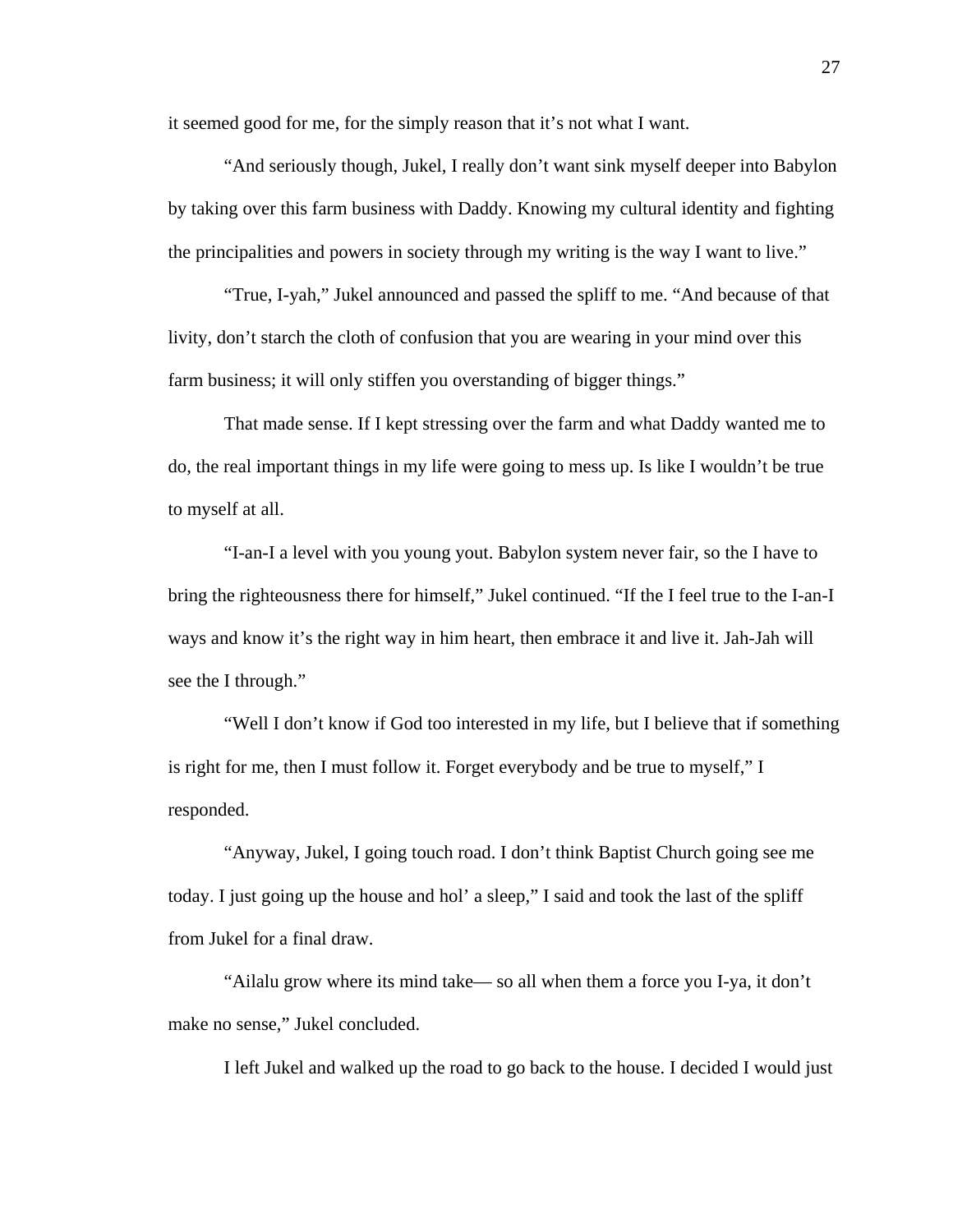go to sleep for the rest of the day. I knew Mommy would come home and make up pure noise in my head bout not coming to church, but cho!

 Daddy wasn't coming home 'til late, 'cause after church him going to the Central Clarendon Farmer's meeting in Frankfield, about ten miles away. My bones felt like water; the weed was really strong man. I finally got to the house, and the only thing I could manage to process was finding somewhere to drop and sleep.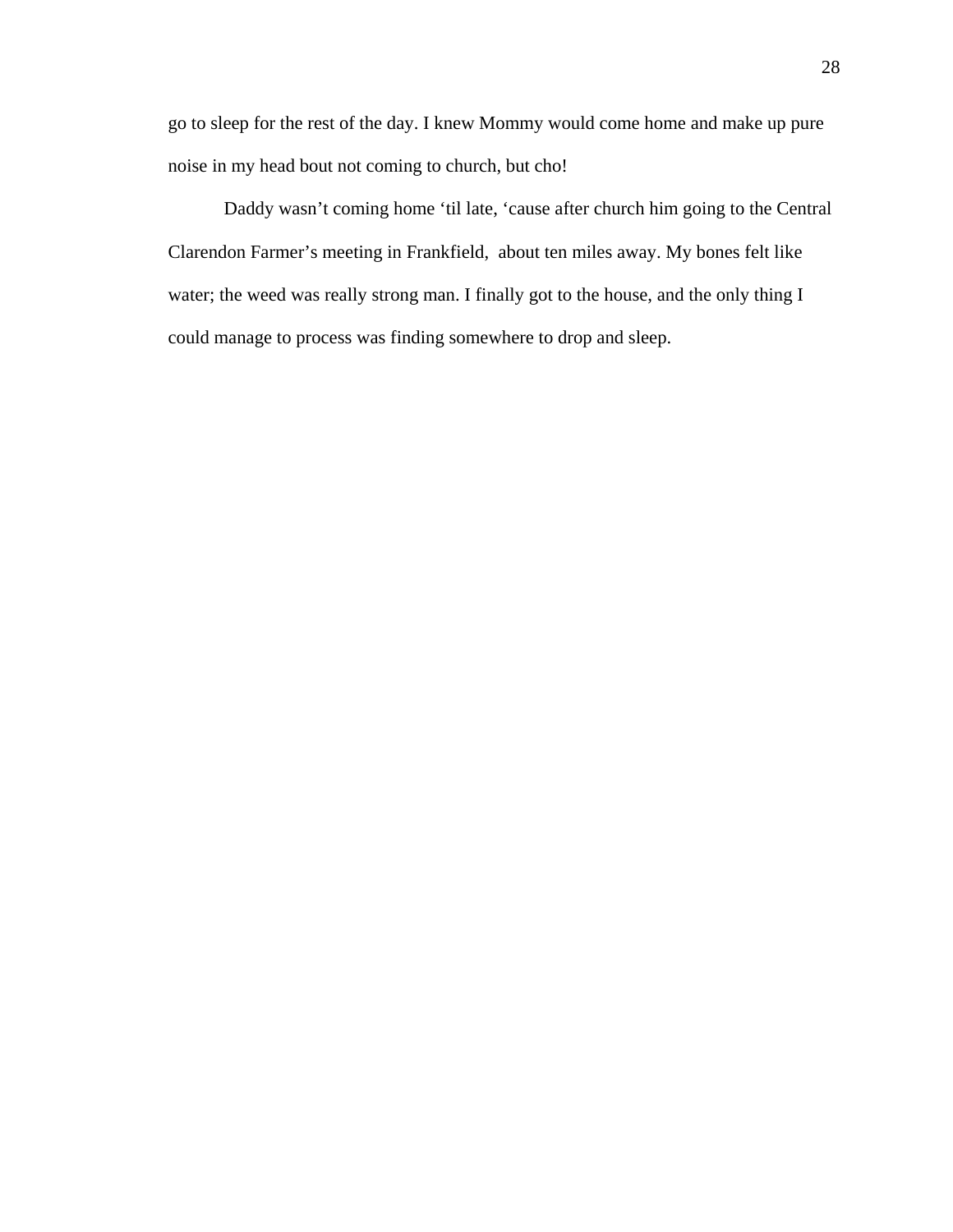#### **VIII**

### Morlon

What sweet Nanny-goat, going to run him belly

--Jamaican Proverb

 Jah know star—the next day my head felt like Mr. Samfo sat on it all night last night. That was some serious weed Jukel gave me the day before—I didn't even know what time it was when I woke up. "Seven o clock and the sun is shining, that means . . . it's Monday morning!" I said to myself.

 I felt like Jukel put something in that weed because no weed ever knock me out for so many hours. Mommy and Daddy must have tried to wake me up. I didn't remember anything for sure though, even when I woke up my mind was still fuzzy.

 Somebody was knocking on my room door, and I prayed to Jah it wasn't Mommy 'cause I could not deal with the talking at that point.

"Yeah—who is it?" I asked, my voice sounding rougher than a grater.

"Morlon? You wake up?" Bevie asked me.

"Bevie, how you don't gone to school yet?"

 "Daddy going to take me now. You alright?" She asked , as she walked into my room and stood in the space between my bed and the door.

 Maybe even Bevie was trying to wake me up. I hope I never said anything bad for her to hear.

"Yeah man, I'm alright."

"Uncle Kenneth and Uncle Lance outside," she said, as if she expected me to be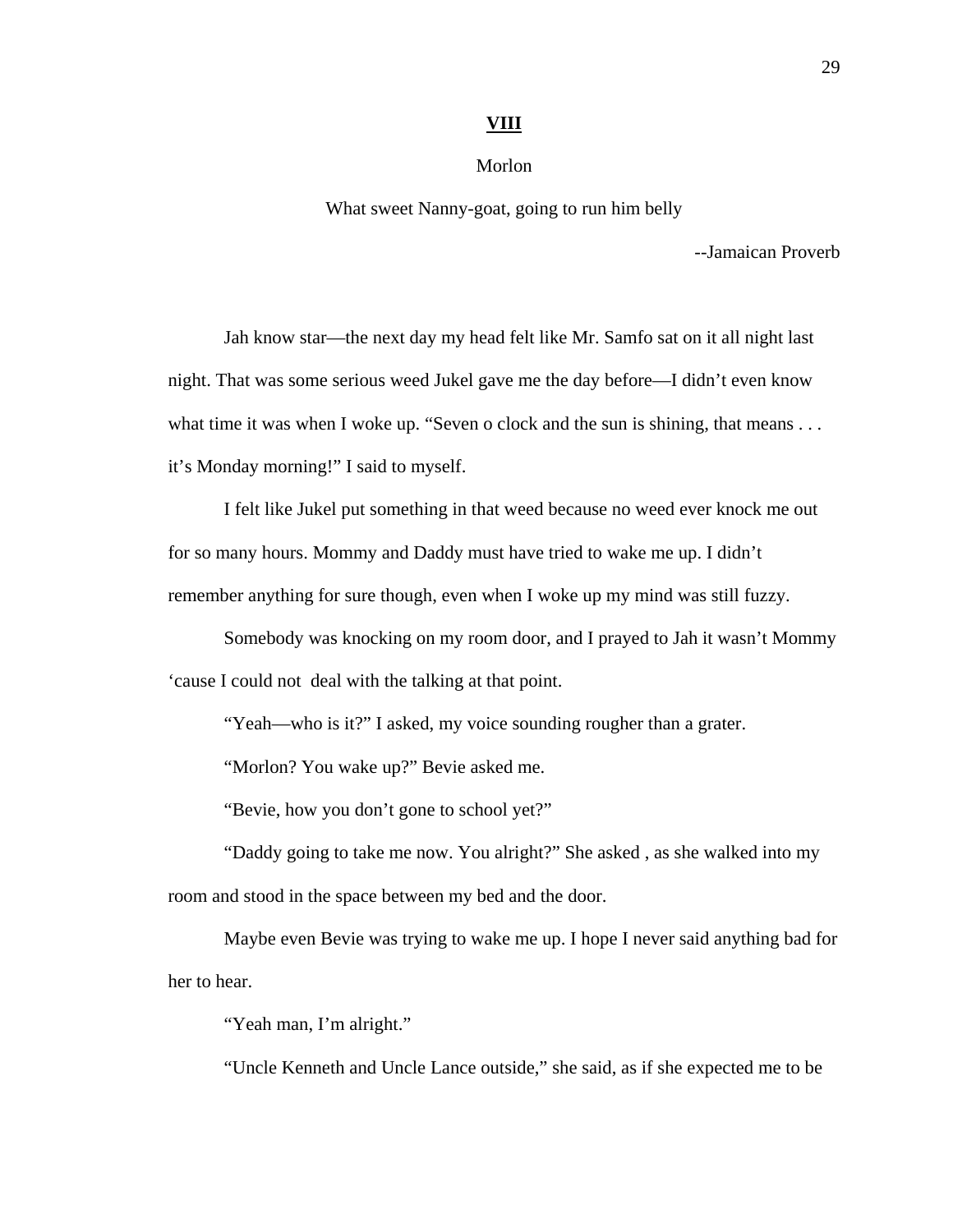interested in the news. That annoyed me a little, but she looked so pretty and cute in her uniform I didn't have it in me to rough her up at all. Anytime I looked at her, I couldn't help but think what a sweet little sister she was. The red tunic and white blouse, the red ribbons in her hair, the brown socks and shoes, even the pink My Little Pony watch on her right hand made her look like one of those people you see in the picture frames you buy in the pharmacy. She just looked little and perfect. She sat at the bottom of the bed, crossed her legs at the ankles, and brushed out the wrinkles in her tunic like a proper little girl.

 "Daddy not making them come in the house. He told them that he doesn't want their crosses to rub off on us." Bevie grew up in this family-farm confusion, and I don't think she ever really understood that these kind of things are bad.

"Don't think about what Daddy say Bevie. Where is Mommy?"

I wanted to throw off the sheet and sit up in bed, but I wasn't sure of the position of my business under there.

"She in the kitchen. Is she tell me to wake you up," she responded.

"Come sit on the bed with me. What you eat for breakfast this morning?"

 "Fry egg and plantain. Morlon why you couldn't wake up yesterday? Mommy was trying to wake you up for dinner when we come from church, and you never come to church either."

"I know. I was tired."

"You sick?"

 "No Bevie, I'm not sick," I answered and pinched her tiny nose. She wrinkled it and slapped my hand away as she always did.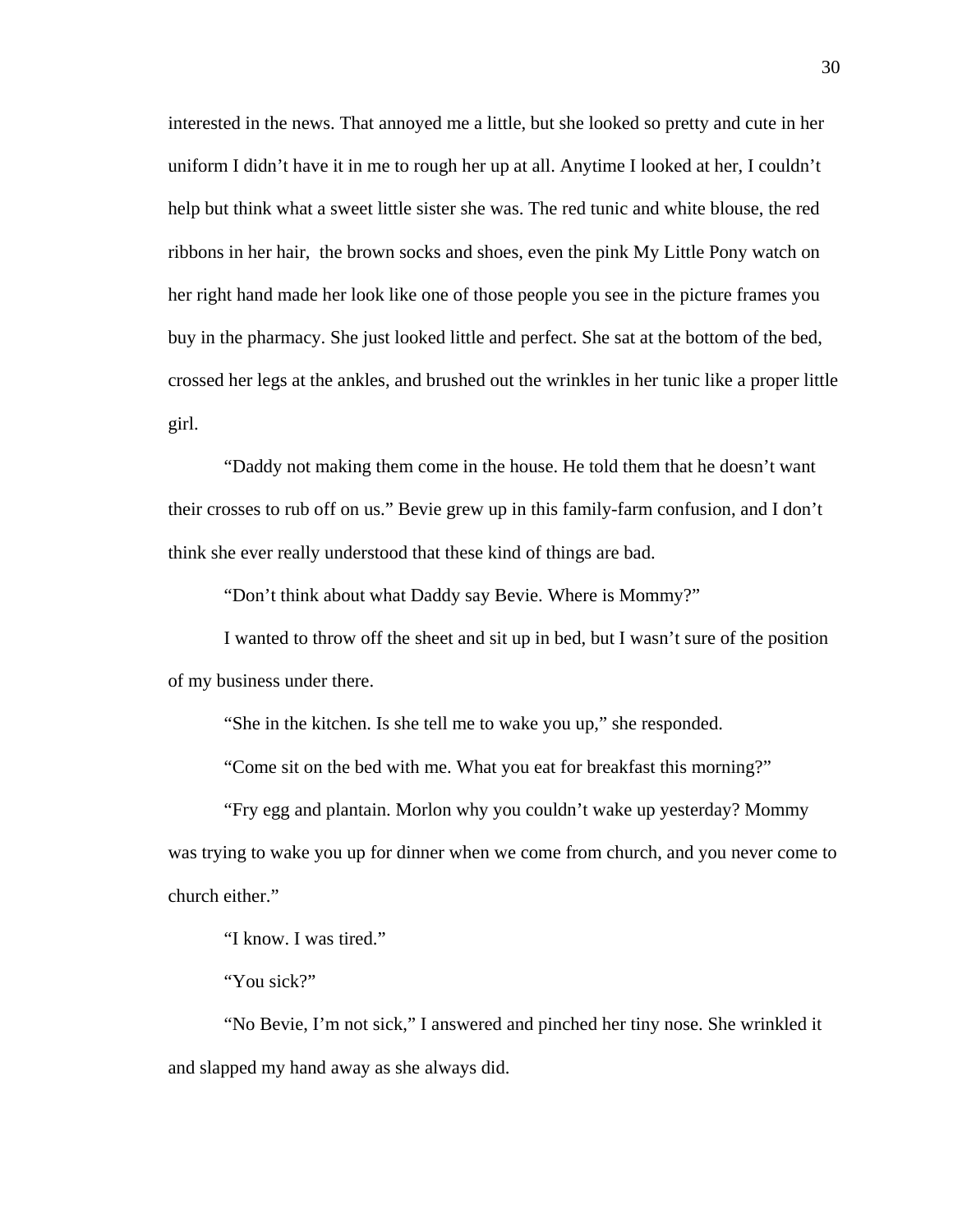"I finished reading *Shane*, Morlon."

 "Wha', already?" I asked. "So you ready for me to throw some questions on you?"

Whenever I came home, I always left a book for her to read. The last book was *Shane*; before that it was *Charlotte's Web.* I always encouraged her to read. And after each book, I always quizzed her because I knew it would help her comprehension skills. Even though the books I gave her not really enlightening her to any real-life consciousness, it was best she dealt with the lower order skills before the higher order ones.

 "Um-hmm. And I read one of your poems too," Bevie said. "I found it in the dictionary—I guess you forgot it in there. It was something 'bout parents and children or something like that."

She got off the bed and straightened her tunic again.

"What you think about it?" I asked her.

She tilted her head in a thinking pose. "It was interesting, but some of the words I didn't know them."

"Bevie, come it's time to go," Daddy called out.

"Coming, Daddy! You going back to Munro today, Morlon?"

"Uh-hmm. Remember to behave yourself at school today," I said.

"Yes," she answered with the whitest smile on her pretty face.

 I turned one of my cheeks to her. She pecked me on the cheek, then skipped out of the room.

I guess it was time to get up and face the talking. I got out of bed and tried to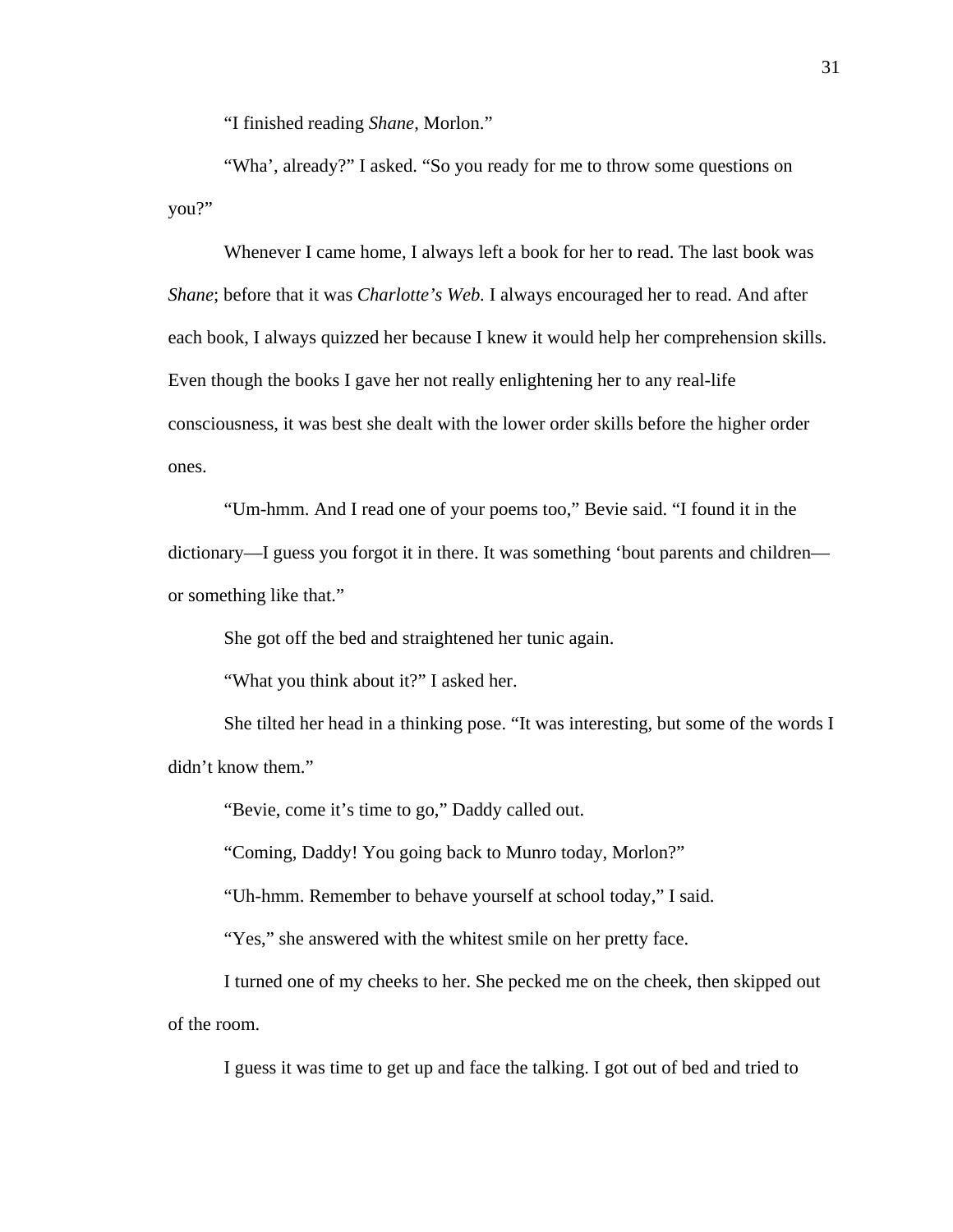meditate on some words to give me some vibes in the morning. "Jah be with me and guide me through the problems I must go through because you are my only protector."

"Yeah ask your Jah to help you, 'cause I'm going to deal royally with you later," Daddy said, not even bothering to come into the room. His angry presence was strong enough for me to feel it at the doorway.

"You think I never smell the ganja on you last night," he began from my door. "I not even going to ask you where you get it from— but just know before you go back to Munro, you and I going have an agreement. . . my agreement." Then he just turned and left.

But this is foolishness! I didn't know how else I could show Daddy that I serious 'bout not dealing with this farm thing. It was like a stick broke in the man ears when it come to what I say. But Bevie said Uncle Kenneth and Uncle Lance are here. I could probably ask them to help me to get out of this thing. Daddy going to screw 'bout it, but that was the whole point. I need to do something that he would see that I was serious.

\* \* \*

"Uncle Kenneth, Haile Bless! Whad up?" I said as I stepped into the yard and walked towards him as he leaned against his rented Toyota Corolla. Uncle Kenneth looked like him just step out a GQ magazine in him navy blue silk shirt, khaki Dockers pants, navy blue suede shoes, and Armani sun glasses. Slicker than him you can't find.

 "Morlon, I never know you were here. Why you not in school?" Uncle Kenneth asked, leaning on his rental car parked under the mango tree. Uncle Lance was saying something to Daddy, but Daddy cut him short and get into the pick-up and drive off.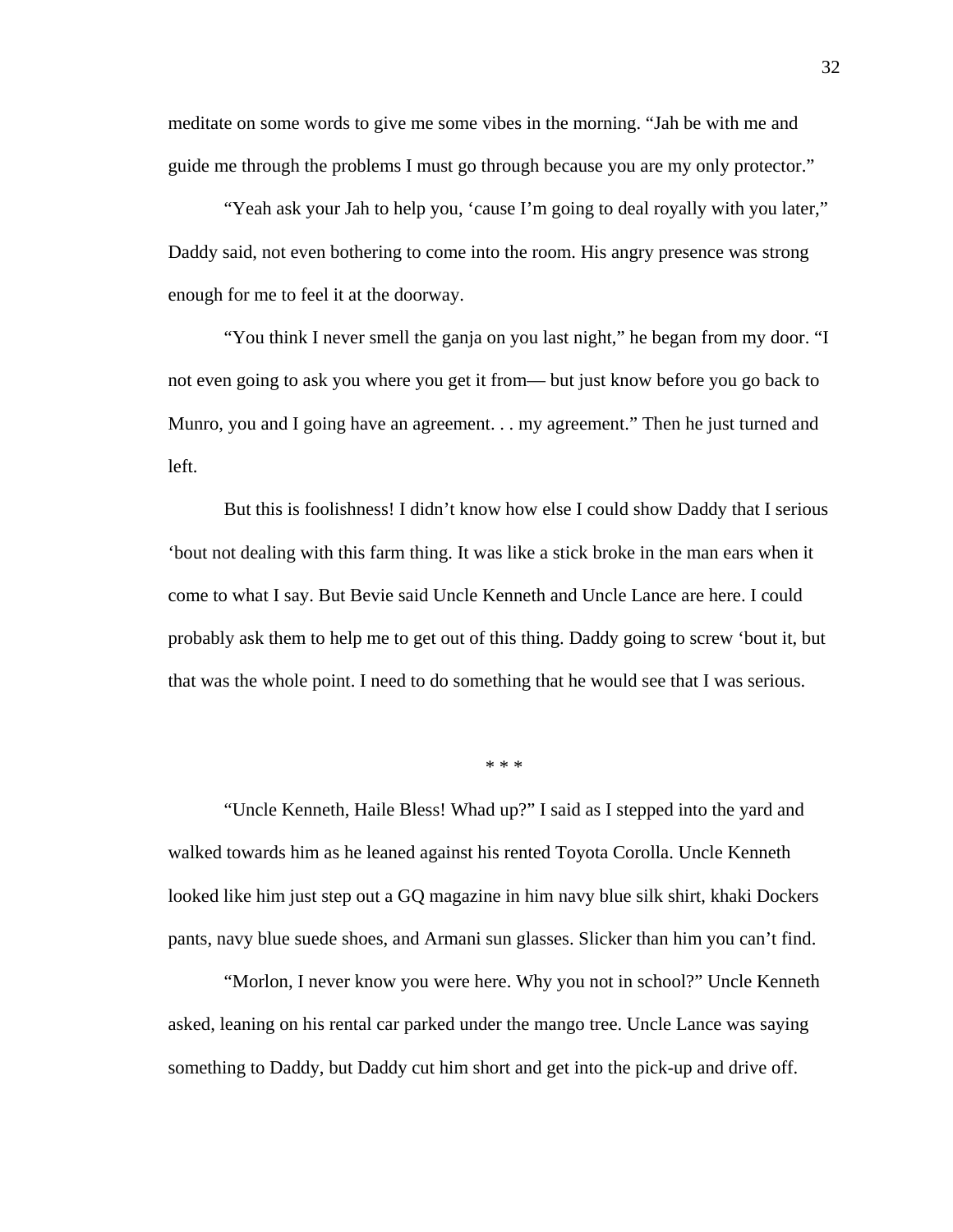Bevie waved good-bye to me and next thing I knew Uncle Lance stood same place Daddy left him and immediately started talking frantically on his cell phone.

 "Yes I-yah, I am here, but I go back to school later today." I said and leaned on the car beside him.

"So, what's new? Your Daddy still hounding you 'bout the farm?"

"You done know that it's the same. It driving me crazy I-yah."

Uncle Kenneth smiled and shook his head. "Your father is in a world of his own."

 "A farmer like you father can only think of what will benefit his harvest. His mind cannot wrap around anything outside of that," Uncle Kenneth said.

 "I like a certain thing—writing—you know, expressing my feelings 'bout life. Sometimes I don't even think Daddy has feelings, or him make damn sure nobody can find them."

 Uncle Kenneth folded his arms over his chest. "Well, in all honesty, you father isn't a very 'cultured' man. I guess that's why Ronald chose him to deal with the farm because him have this rough, kinda caveman thing 'bout him. I mean, come on, when you can't reason with a man, that tell you everything 'bout the man."

 "You mean you can't reason with him because he only hear what him want to hear and see what him want to see," I added.

"Yeah, and your father want to turn you into that."

 Uncle Kenneth made sense still. Daddy is the hardest man to talk to and the hardest man to see the value of something if it not going to produce a sweet orange.

 "So Uncle, because we know this 'bout Daddy and you know how I feel 'bout writing, maybe we can help each other with this farm business."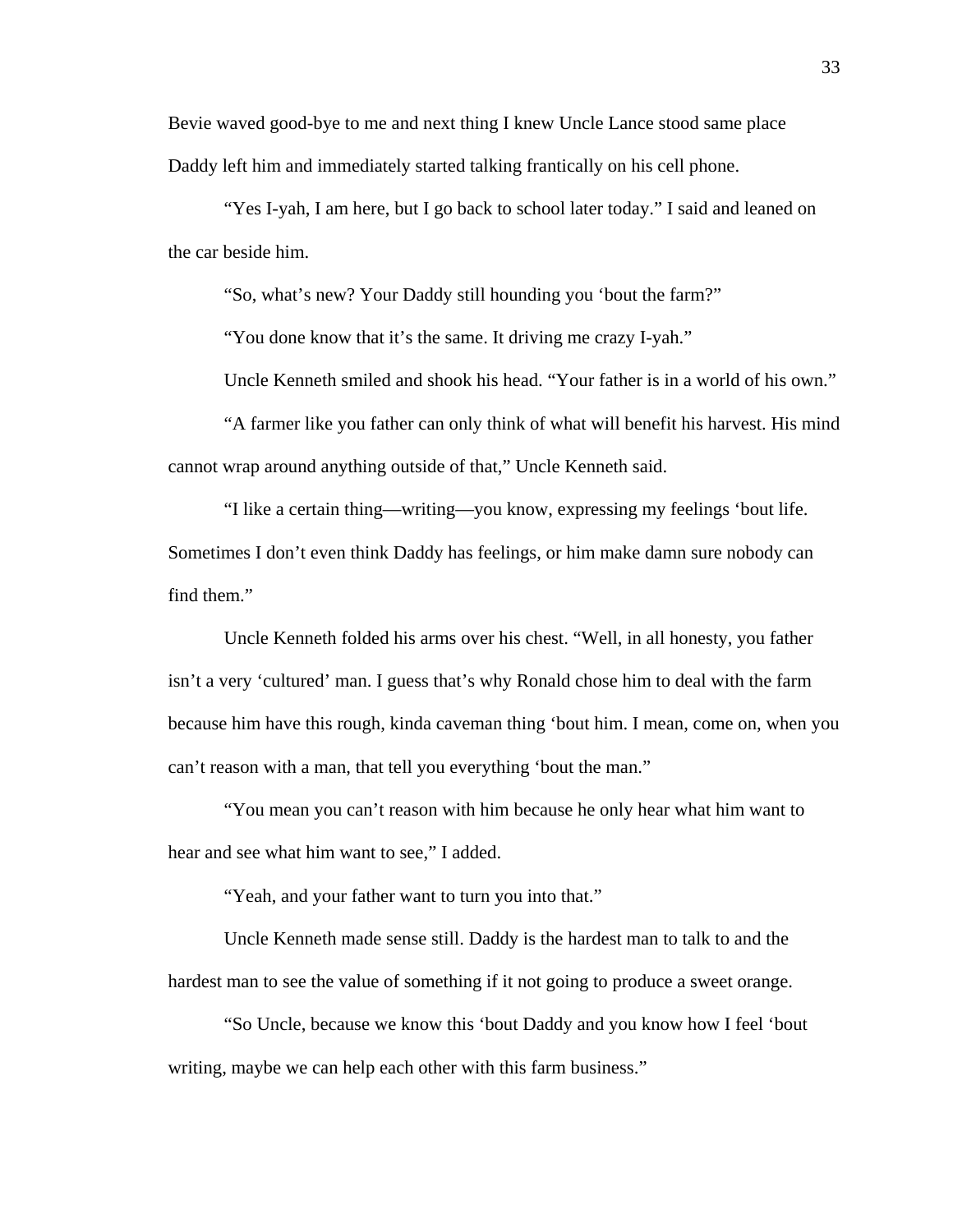He turned his head to look at me with a curious expression on his face. "What you mean?"

 "I mean maybe you and even Uncle Lance can help me really convince Daddy that I don't want to have nothing to do with the farm."

 He turned his whole body to me, completely interested. "What you have in mind?"

 "Maybe I can sign something for you that say I am incapable of managing a farm of this size, or something like that. I don't know," I said off-handedly.

 "Funny you should mention that though, Morlon, because that's kinda the reason we come to talk to your father. We thinking that it's not nice that John is forcing you to do something you don't want to do. And as you say, you have more interests towards Rasta and writing, not to be some coarse single-minded farmer."

I nodded. "True."

 "So now, if you sign—what you would call it now—something like a waiver of responsibility, then John cannot force you to run the farm or put you as a prospective manager."

"Oh, zeen! So that waiver permanent or what?"

"That depends on you, on if you want it to be permanent."

 I didn't know if I should really trust Uncle Kenneth with this, but it would get Daddy off my back with this whole farm thing.

"So where are the papers? I would want to look them over. And I want to tell Daddy before I sign anything. I just want him to seriously understand the measures him making me take just not to take on the responsibility of this farm."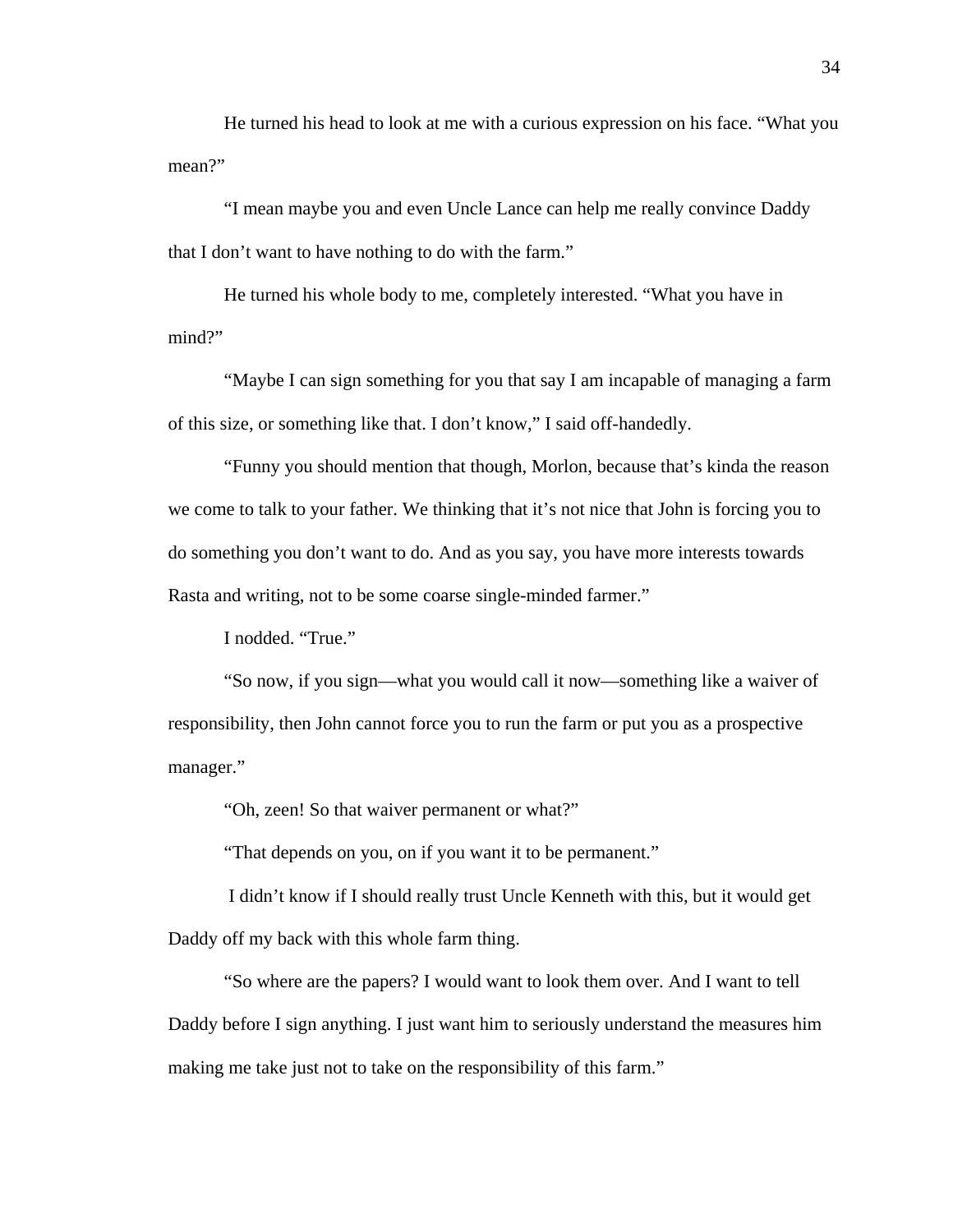Uncle Lance finally finished his phone conversation and walked over to us.

"What's up, Morlon?" he said with a nod in my direction. He reached into the top pocket of his black shirt for his box of Craven-A.

"Morlon and I were just talking about helping John understand how serious he is about not dealing with the farm. I told him that at his age he shouldn't be thinking about things like that."

Then the two of them started to talk 'bout when they were my age what they used to do. How they used to be in Kingston every weekend at some party or another. And they had enough girls to fill-up National Stadium—yeah right—and they were just having so much fun. They didn't really get what I want to deal with, but I guess they not really supposed to. Only I could feel what I need to feel still: the natural mystic of the Rastafari that I use as the energy for my writing 'cause Rasta is life.

\* \* \*

"Who the backside you people think you are? How the hell you come into my house and brainwash my son?"

Daddy's face was redder than Bevie's uniform. I stood on the other side of the verandah, away from Daddy, 'cause him look like him going to strike like Hurricane Gilbert.

Uncle Kenneth and Lance hung around 'til Daddy came back home at about eleven. As soon as Daddy stepped out of the pick-up, they pounced on him with what we talked about earlier. And of course, Daddy was madder than hell when he heard what we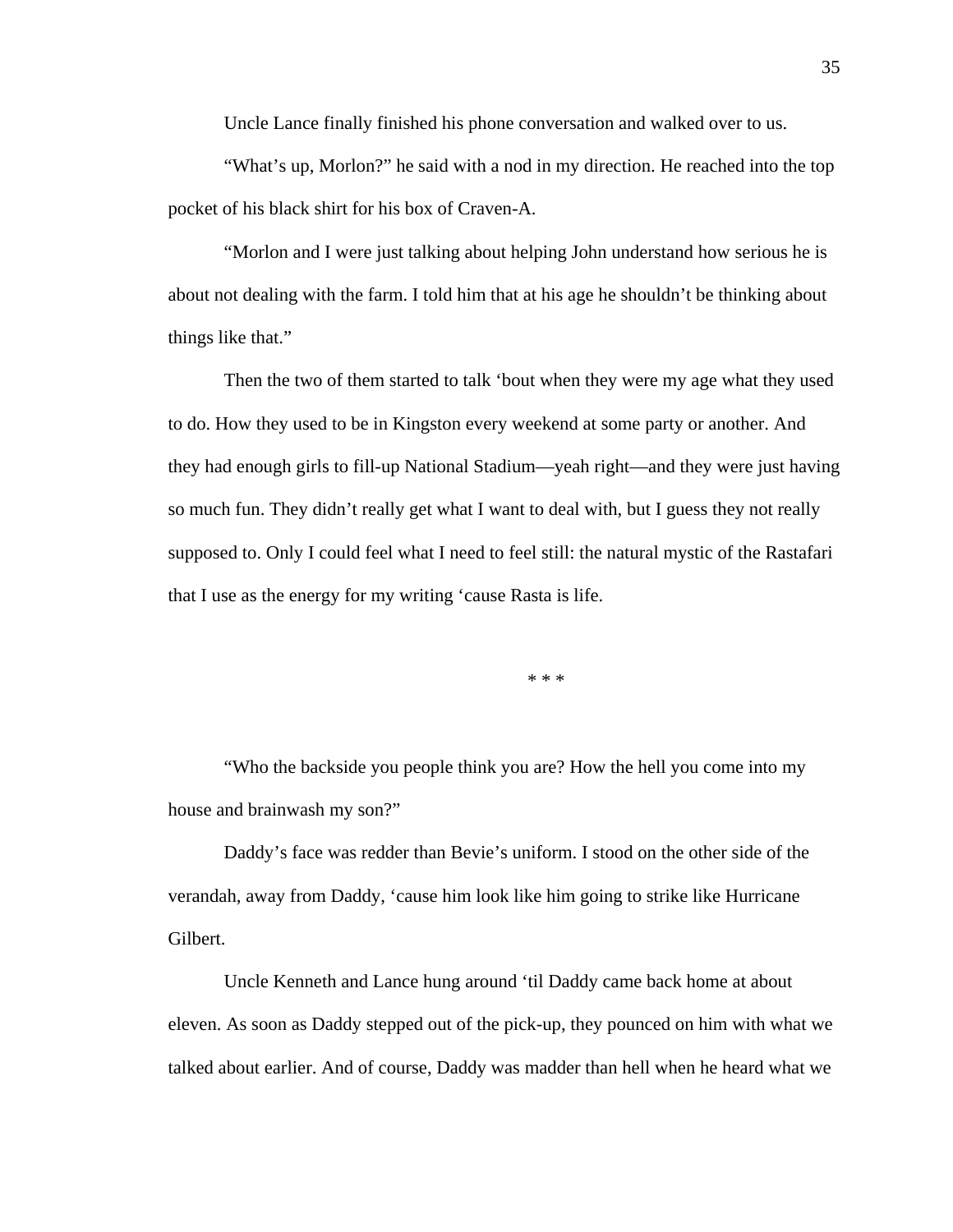discussed.

"John, Morlon came to me with the argument. Obviously he really doesn't want to have anything to do with the farm. Why continue to force the boy?" Uncle Kenneth said.

"Because he has a responsibility to his family—to me!"

No, I was wrong—Hurricane Gilbert didn't have nothing on Daddy at that point.

"John, calm down." Uncle Lance stood in front of Daddy with his outstretched arms as a kinda barrier between them. "Morlon wants this. We care enough about him to do this for him."

"You what? You care about him? But it don't even backside matter 'cause Morlon cannot sign anything with you. He is fifteen years old and needs my consent to even wipe his back side," Daddy shouted.

"John, think about it. Morlon came to us for help. The boy doesn't want what you want. He wants to do what makes him happy," Uncle Lance said, still standing in front of Daddy.

"Morlon, you believe going to these parasites would be enough to jerk you responsibility bwoy? Huh? Tell me? You think I was just going to allow you to become some dutty, dread Rasta who want to write about him feelings? Well you going to learn ambition if I have to fist it down your throat!"

I saw the big fist pointing in my direction. I didn't think I could manage that down my throat. "Daddy . . ."

"You don't say another word—not another backside word! You don't even understand what you doing. You don't realize that you uncle them using you to get what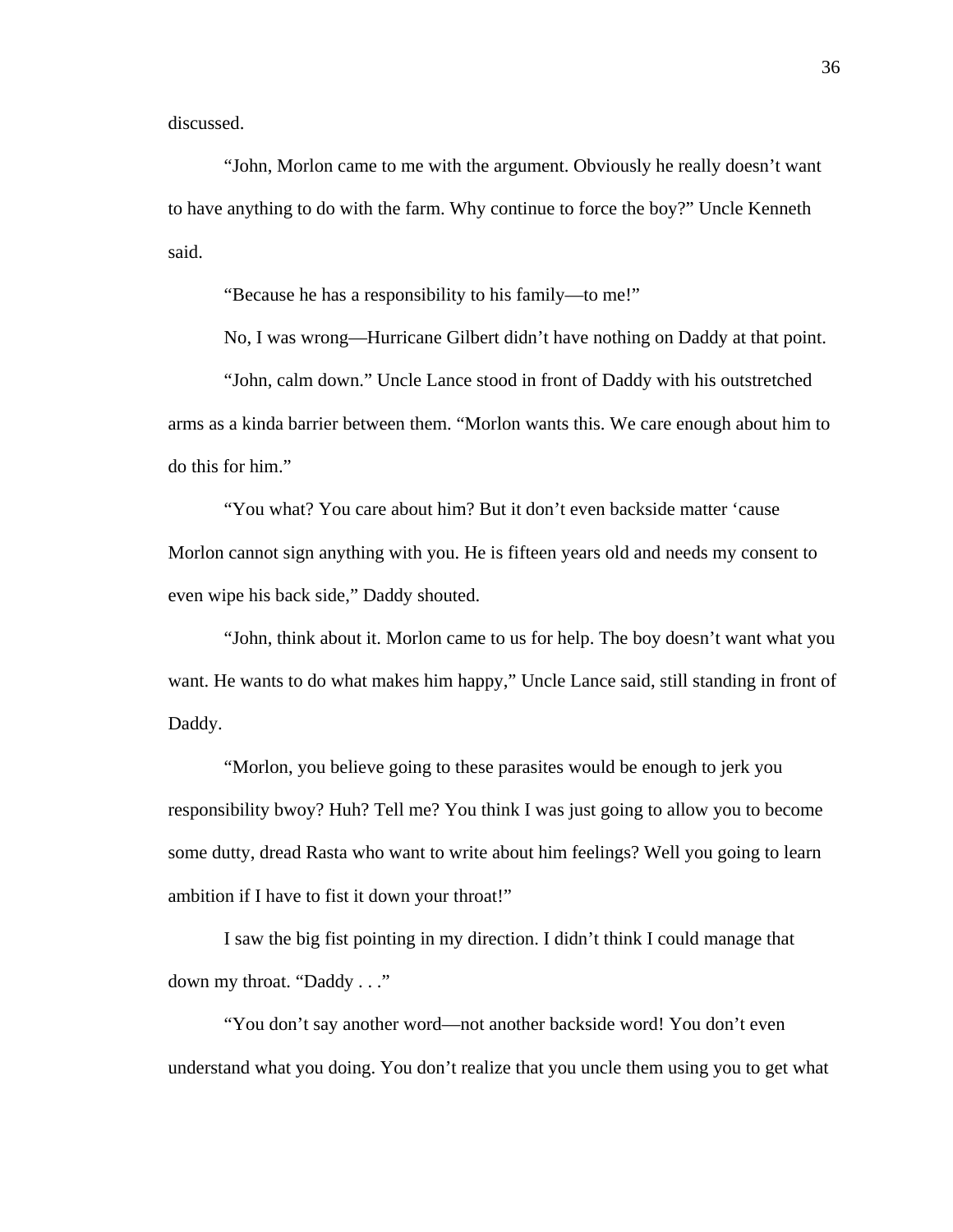they want. They don't give a shit 'bout you bwoy. You think them care if you hungry or not or if you have clothes on you back? You think them going to help you if they see you on the street begging, which is what going to happen to you if you don't stop this foolishness."

 "But you not taking me seriously, Daddy. You don't take anything I tell you seriously, unless it have to do with what you want."

 Daddy squinted and narrowed his eyes like he was in a karate movie, and just pushed Uncle Lance out of the way to walk to me. His face was still red, but now his gorilla veins made him look like he was about to shed his exoskeleton to reveal him true form. Jah know him angry. He was breathing short, short. I thought he was going to hit me, but instead he grabbed me by my shoulders and shook me hard—twice.

"What I want is what's good for you," he said. It was strange though how his eyes looked so calm as he said that.

"You think managing this farm is for me? You think is need I need your help to run it? I am doing it for your future. I'm making your life a little easier, so you don't have to worry 'bout getting a job and keeping it like what most of your friends going to do. I'm helping you to become a better man, one who is doing something to benefit other people, not just himself."

His fingers felt like they were digging holes in my shoulders, but I made sure not to show on my face that I was feeling any pain. Rasta have to i-dure all forms of persecution.

 "But you don't even ask me what I want, Daddy. How you know it's not something to benefit other people?" I asked.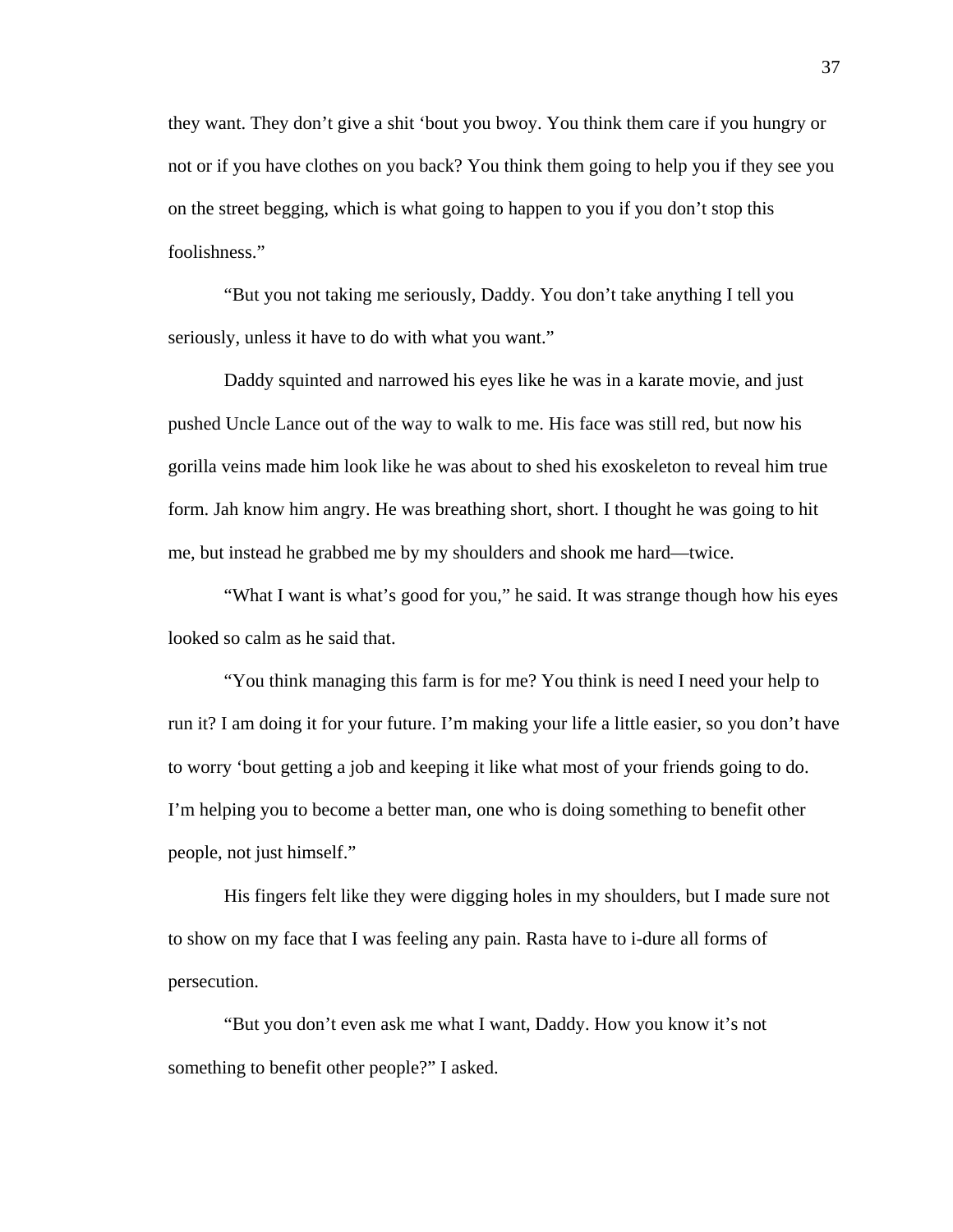"Bwoy, you fifteen, you don't know what you want. That's why you have a father. My job is to see what you can't."

"John, we just wanted to help Morlon . . ." Uncle Kenneth started to say.

 "Go-way, you viperous scum! Get the hell out of my house. Get out!" Daddy turned around and yelled. "Trying to use my own son against me, well I'm not going to supply you with anymore ammunition."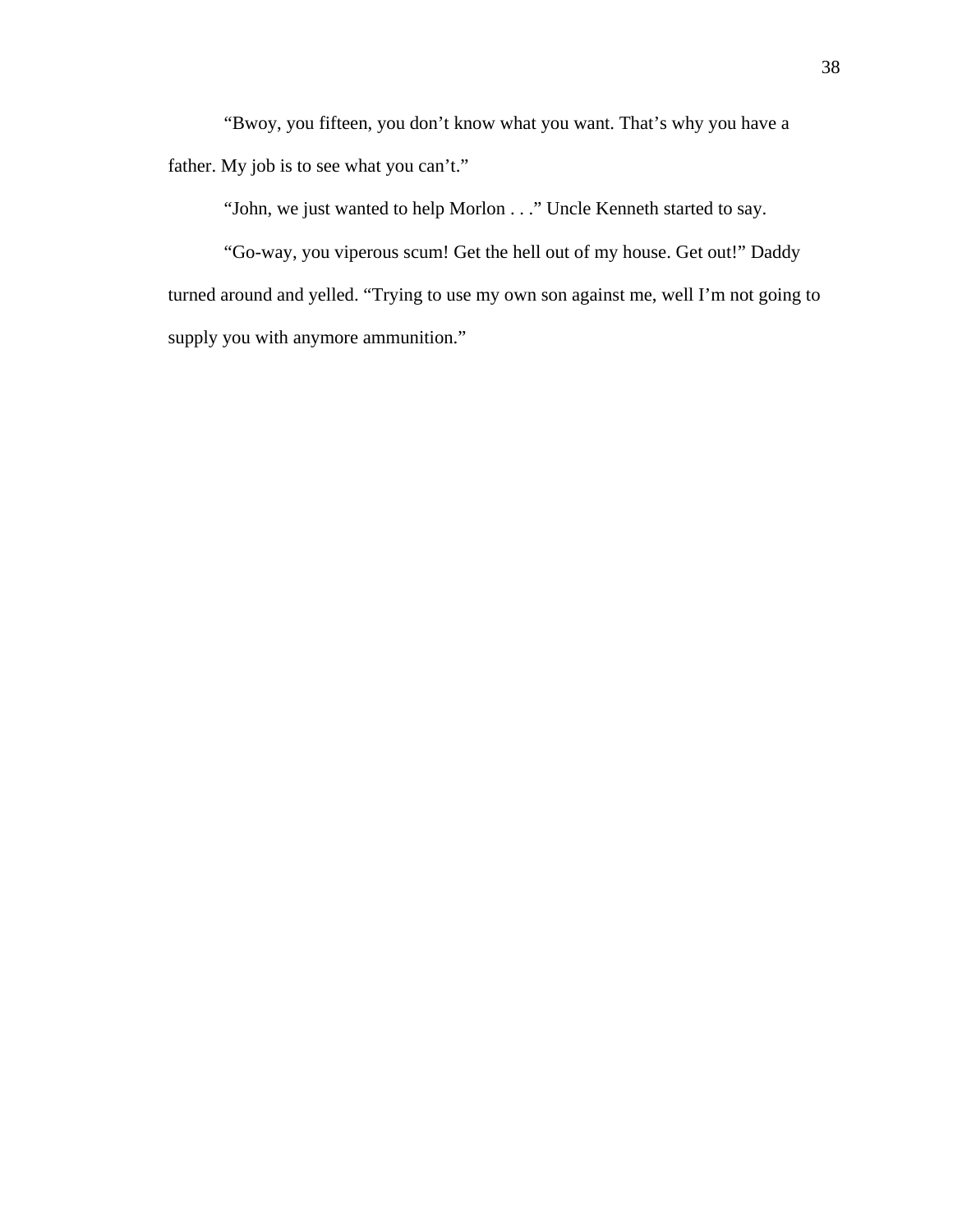## **IX**

#### Victoria

You play fool to catch wise

Jamaican Proverb

 Only prayer could have helped us in that time of trouble. Morlon went back to Munro angrier than the devil himself. John didn't give the boy a break at all about this farm business. And then Lance and Kenneth came, thinking they could scheme their way to John. It was like they didn't know their own brother.

 Morlon was too young to be worried about things like family responsibility. He was really too young to be making any final decisions about his life, whether relating to the farm or not. He was still a child, but, Lord Jesus, I don't know how we managed.

 I spent most of the day cleaning out everybody's closet, gathering the clothes I knew they no longer wanted. I decided to drive down to the church to drop them off for the 'shut-in' drive, but changed my mind after Bevie came from school and told me she threw up in class today.

 Sister Woodhouse and Sister Powell were having fasting this evening at Sister Thomas' house. John didn't want any foundation Baptist members in his house. He said they were the Roman soldiers who crucified Christ. Jesus, the way that man thought was beyond me.

 But I really needed to pray and fast over this business with Morlon, his father and the rest of the Stevensons, and I needed the brethren to help me. I understood what John was saying about respecting and keeping Ronald's dying wish, but even at his own son's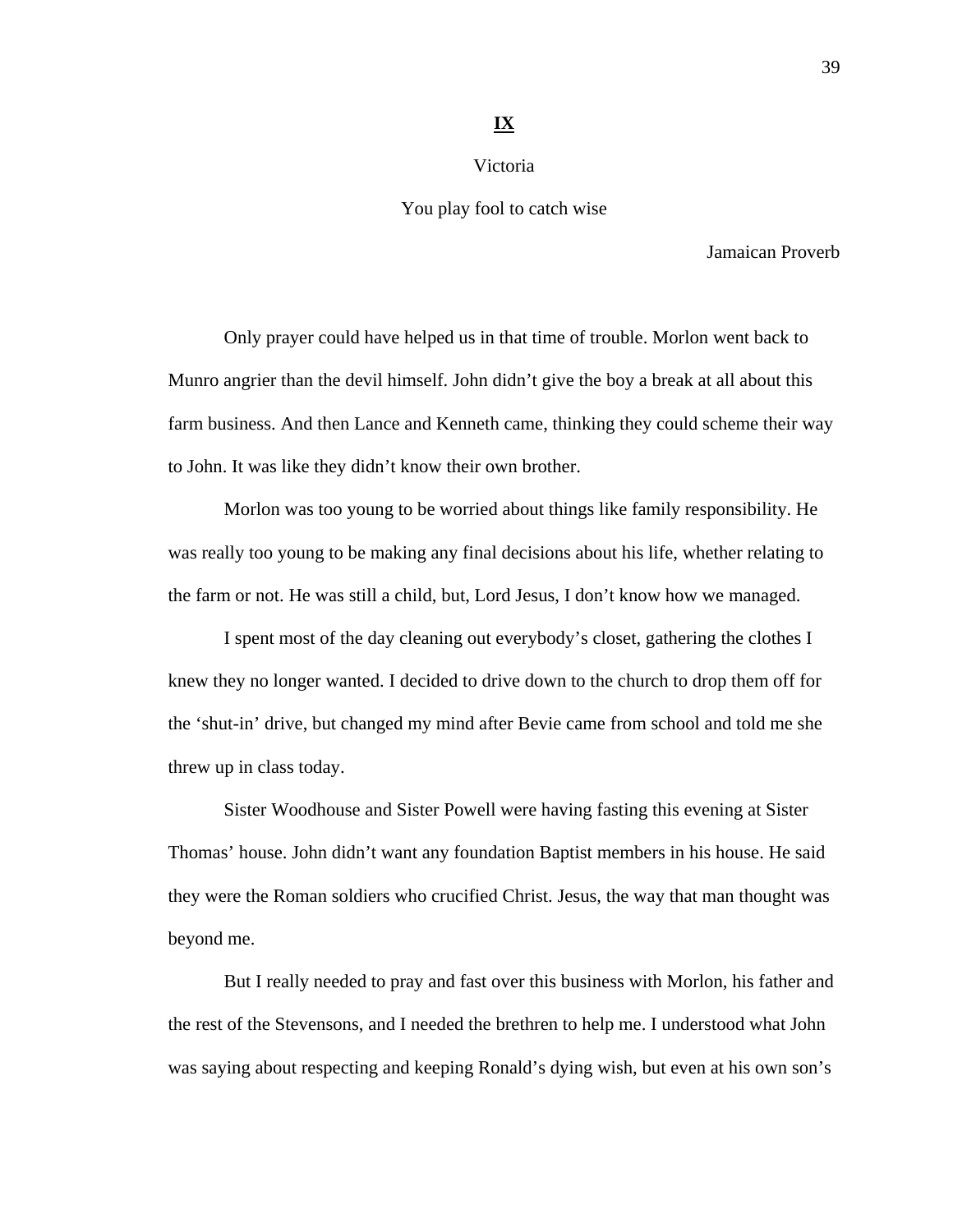expense?

 I honestly didn't want John to give his brothers and sister any more shares. They needed to be satisfied with what Ronald left for them. On the other hand, I didn't like the animosity and the war between them. It wasn't right for family to behave that way. And I didn't believe it was fair what John was pushing Morlon to do. The best solution I guess was to sell the whole crosses farm, and each brother and sister could pocket his or her money. But John would never do that because he believed he had some kind of responsibility to the district. I just couldn't understand that.

 So look at it now— Morlon not talking to his father; he was not even talking to me. This weekend was his weekend to come home, but he said he was going to stay with some friend in Ocho Rios instead. Lord Jesus! And I didn't want him to go to Ocho Rios at all. That place has never held any good memories for me. Thank God Mama moved to Mandeville after Mr. Francois—her long-time boss—gave her the villa there to manage, so I don't have any occasion to go there at all.

"Victoria!" John yelled.

I didn't expect him to come home this early.

 He told me this morning that his meeting with the lawyer was at four, but it was only three o clock now. He didn't even fully explain to me why he went to see the lawyer. He only mentioned something about securing the shares in our name. I guess *our* means him and Morlon, especially since what happened weekend gone. John should have sometimes seriously listened to Morlon though. The child had things he wanted to do; John had to take those things into consideration. But on the other hand, Morlon was just a child, and he needed his father's advice.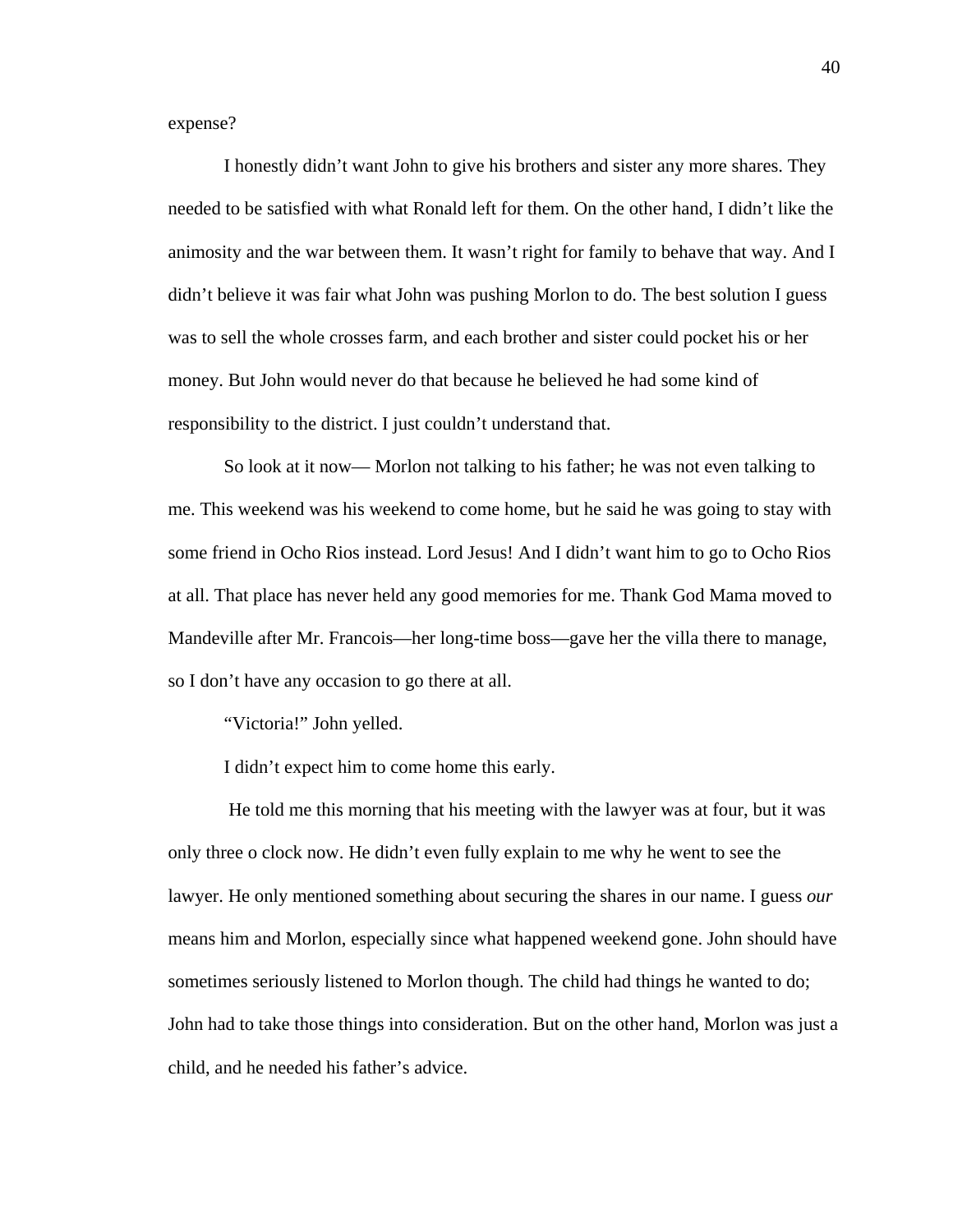"I'm in the kitchen, John," I yelled back.

"Oh, alright," he said.

I could hear his loafers screeching as he walked towards the kitchen. He looked really nice when I saw him this morning, wearing a beige, short-sleeved polo shirt and a pair of black rayon pants. He combed his wavy black hair straight back, so his hair was a storm of curls at his neck. He didn't shave his beard this morning either, so his stubble just looked so masculine, so strong.

 "What's happening,Vicky? What's for dinner?" John asked me and leaned against the kitchen doorframe.

 Lord Jesus, he was a handsome man. He filled out the entire doorframe—with no space to even pass him—with his broad, firm shoulders, and thin waist. When I stood next to him, he was a good foot over my five feet, five inch frame.

 Even though being in the sun so much made his fair skin dark, that just seemed to make him look even more sexy. That was one of the first things that came to my mind when I saw John the first time over fifteen years ago in Ocho Rios.

"Escovich fish and gungo rice and peas," I told him. "I know you like that a lot."

 I could smell his Brut aftershave mingled with the smell of the fry fish; my rough farmer man.

 "Daddy, Daddy, what you take home for me?" Bevie shouted, as she skipped through the dining room to her father, her chubby legs barely separated from each other.

 She was such a beautiful little girl, with a head full of luxurious hair. She got it from my mother. It was long all the way down to the back of her knees—black, thick, and curly. I wasn't too sure who she looked like the most, my family or John's family.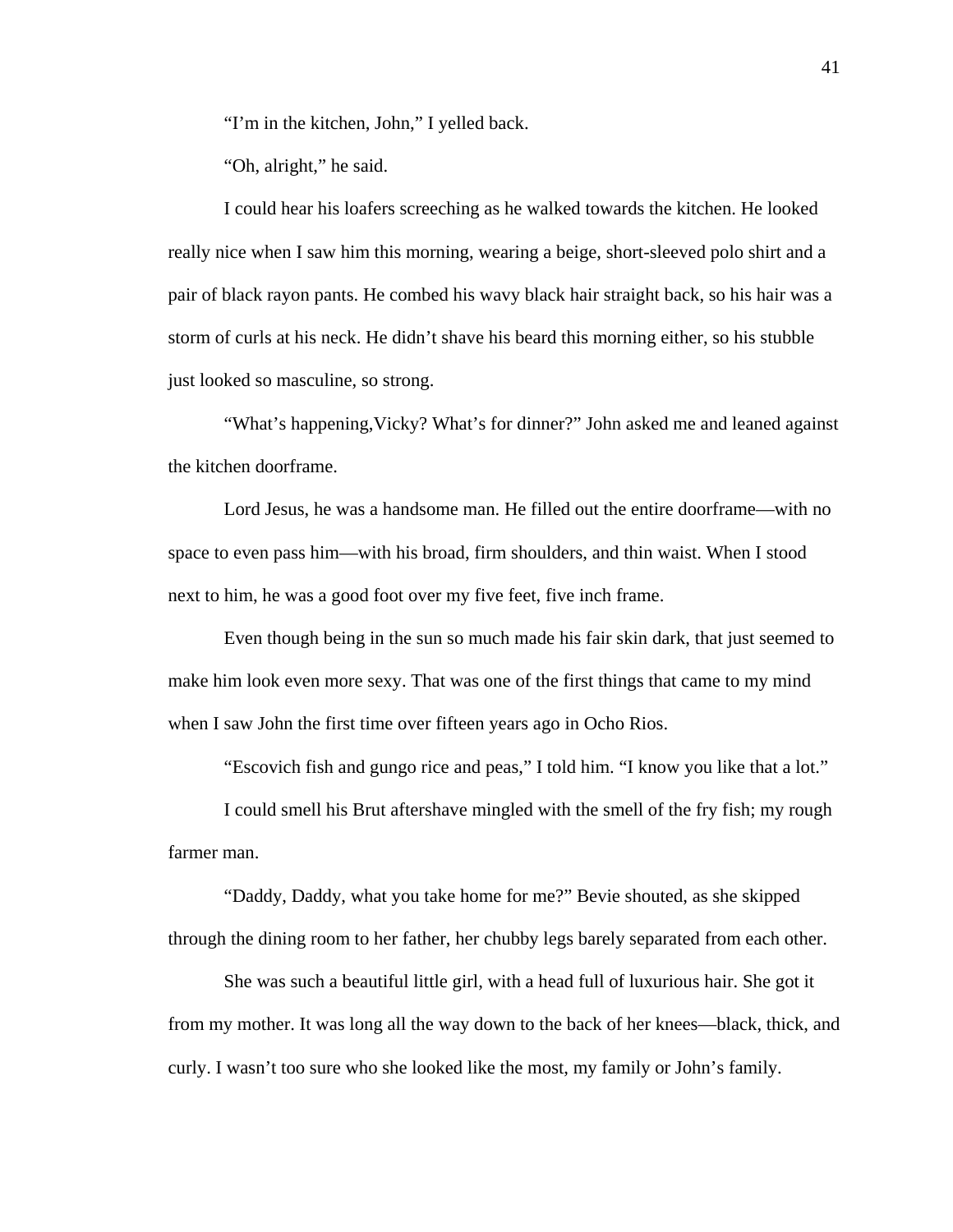Everybody always said he looked like a Syrian, or one of those Arabic-looking people. Morlon had the same look as his little sister, the only difference was that Morlon had John's hazel eyes and Bevie had my naseberry-brown ones. If I knew anything about my husband it was that he loved his family very much, and he would do whatever was necessary for our well being.

 "Come here, Your Highness," John said as he stooped down, and scooped Bevie up in his arms.

"Where's my kiss?" he asked

"I don't know, Daddy," Bevie said and giggled.

"Give me my kiss or I won't give you what I bring for you," he teased.

 Bevie screeched and wrapped her plump arms around her father's neck, puckered her lips, and kissed him long and hard on the cheek.

 "I hope is not junk food. She needs to eat proper food," I told both of them, but neither of them heard me.

 "Daddy, where is it? And how come Morlon never come home this weekend?" Bevie asked.

John was looking at me as if he expected me to answer the question.

 "I don't know, Bevie. Maybe he thinks his friends are more important than his family."

"John! Don't say those things to her," I scolded.

"But it's true, Victoria. The bwoy don't want to have anything to do with this

family," John continued. "It is like he is ashamed of us."

"Bevie, go and finish your homework," I immediately told her. "I'll call you for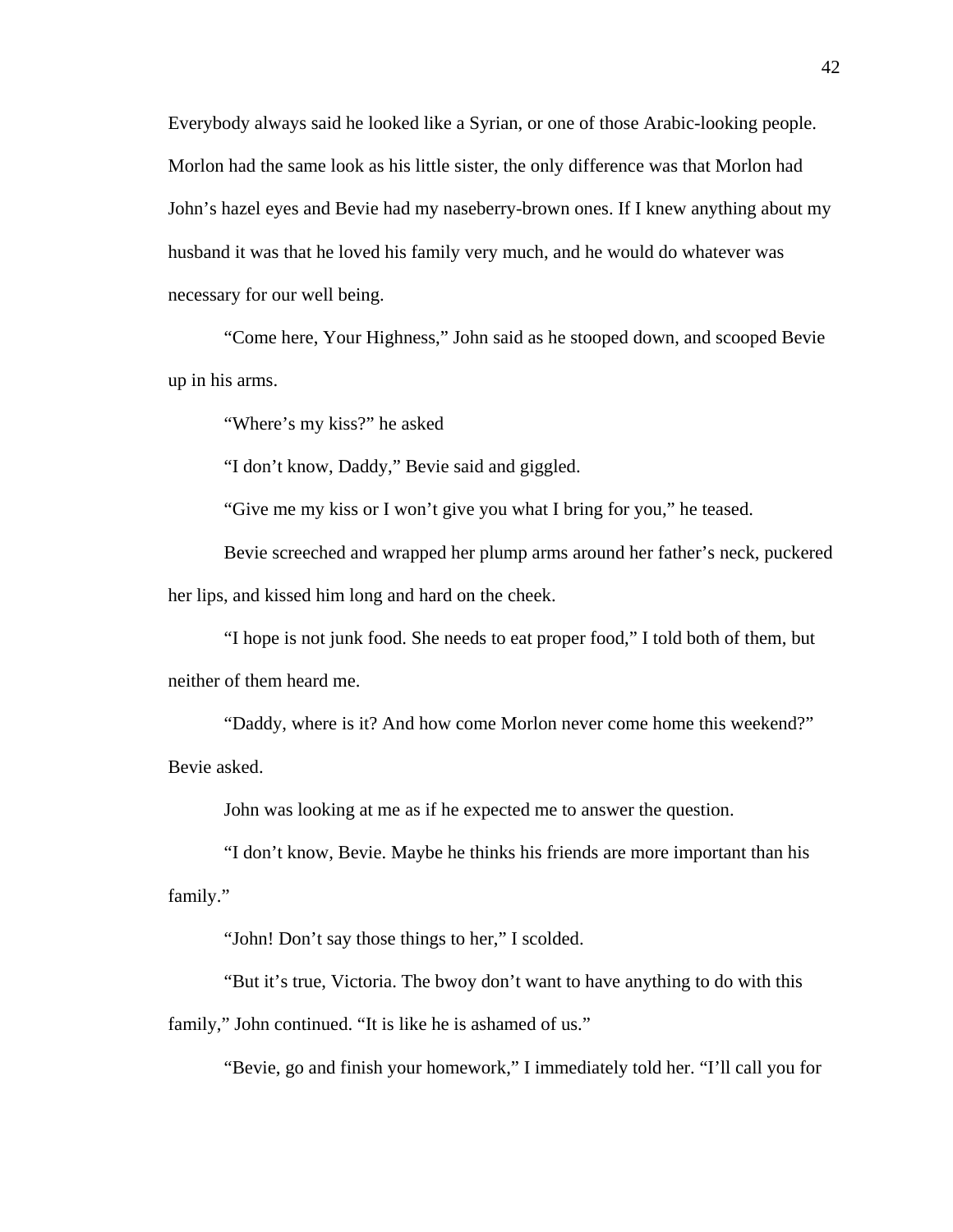dinner soon."

"But Daddy don't give me my present yet," Bevie whined.

 "That's true, so you ready to see what I bring for you?" John asked Bevie. I was officially out of the conversation now.

"Yes, Daddy!"

"Come, Your Highness, let's go look in the pick-up."

 I was planning on asking him what happened at the lawyer's office today, but "dinner is almost ready," was all I said instead.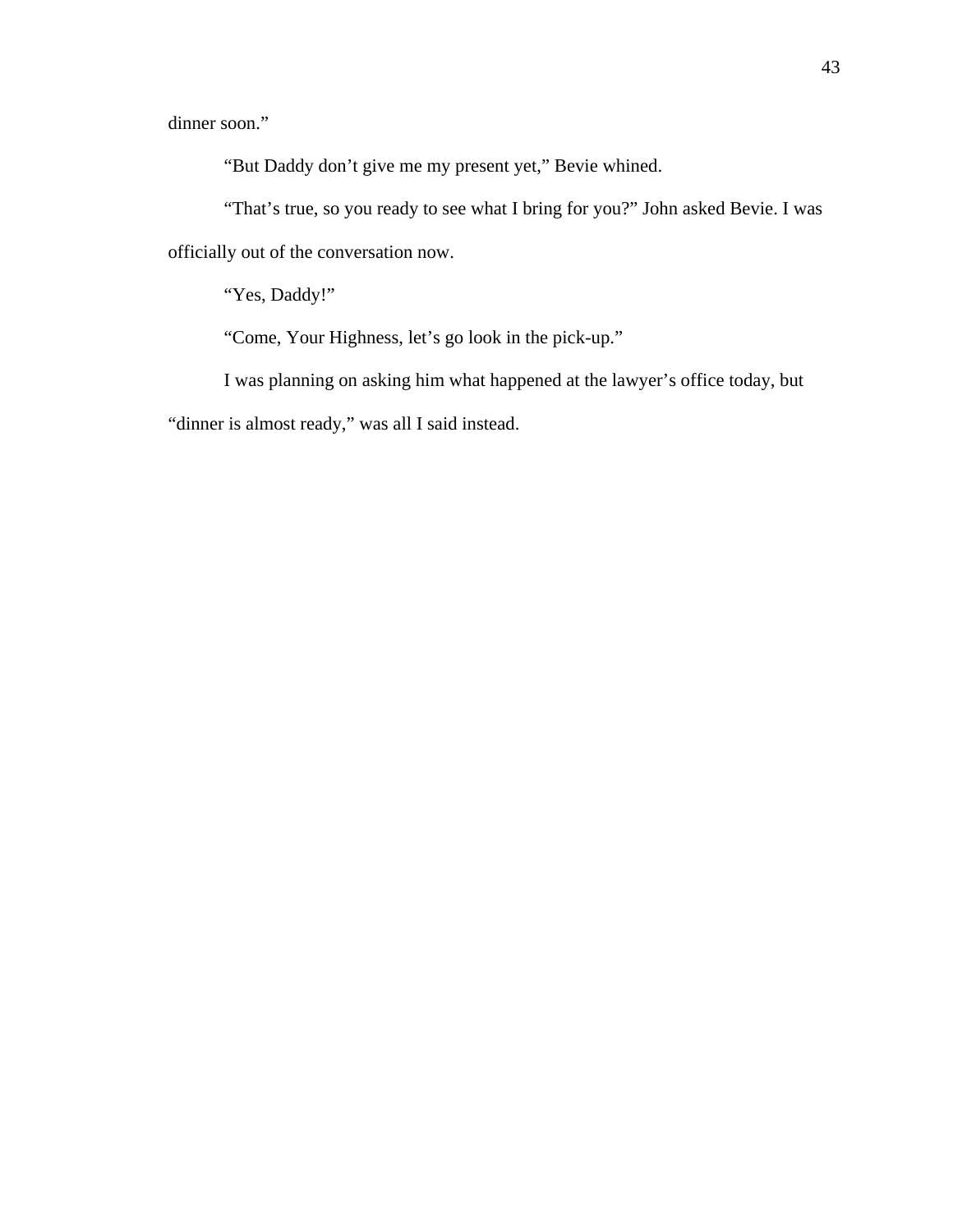**X** 

Sense that them have can barely take them out of fire

--Jamaican Proverb

"Hey, the weekend did mad, irie, everything in one," Morlon exclaimed. "You know how to entertain people, trust me my yout'."

"Nuff respect my yout! Yeah man the weekend did seriously wicked," Enrique agreed.

The two were back at Munro College in the cool, misty hills of St. Elizabeth for another five weeks of learning until their Christmas break. Morlon had spent the past weekend frolicking, frisking, and fantasizing that the weekend would last for his entire life.

He went to hang out at Enrique's house, his dorm roommate since the beginning of the term. Enrique had transferred from Campion College in Kingston after being expelled when he was accused of smoking marijuana on school premises and then sexually assaulting a girl from Ardenne High School at Campion's annual pre-Christmas fete. Of course if it were any other student, he would never be given even a second look for admittance into the prestigious Munro College, but because his father was a millionaire hotelier, even the doors that were sealed by the power of the untouchable elites, opened like an awaiting harlot.

They became good friends after Enrique claimed to be neighbors with Mutabaruka. And Enrique would entertain Morlon with stories about the deep meditation sessions he would witness in Muta's backyard, and that sometimes Muta would be outside, naked,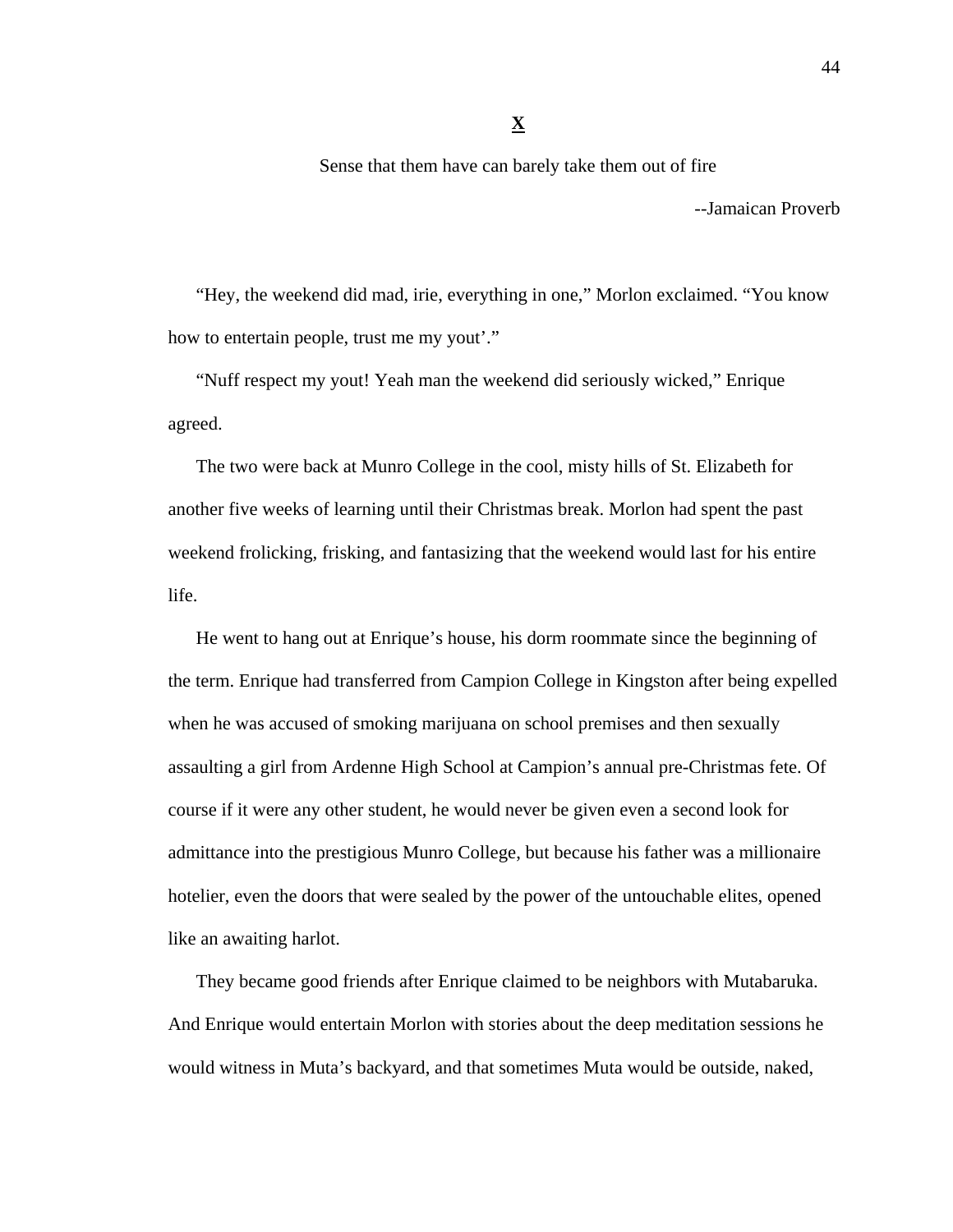reciting his poems out loud after smoking too much weed. Morlon wasn't sure whether to believe Enrique's stories, until the day Enrique gave him meditation beads as a gift from Muta.

The solid, austere structure of the Munro gathering hall loomed before the boys as they headed to afternoon service. The hall was framed by towering willow pine trees and the Caribbean Sea stretched out along the horizon. It was the ideal scenery to extend the illusion of tranquility that the presence of the gathering hall evoked; this was the place where the rambunctious teenage boys were admonished for their past, present, and future transgressions. Morlon, Enrique, and two other boys lugged behind the marching crowd as they intended to catch seats at the extreme back of the hall. That way they were far from the accusatory eye of the headmaster and the condemning stare of the school chaplain.

"So did Rosie say anything about me?" Morlon asked, as they each side-stepped into the last bench in the back pew.

"My yout', ask her yourself," Enrique responded. "All I know is you do something to her that she like!"

"She seem like a decent dawta and was giving me good vibes. That's why I ask," Morlon said.

"Yeah, she cool, and she say she really rate you too," Enrique said and pumped fists with Morlon.

Morlon smiled cheekily and nodded. "She come off to me like she conscious, you know—level-headed and not too loose—pun intended."

While the boys snickered over Morlon's pun, they were commanded to stand and to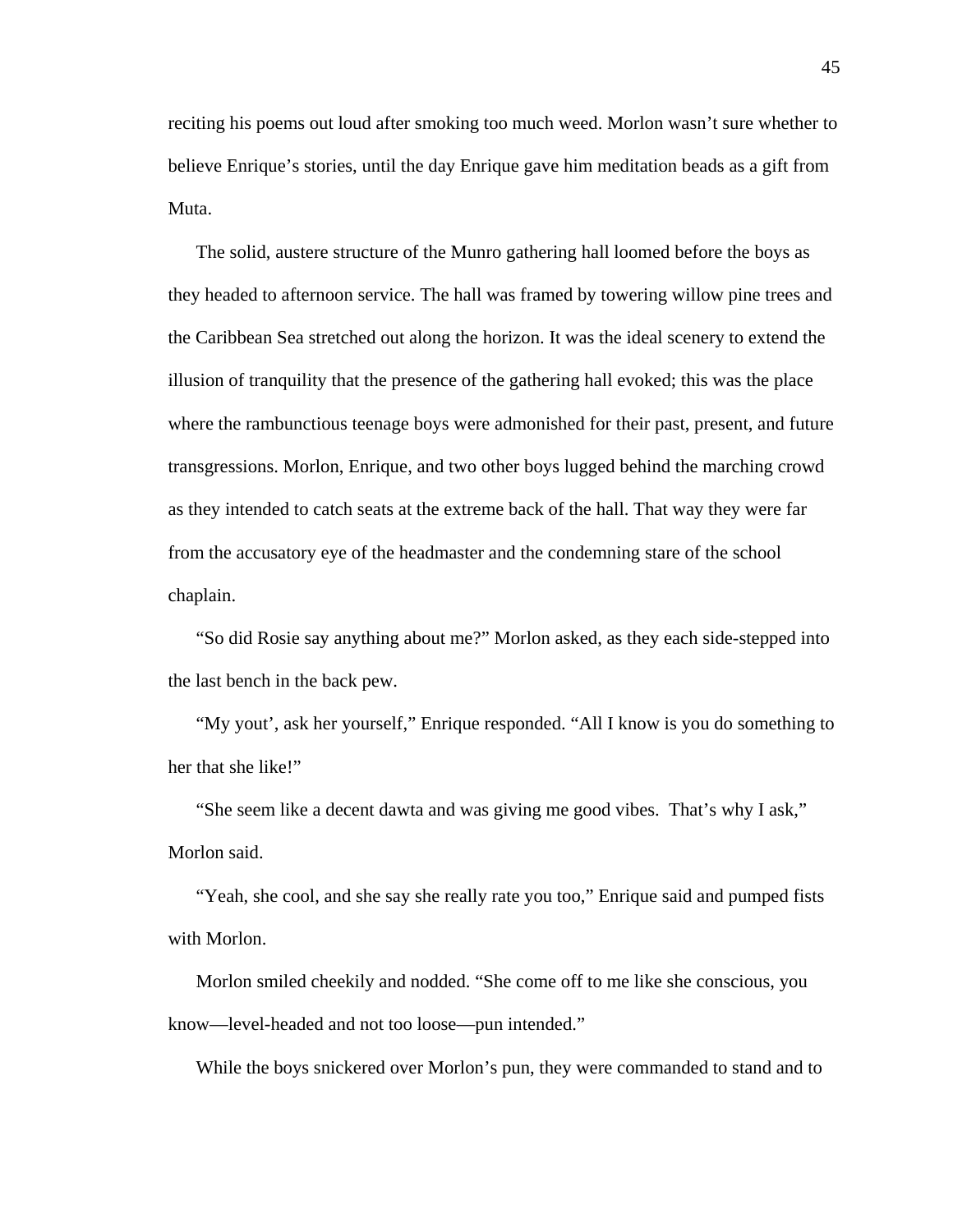sing the hymn, "The Lord is My Shepherd." Morlon and his friends stood up with the rest of the congregation, but he and Enrique sat down as soon as they were hidden by everyone else and continued their whispered conversation.

"Hey, the two Rasta yout did cool though. Them seem decent to hang with, you know."

"Yeah man, them cool," Enrique said.

"All of us can hang out again, especially sexy Rosie," Morlon said.

 "Cool. We can come chill out at your place in the country for a weekend," Enrique said.

Morlon knew his parents, particularly his father would object to that idea without taking a breath, especially since they were having this whole farm-control issue. Maybe he would have to do something concerning the farm to get on his father's good side. Maybe he could start acting as if he cared about something,anything with the farm, then his father would allow him to have his friends over for the weekend.

"I going work on that with my ol' man 'cause him not cool like your father," Morlon added just before the hymn ended and the congregation sat down.

The boys couldn't carry on their conversation during the prayer as the hall was eerily silent, only the chaplain's booming voice echoing from pulpit to pew. After the selfdeprecating sermon to the boys was over, they trudged out of the hall to go to their dorms.

Morlon and Enrique continued their conversation in their dorm room.

"We can plan to meet up at your place in Clarendon the weekend before Christmas holiday—me, Lion, and Ras-lee, a so the two rasta them name? I'll get Rosie to bring two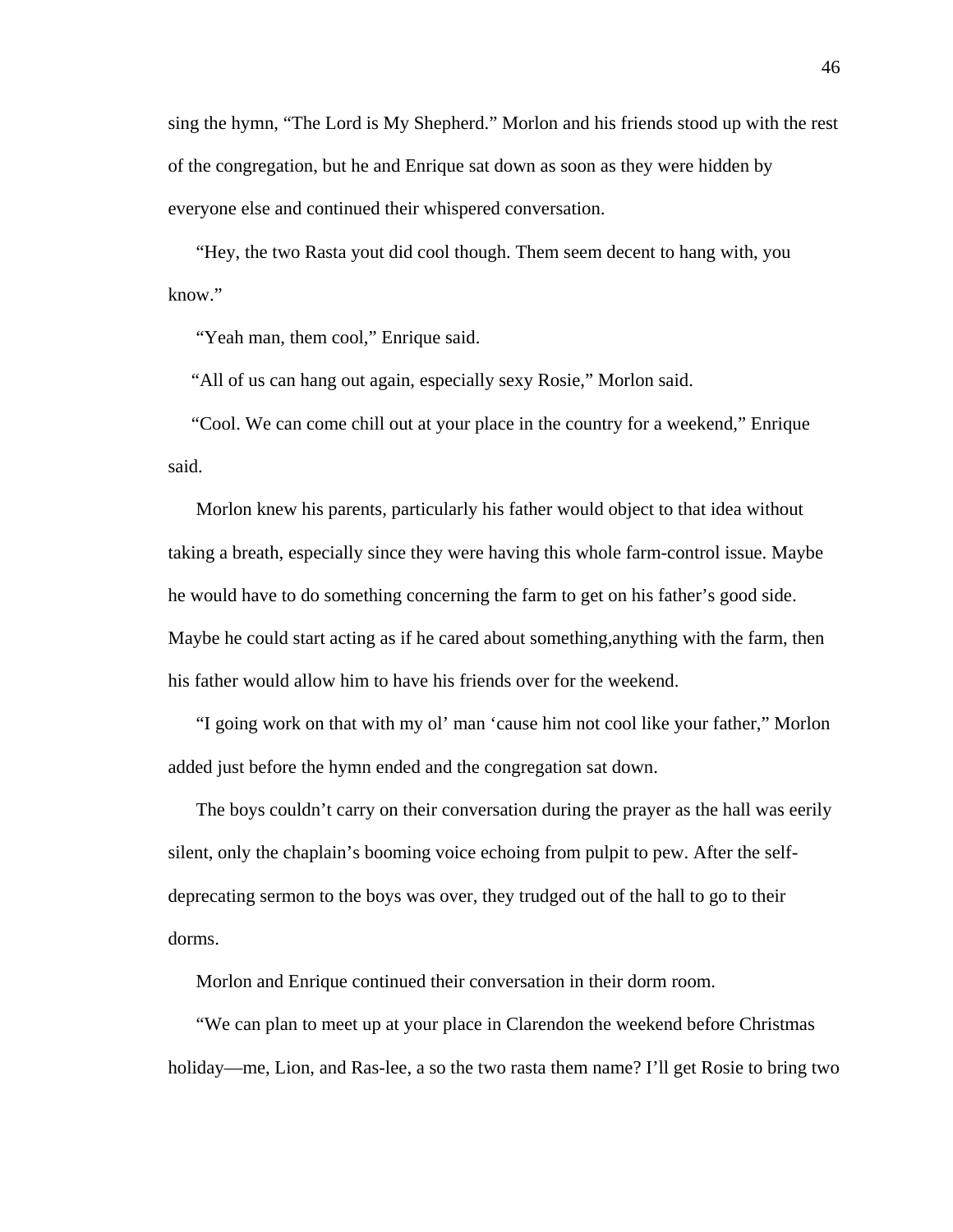of her friends with her," Enrique said, finalizing their plans.

"Yeah yout', that is no problem," Morlon said, with a subdued expression on his face, knowing he was uncertain of the reality of that happening.

\* \* \*

"Morlon, Mr. McKenzie going to drop off the papers for the contract Friday evening—he said at about six in the evening. When I went to the lawyer the other day, I paid him a good amount of money to make you look like some kinda partner in the ownership of the shares. It not really suppose to happen, cause you under eighteen, but I'm treating you like a man—giving you the power to deal with things."

Morlon rolled his eyes at his father's speech that he must have heard a thousand times since he offered his services to his daddy.

John was very surprised when Morlon volunteered to do this. He and Victoria had to go to Miami that weekend for a wedding, and it was the only time Mr. McKenzie had to deal with the signing and the contract before he went abroad again for another six months. John felt quite pleased with Morlon's gesture and took it as a sign that Morlon was starting to see things his way.

"Bwoy, keep your eyes steady in your head," John snapped. "This is an important contract. It is sixty-five truckloads of orange per year Mr. McKenzie agree for. You know how much orange that is bwoy?"

Morlon nodded.

"How much?" John quizzed.

"Enough to have my birthday party at Hilton hotel with Barrington Levy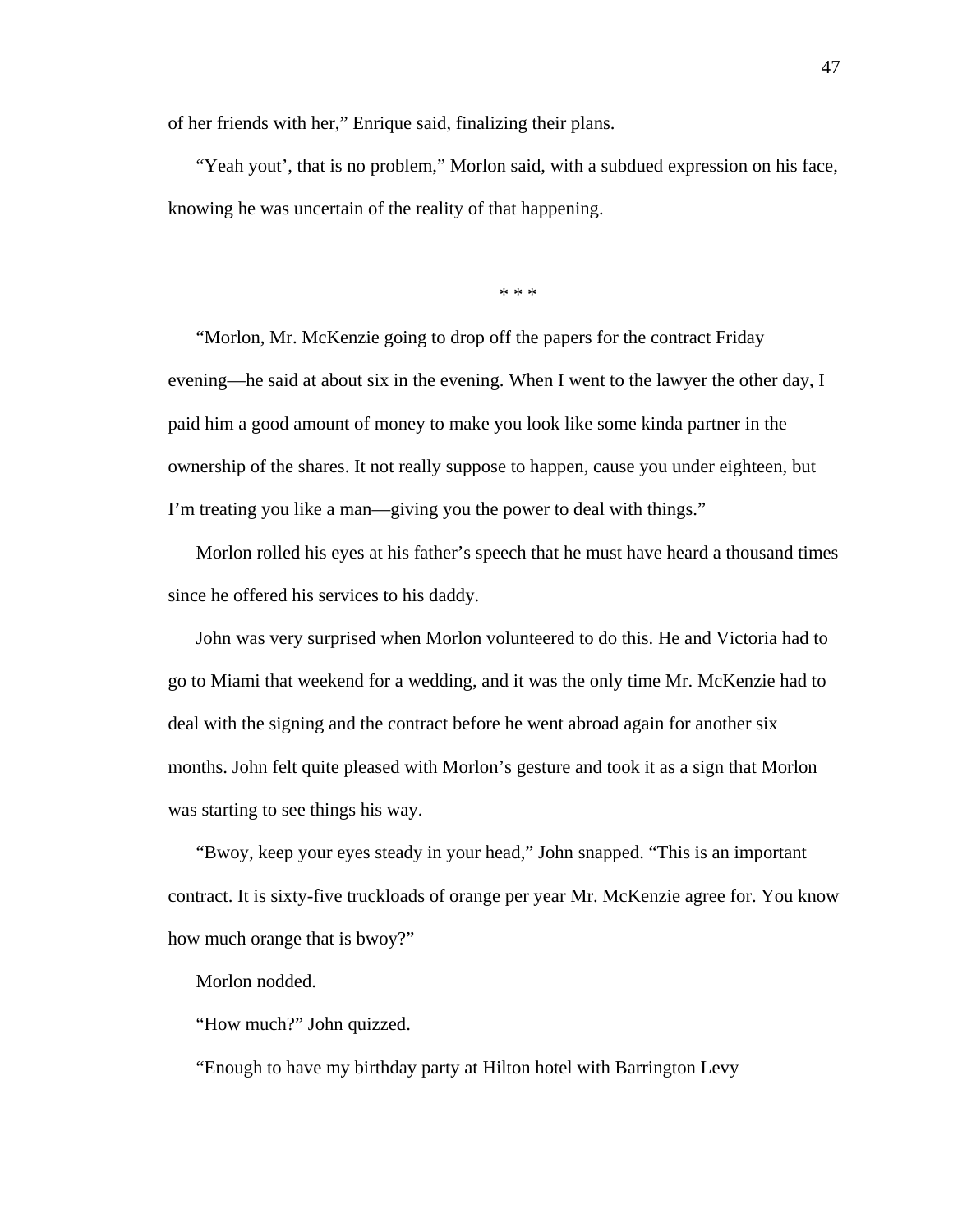performing."

John took two steps towards Morlon, until he was nose to nose with him, then spoke in a hushed but stern voice. "I am depending on you to do this. I never suggested that you deal with this contract, you did, because you claim that you now understand the seriousness of the farm and your place in it. Listen to me, if you going to mess up this as a way to prove even more that you don't want to have anything to do with this farm, tell me now because this would be the last straw."

 Morlon stood in his parent's bedroom, with his father's face only inches away from his, and the only thing that resonated in his mind from all that his father said was "the last straw." That means his father would leave him to live his life if he screwed up this contract. So for Morlon, there was only one thing left to do.

Morlon plastered a grin on his handsome face. "Daddy, relax, everything going to be cool."

John took a deep breath before he spoke again. "Alright, just make sure."

The plans Morlon made with Enrique seemed to be working out quite well. His parents would be flying out to Miami on Friday evening for a wedding Saturday morning, and they wouldn't be back until Sunday afternoon. It was the perfect weekend to plan a party. Even though he didn't tell his parents about his plans, he agreed to the contract signing so he would have a reason to stay at home for the weekend. If he didn't, his Dad would have sent him and his sister to spend the weekend with their grandmother in Mandeville. But now, along with the responsibility of getting the contract signed, he was to take care of Bevie for the weekend; that was the only hiccup in his plans.

Morlon wasn't too sure how he would get to fully entertain his friends,while keeping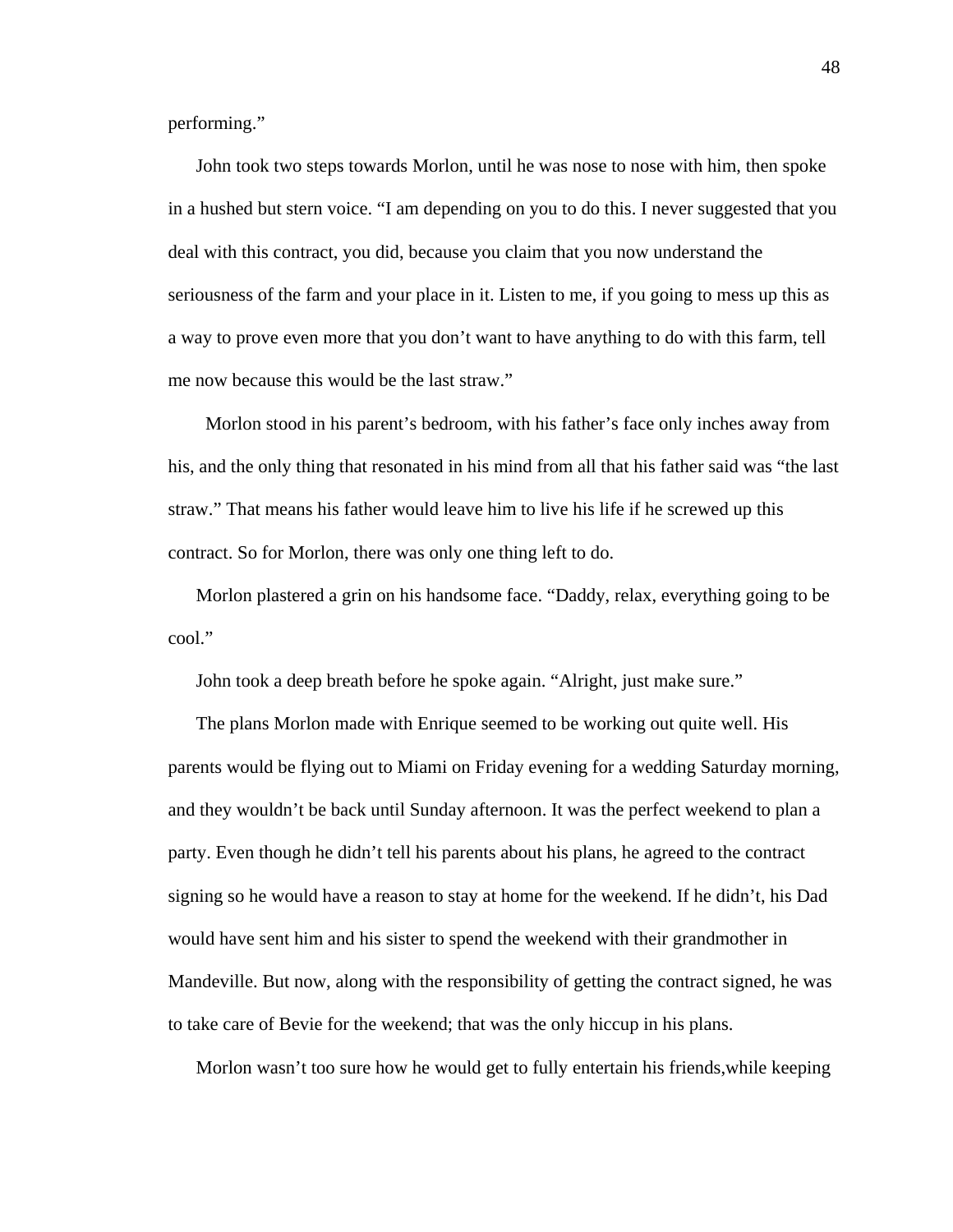his little sister out of their way. Maybe, he would ask the helper to stay over the night to watch Bevie for him. But then she would surely whisper to somebody, and somebody would whisper to somebody else until it reached his father's and mother's ears. So maybe that was not such a good idea.

Anyway, Morlon believed he could find a way around or through that issue. All he was excited about was the wicked weekend he was going to have. Enrique, Lion, Ras-lee, and Rosie and some of her friends should arrive at his house on Friday evening when his parents should be on the plane to Miami. Everything was perfect.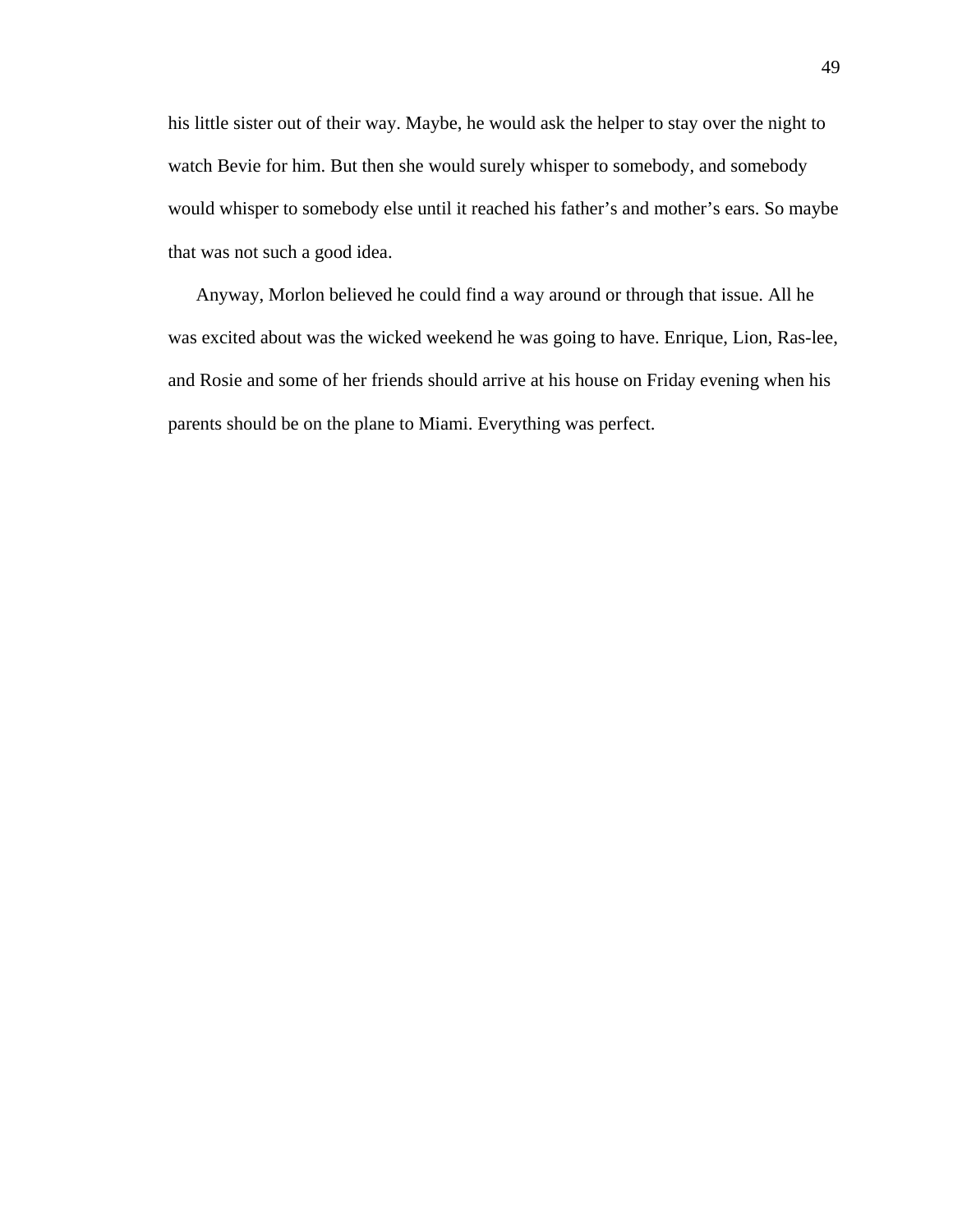# **XI**

# Morlon

If you stop it up here so, it leak out over there so

--Jamaican Proverb

"My yout', you never tell me a so your people did rich," Enrique shouted out, as him, Lion, and Ras-lee stood on the verandah and surveyed the width of the Stevenson's Orange Grove.

 My face beamed with pride. "Daddy have it nice yes. He know how to make this place make money man."

"Wait, where Rosie and her friends?" I asked.

 "Oh, she had to go to Kingston to see her grandfather in the hospital, and none of her friends would come without her."

"So wha', no girls for the weekend?"

 Enrique slowly smiled, cocked his head and then took something out of his knapsack. "I never go out empty handed," he said and hand me a plastic bad of ganja. "Courtesy of Lion and Ras," he added.

 I grabbed the bag from Enrique. "Bombaat my yout! Where you get this entire weed?"

 "Don't think bout that i-drin," Lion responded. "There is always sensimeena around. It is the herb Jah-Jah prescribe."

"Yes I-yah! Jah—Rastafari!" Lion and Ras-lee chorused.

I nodded my head vigorously, getting into the vibe of the weekend, playfully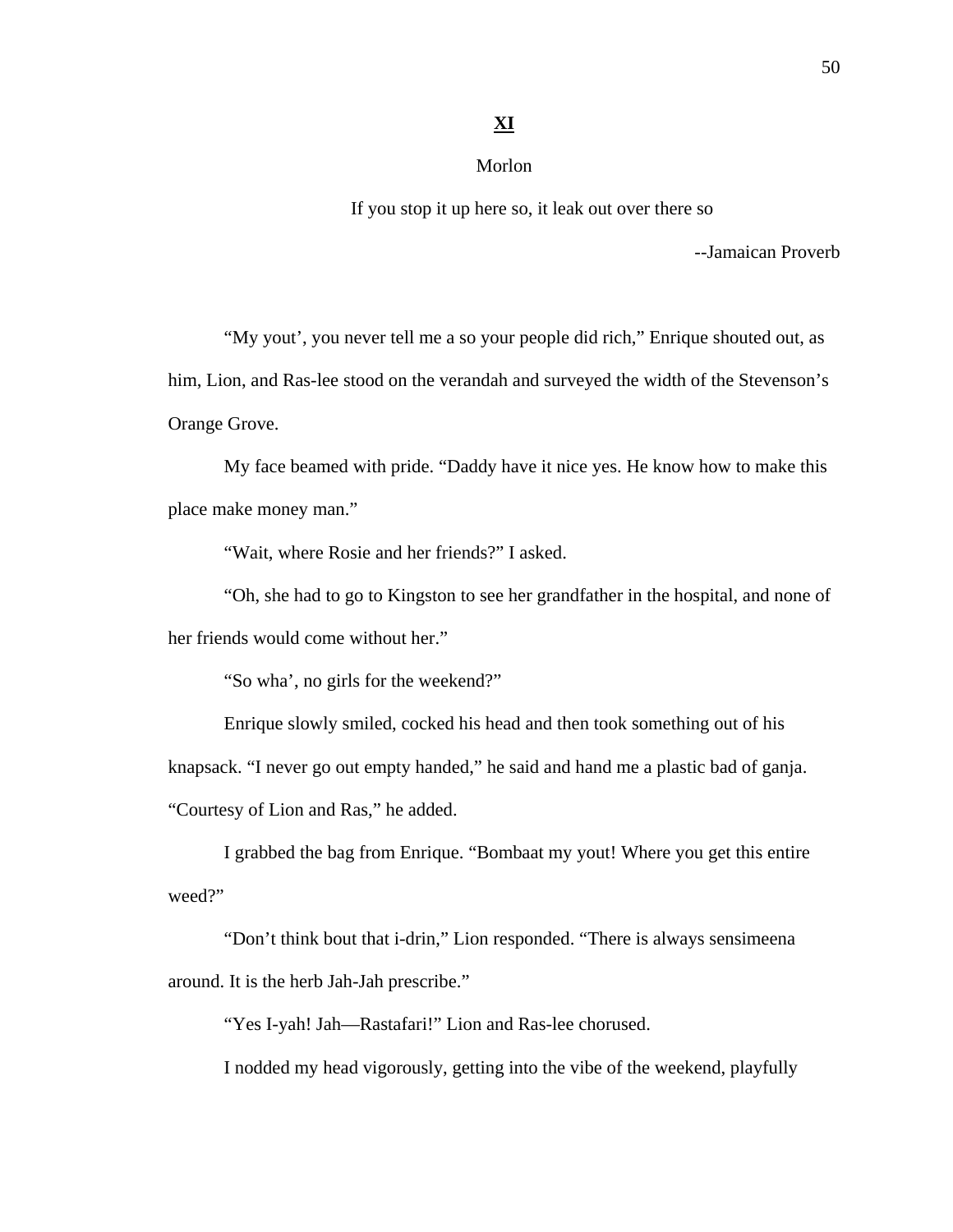thumped Enrique in the arm, and all of us walked into the house.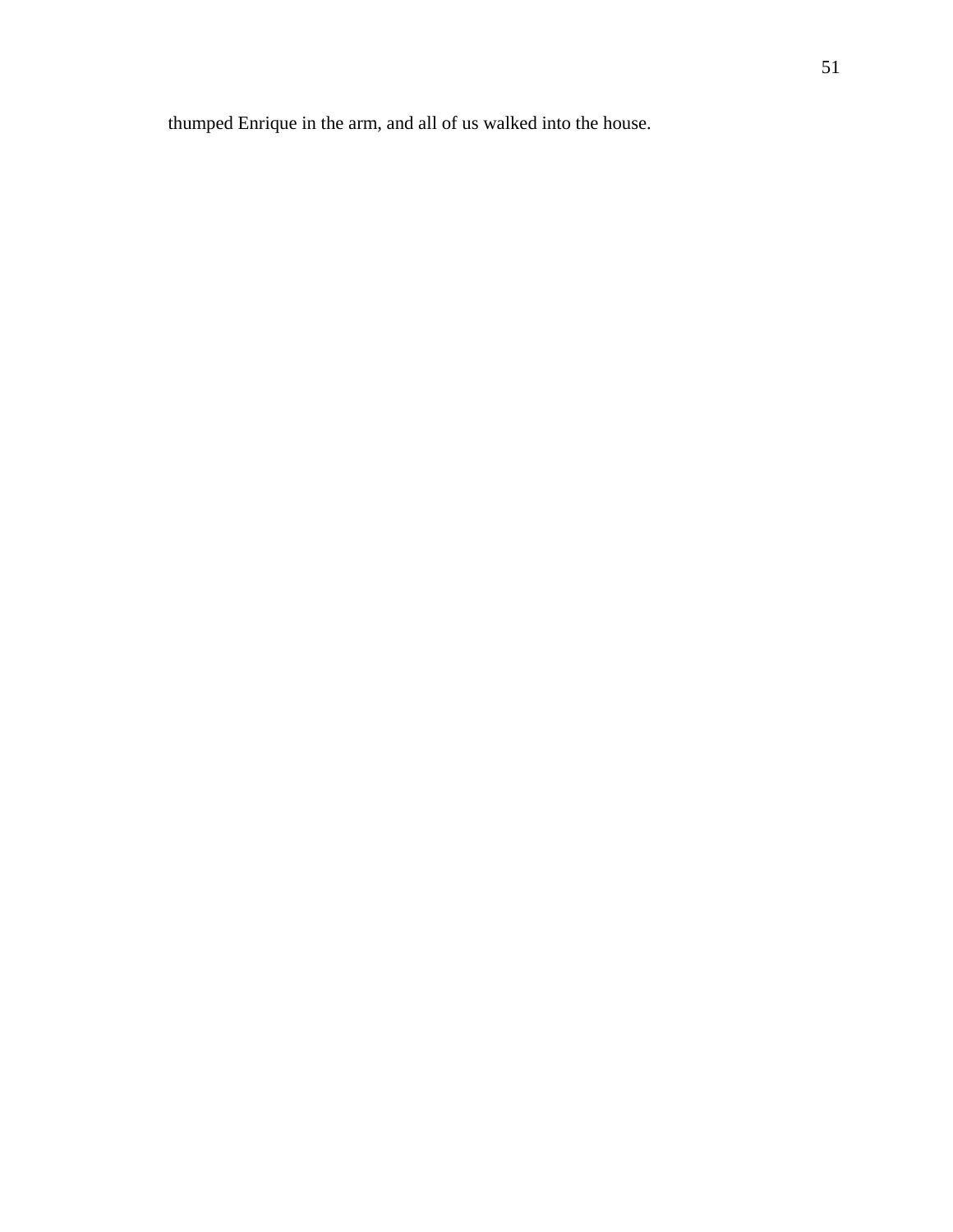If the head of the stream is bad, then the bottom bad

--Jamaican Proverb

 "I told you to find your passport and put it in the bag from last night. When I asked you this morning if you had it, you told me 'yes'," Victoria reprimanded John.

Victoria was standing by the passenger's side of John's pick-up truck, staring across at her husband disbelievingly. They were in the parking lot of the Norman Manley International airport in Kingston.

 John was standing on the driver's side, rummaging through his carry-on that was opened on the hood of the pick-up truck.

"This is why I told you 'yes' this morning. I can't deal with your backside interrogation. You going on like you never forget anything in your life yet."

Victoria cringed at that remark, as she knew it was John's way of hinting at the past.

"This isn't about me, John," she sighed, looking at her wedding ring and twisting it on her finger.

"We missed our flight because you were too busy drilling Morlon about the importance of the contract that you forget the one thing you need to get on a plane."

John stopped abruptly to glare at Victoria. "Getting that damn contract is fifty times more important than going to this wedding. I hardly even know the backside people we spend forty thousand on plane tickets for."

"John, Ingrid is your first cousin! You grew up together. What you mean you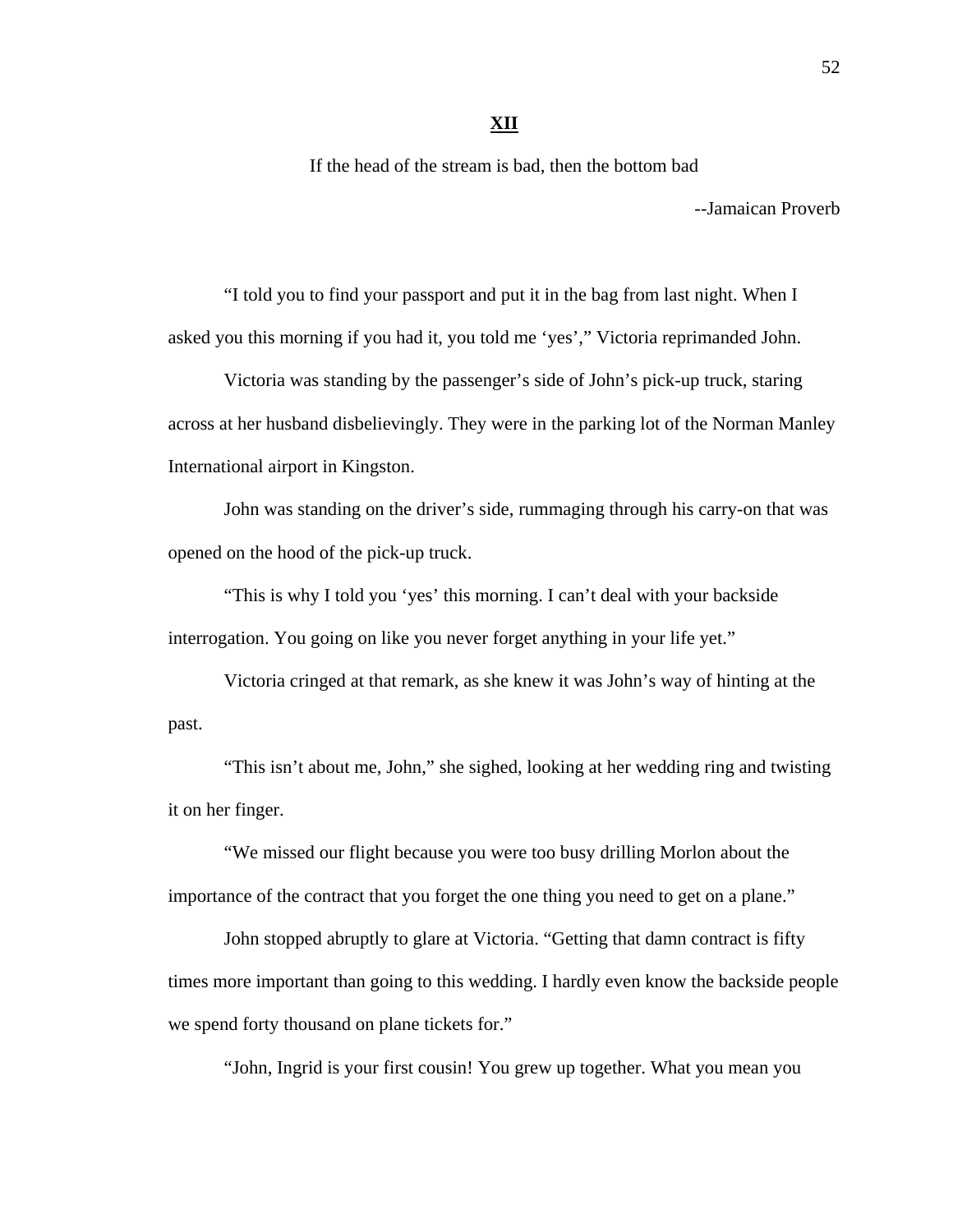hardly know her?"

John hissed his teeth. "Lord, Victoria, you know what I mean."

"No, John, I never know what you mean," Victoria snapped. "It's not fine that you made us miss the flight. It's not fine that you are pushing Morlon into something he doesn't want to do. It's not fine, John."

Victoria walked around the front of the pick-up until she was face to face with her husband. "Why in God's name are you even looking through the bag as if you put the passport in there?"

John threw his things back into the bag. "Well, what gone bad a morning, can't come good a evening. Let's just go back home."

Victoria knew it would be like catching fish in the Dead Sea if she tried to convince John that they could get a later flight, as the front airline suggested. But John was obviously more excited about the contract being signed than going to his cousin's wedding, where he was asked to toast the bride. Anyway, she wasn't too happy about leaving Morlon and Bevie alone, but because Jukel said he would stay in the adjoining guest house, she knew he would look out for them. Plus it was only for a day and a half.

Victoria narrowed her gaze at John. "Did you purposely leave your passport, John?"

"Victoria, don't bother with the foolishness," John commanded, as he got into the pick-up truck.

"No, I have to ask, because it wasn't hard for you to decide to just go home after everything we had to do to go away this weekend."

"Victoria, when something doesn't work out, is a sign that something else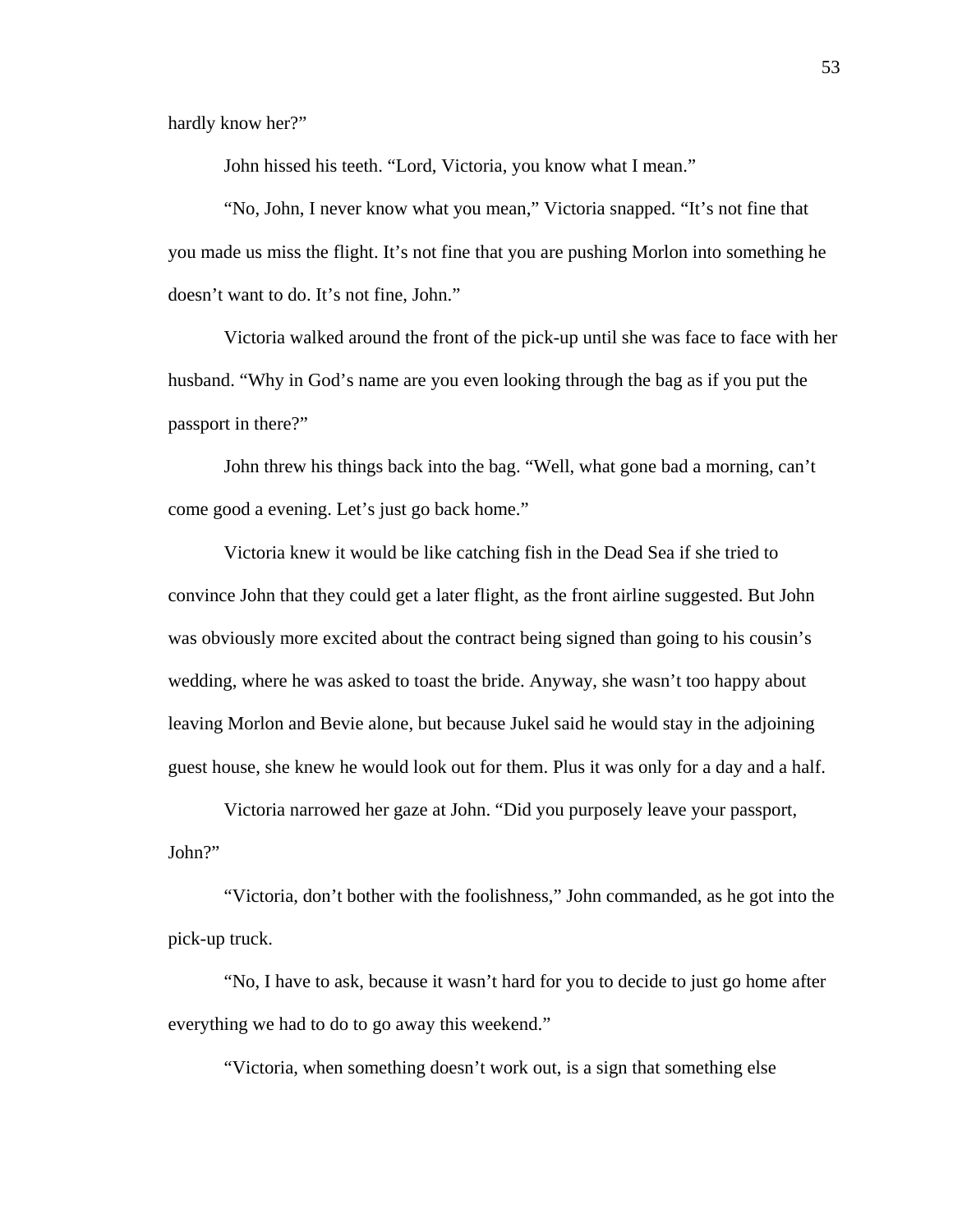suppose to happen. You say you are a Christian—you should believe it's God's will for this to happen."

Victoria got into the car beside her husband, thinking that maybe he was right that maybe God was directing their path.

\* \* \*

 Morlon and his friends were lounging in the backyard, behind an alcove of orange and grapefruit trees, enjoying the cool breeze. They had just finished eating a dinner of minced curry chunks with butter beans, callallo rice, and carrot and beet juice. Enrique wasn't exactly a fan of I-tal food, but he had to admit that Sophia—the Stevenson's housekeeper—did more than just polish the floors very well. Bevie was in the living room watching Disney channel, courtesy of the huge satellite dish that was sealed in the concrete in the backyard. Since her mommy wasn't around to order her to do her homework and eat her dinner, when she came from school, she threw her knapsack on the dining table, took two bags of Cheese Trix from the pantry, and plumped down in the sofa to watch "Mickey Mouse Club."

Morlon came in the house to check on her and to make sure she actually ate some real food and took a bath. Even though he didn't want to be the incarnation of his parents with Bevie, he made sure she did her math and reading homework. He would not allow his little sister to be nonchalant about her studies. But after all of this he gave her as much freedom to do what she wanted, as long as she wasn't hurting herself. Bevie also tried to stay out of the guys' way.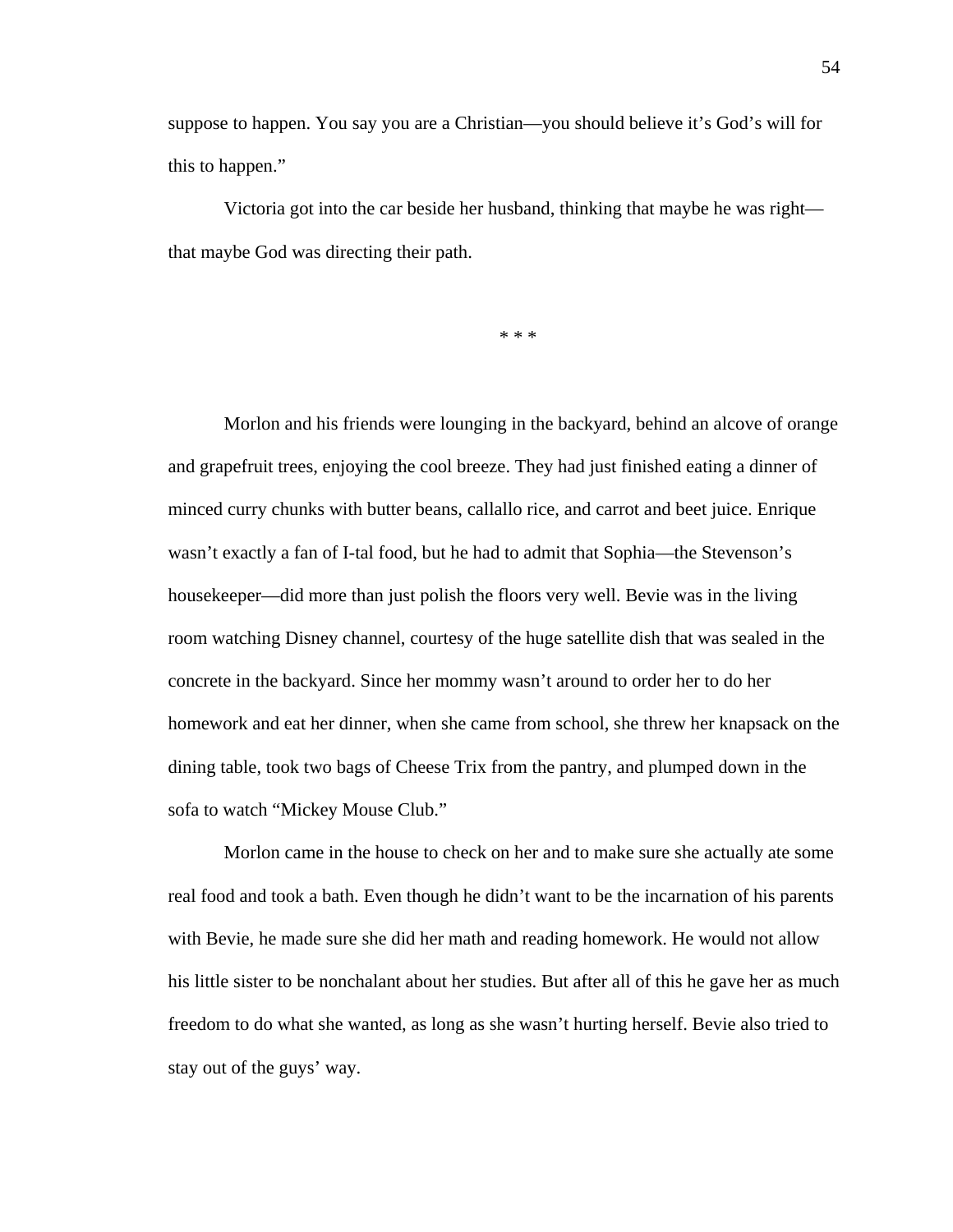Later that evening when Mr. McKenzie drove his blue BMW into the yard, Bevie was still in the living room watching television and trying to decide on which snack she would have next. Morlon and the guys were in the backyard entertaining themselves.

 "Hello! Hello, anybody home?" Mr. McKenzie asked loudly, approaching the verandah..

 Bevie stood in the centre of the double doors and stared at the stumpy, bald man walking towards her. "Who are you?" she asked.

 He smiled at her. "My name is Mr. McKenzie I'm supposed to be meeting with your brother now. Is he home?" Mr. McKenzie sat on one of the walls that framed the entrance of the verandah.

 Bevie offered him a slight smile and nodded, recognizing the name. "He's around the back."

"Can you get him for me?"

Bevie had a doubtful expression on her face.

"Is something wrong? Is he doing something else right now?"

Bevie nodded.

At that moment Sophia came out of the kitchen and asked if she could help Mr.

McKenzie with anything. He relayed the situation to her and she went to the back to get Morlon.

 Morlon came to the verandah with his entourage of friends following him. "Hello sir, may I help you?"

"Ah yes, Morlon?

"Yes? Can I help you?" Morlon asked with an expression of complete confusion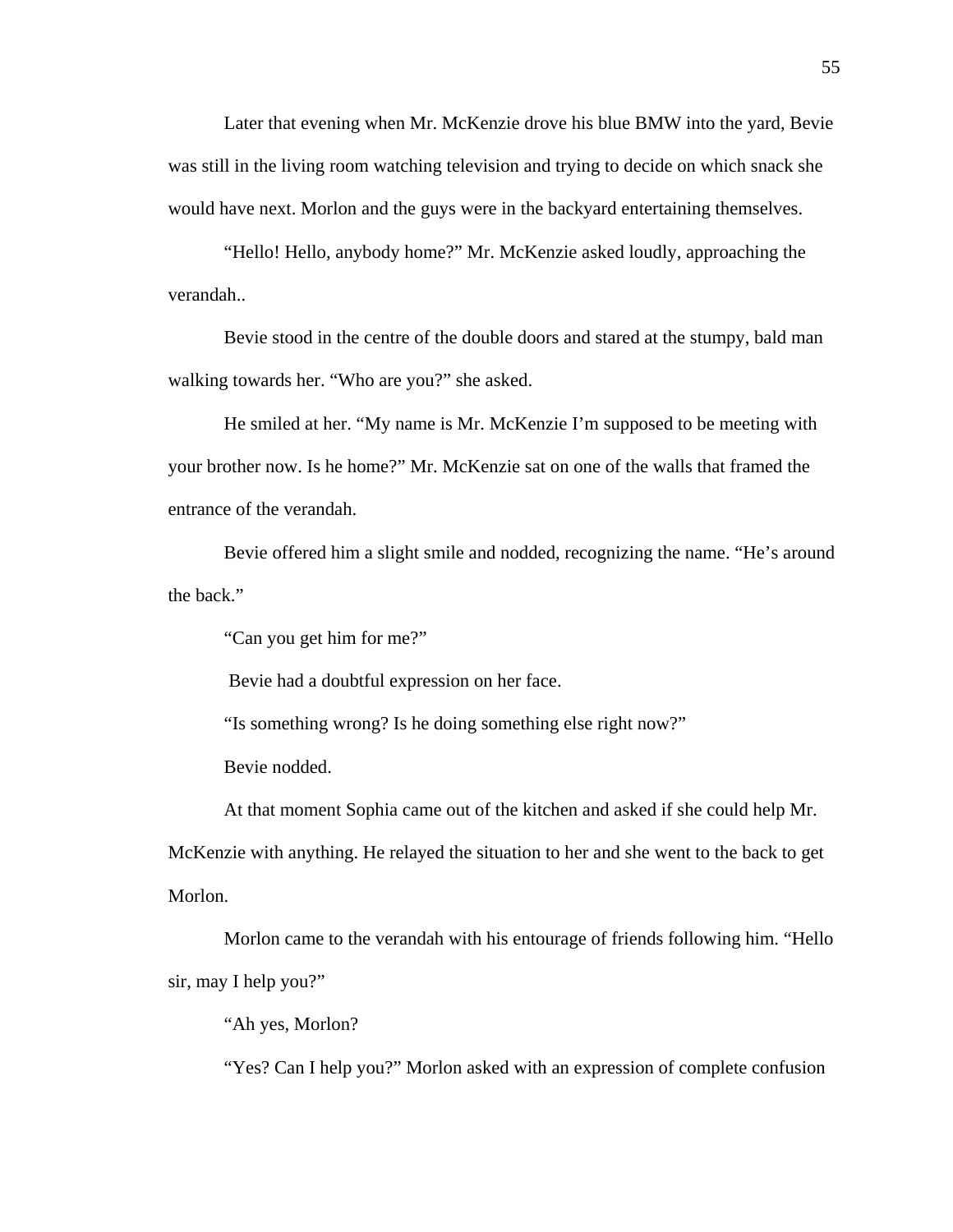on his face.

"Your father informed me that you would be signing our contract?"

 Morlon appeared shocked by this question. "What? I don't know what you talking about."

 "Well, your father confirmed with me that he would be unavailable but you will be the one to deal with the contract."

Morlon continued to feign a blank, empty-headed expression.

 "Listen son, this is a two-million dollar contract. I'm not here to play games with you. Do you want us to do this or not?"

 "Two-million dollars?" Morlon asked. "So you can pass me a one million now, just to smooth down the deal from early?"

Mr. McKenzie cursed. "This is rubbish!"

 "There is no need to get disrespectful man; control you self," Enrique admonished Mr. McKenzie.

Mr. McKenzie's scowl deepened. "Who the hell are you?"

Enrique cleared his throat and said, "Pablo Escobar," with a snicker.

Mr. McKenzie had heard enough. He was not going to get anywhere with these boys. He wasted his time driving thirty miles from Mandeville to this place, only to be greeted with ridicule. John Stevenson was definitely not someone to do business with, he thought.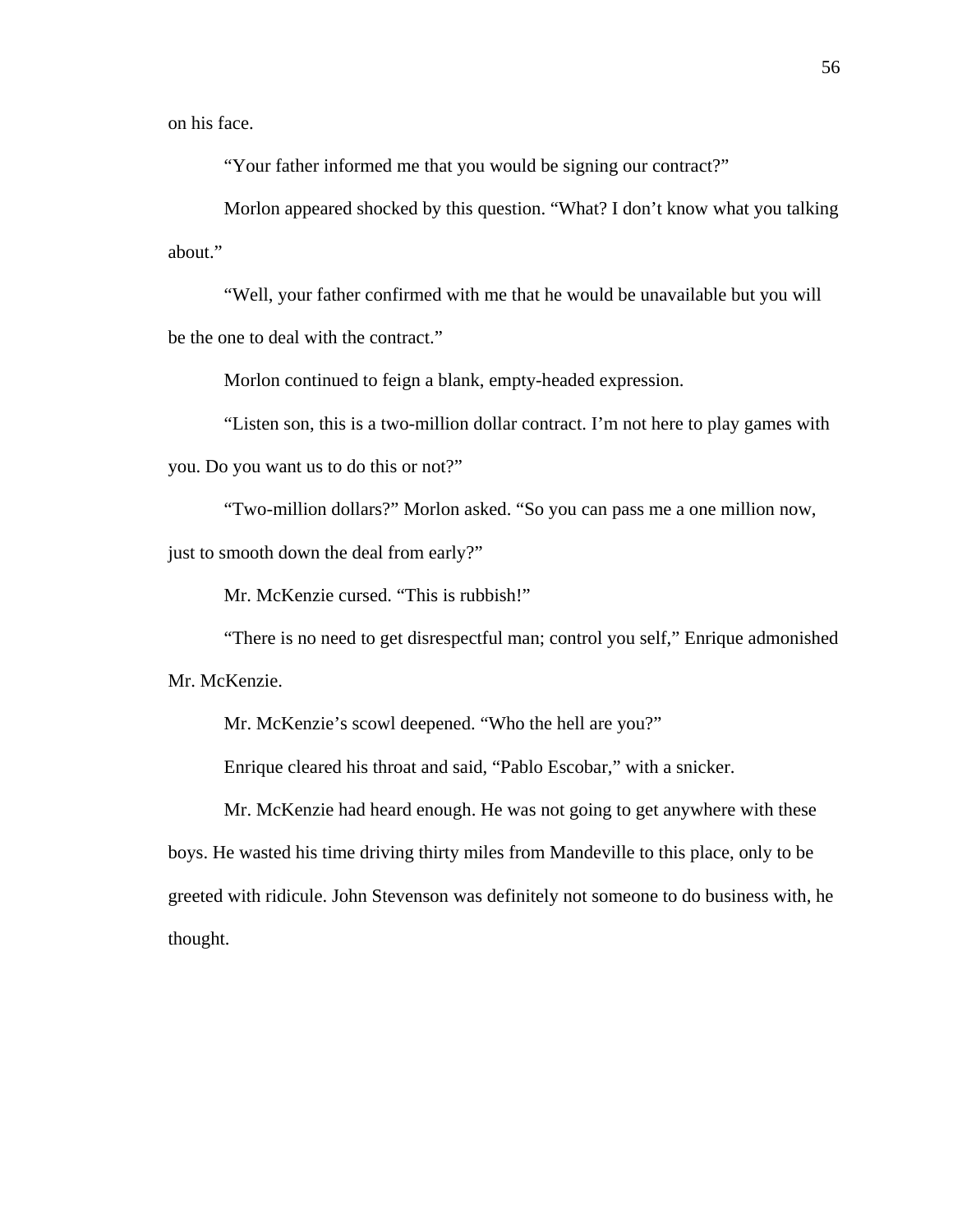## **XIII**

#### Take sleep mark death

--Jamaican Proverb

The only signs of life in the smoky, charcoal night were the occasional streaming headlights from passing cars, the peenie wallies' lights blinking, the crickets singing, and the party on the Stevenson hill getting louder.

Barrington Levy's hit "Under Mi Sensi" was blasting from the stereo in the living room. Lion and Enrique were in the yard, smoking their own plastic bag of ganja; Morlon and Ras-lee were on the verandah doing the same; Bevie was in her room watching a video cassette of her favorite cartoon, Snow White.

Ras-lee inspected the spliff between his fingers, then slowly lifted it to his lips and took a deep, long drag. "So Papa Stevenson really give the I responsibility in this farm business Rasta—signing million-dollar contract and everything," Ras-lee drawled.

Morlon didn't know why, but the severity of the situation penetrated his euphoric high. "Yeah. But you already see I dealt with that, Rasta. Daddy going murder me, and then throw the body in a hole," he slurred.

Ras-lee released a huff of air before he took another drag from his spliff. "Rasta never have it easy. Even though it's the Rasta man's destiny to control the land, him still have to fight the oppressors for it—by any means necessary."

 "I believe in Rasta, and I believe in the power of Rasta. I just wish my father could see it, but him not even giving it a chance."

Ras-lee stared at Morlon through red, half-closed eyes. His locks were piled on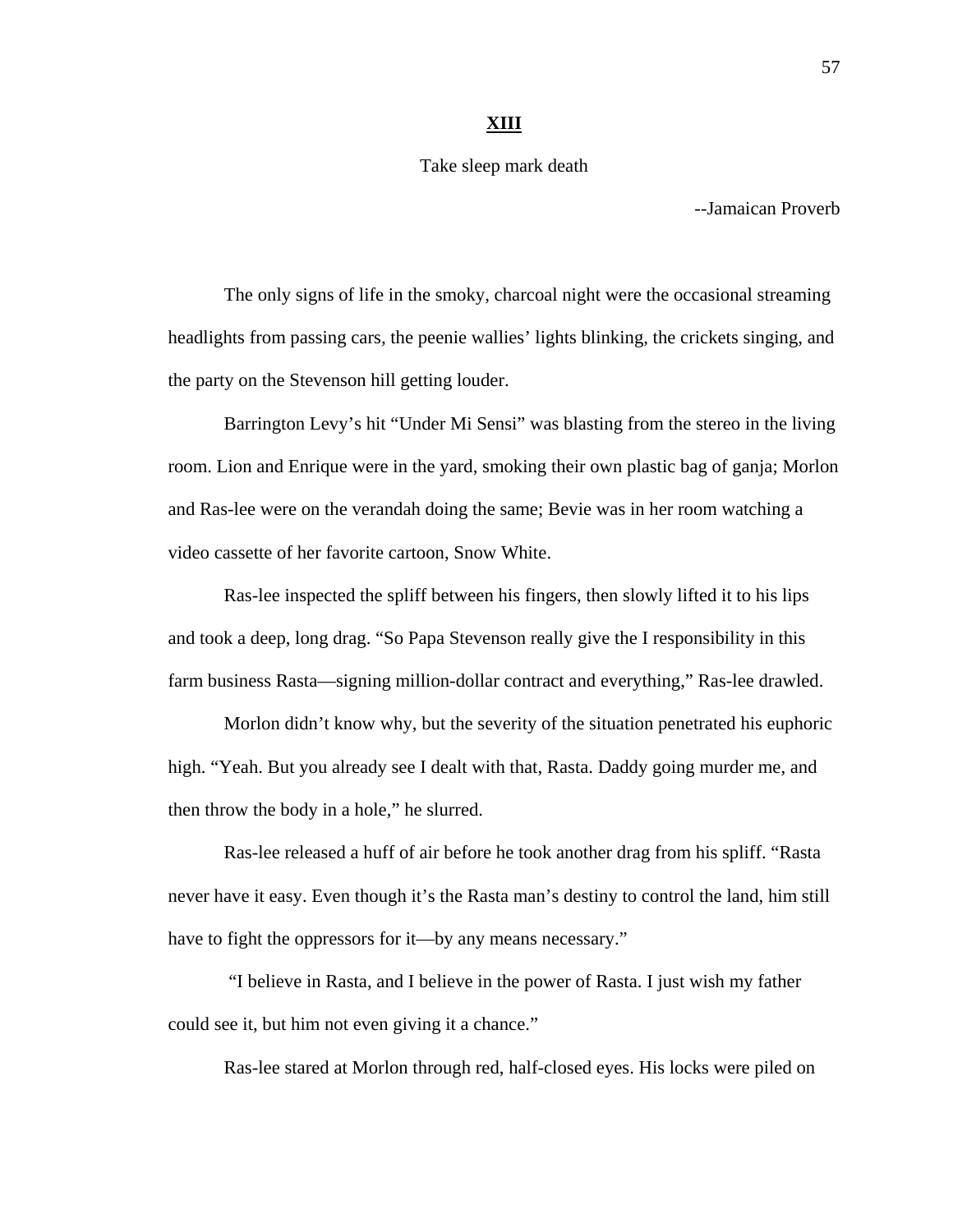top of his head and hidden under a red, green, and gold tam. He and Lion could almost pass as brothers, with the same smooth, dark brown skin— full, disheveled beard, and intelligent, brown eyes. They looked like they were in their mid-twenties.It was as if their ages went into the length of their locks instead of their faces.

"It's hard for some people to see the light because they are so deep in the dark. The I should not be afraid to bring the light to the people— that is the calling of the Rastafari: be the light, I-yah."

**"**Yow, Morlon, how your mosquitoes down here so violent?" Enrique said as he and Lion walked over to Morlon and Ras-lee on the verandah. He had a small glass of Appleton and Coke in one hand, and a spliff in the other.

Morlon exploded in laughter, putting the serious conversation aside, and finally feeling the effects of two glasses of Appleton and Coke and about three joints of marijuana.

"You don't feel nothing yet," Morlon said. "What time now—seven o clock wait till 'bout eleven or twelve then you will know what violence is. Is like the darker the night, the hungrier they get."

 "Well I don't want them to feed on me," Enrique said, drained the remainder of his drink and slumped down in a chair next to Morlon.

 "Yow, my yout, that did wicked what we do to the man earlier!" Enrique exclaimed.

 Morlon laughed until he spilt some of the liquid in his freshly poured glass of Appleton and Coke. "Yeah! But yow, Daddy going to kill me."

"Hey, you did see him face when you tell him that you can't write?" Enrique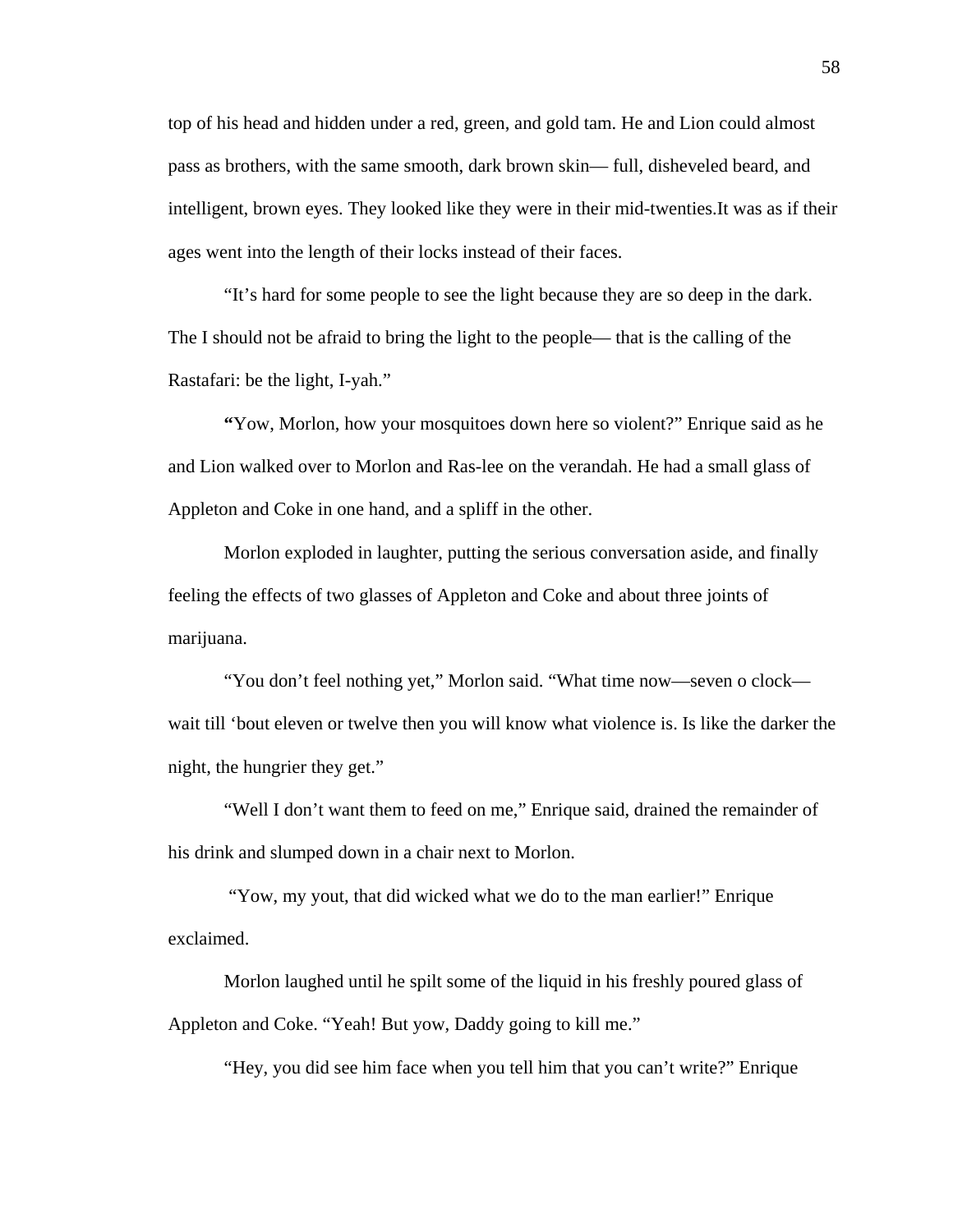asked.

 Morlon doubled over with laughter in his chair. "Yeah, he look on me like I was a duppy. When you tell him that Daddy ask you to sign instead of me 'cause you can't write, and him ask you, who you be and you say—you say—Pablo Escobar!"

Enrique was on the floor, face down, pounding his fists into the tile and laughing.

 "Hey, if he did have a gun, I know he would shoot us. But all him say was"— Morlon deepened his voice, mocking Mr. McKenzie,"this is foolishness. What kind of a dolly house business Mr. Stevenson running here. And he wants me to put my money in this?"

"Is the fastest I ever see a man drive off. It was like the yout' from *Friday the 13th* a run after him," Enrique continued to joke.

"Hey, Morlon, look like a car a coming up here," Lion said.

 Enrique guffawed and playfully punched Morlon in the arm. "Yow, maybe, the man coming back to teach us a lesson 'bout manners."

 The gate was still open from Mr. McKenzie's angry departure. The headlights sliced the darkness as the vehicle veered off the main road, went through the gates, and drove in the front yard. The verandah lights competed with the headlights, making it hard for the guys to clearly see the vehicle that drove into the yard. The car stopped in the yard with the headlights still glaring; the car doors creaked opened, then slammed shut.

 "Morlon, I don't know what you going to tell me, but just try and tell me fast," John said, stomping through the headlights, heading towards the verandah. Victoria hurriedly followed him

"Morlon, what is going on here—who are these people?" Victoria asked. "Morlon, I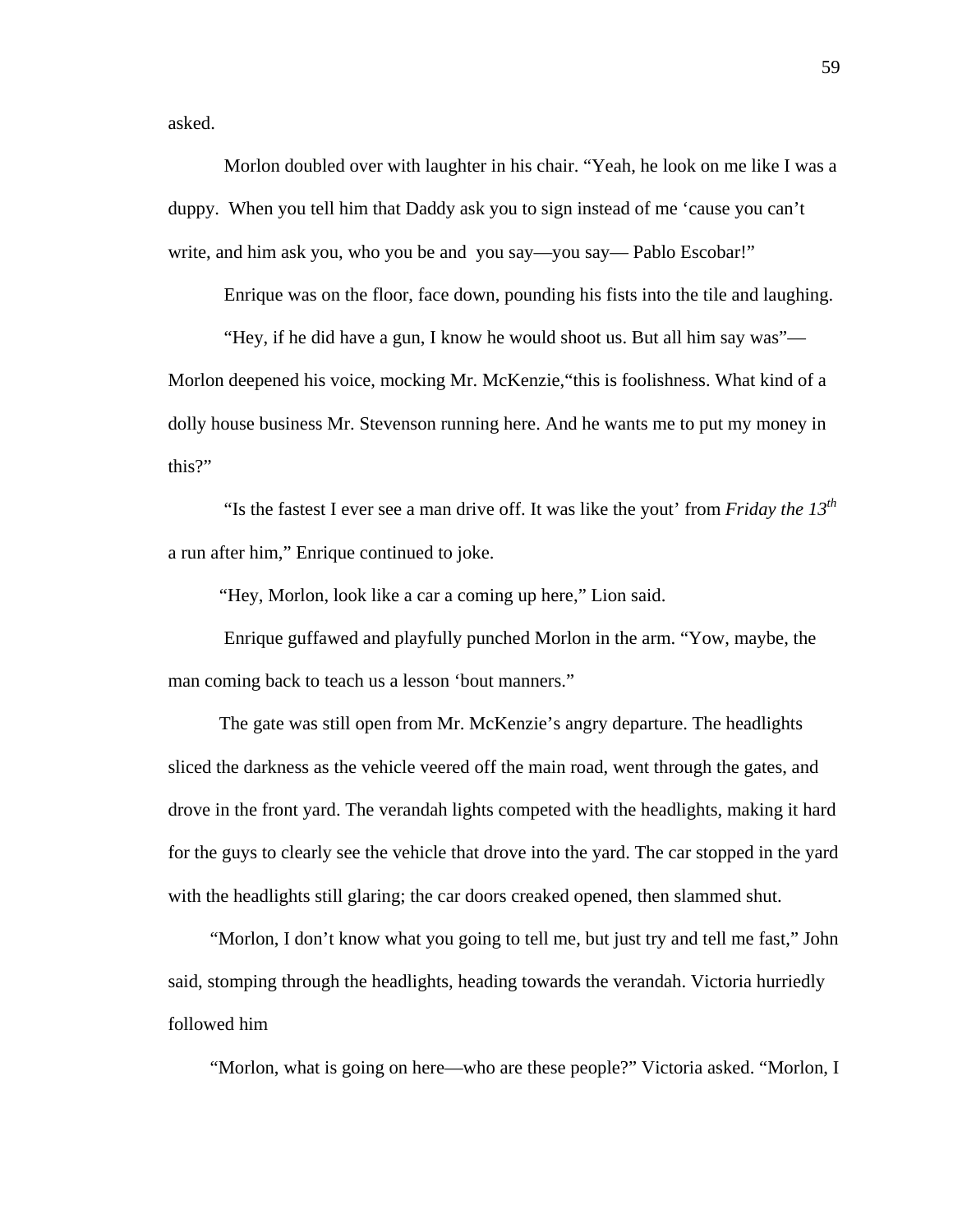said who are these people?"

 Morlon sat transfixed in his chair, blankly staring at his parents now on the verandah glaring at him and his guests. He blinked once, waiting for his parents to disappear, but they were still there. He blinked again, but they were still there. He finally gave up on blinking them away when he realized they were not going anywhere.

 "Mommy, what you and Daddy doing here? You supposed to be in Miami," Morlon asked stupidly.

 "Morlon, I'm going to ask you one more time— who are these people?" His parents, now on the verandah, stood before him and his friends like Mama and Papa Bear walking in on intruders in their home.

"People I know, Mommy. They not strangers."

 Victoria's face went white as her features hardened. She marched towards Ras-lee, her eyes glued to the spot beside his feet.

 "What the hell is this?" She hissed as she lifted the now half bag of ganja to have a better view of her find.

Everyone mumbled a reply to her question.

 Suddenly, her eyes widened as if a thought just struck her. "Where's Bevie? Where's your sister?" She dropped the half bag of ganja at her feet and rushed into the house yelling out her daughter's name.

 Ras-lee and Lion got up and fumbled around, not really sure of what to do next. Enrique sat with his head hung, mumbling something to himself as if he were trying to straighten out some discrepancy with himself. Morlon remained in his chair, staring at the headlights of his father's pick-up, waiting for the real onslaught to come.

John finally emerged from the darkness behind the headlights, calmly walked up to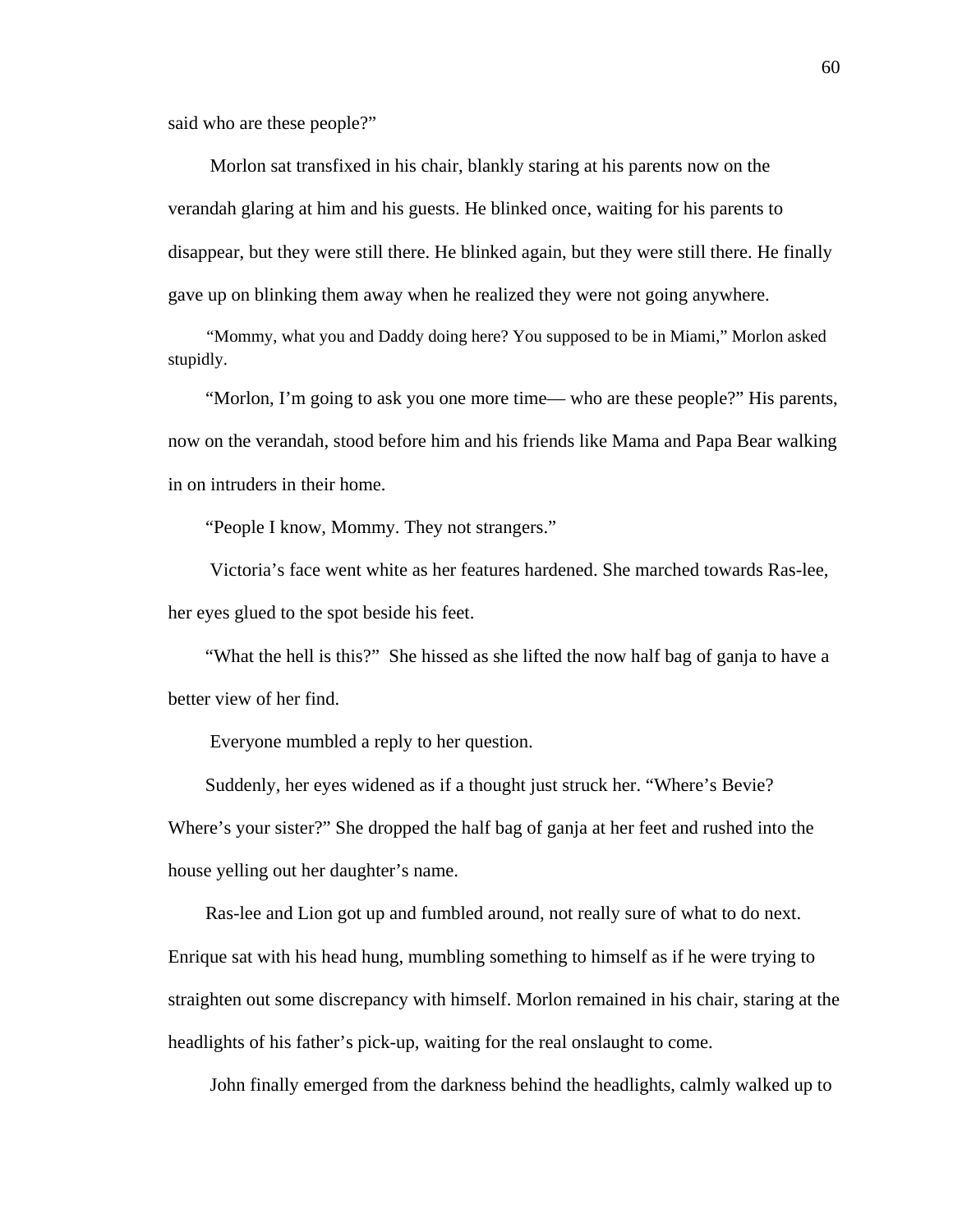the verandah, looked at Ras-lee, Lion, and Enrique and said, "The three of you, pack up you things and get the backside out of my house, now!" Then he mechanically turned his head to his son and said flatly, "Go to your room." John turned and headed back to his pick up.

The guys all stood up, and Enrique blurted out, "Don't worry sir, we leaving now—we leaving now."

John's look was harsh and deadly, when he turned his head and said, "Hurry up."

 "Hey I-yah, your ol'man serious, eh?" Ras-lee commented as he and the others hurriedly gathered their belongings to escape the Stevenson estate. "You need some strong Rasta vibrations to break your chains my friend," Ras-lee continued.

 Morlon had no words. He simply got up and walked into the house, looking neither left nor right.

 "Yow, make we touch road now I-yah, before father Stevenson bury we on him orange farm," Lion said. "Rique, wha'pen to you I-yah, how you look like you lost so? The weed still in a you my yout'?"

 "Me nice man. I just a think 'bout how Morlon going to work him way through this. I feel like a our fault."

 "Well, think bout it when we not here." Lion threw his chin in John's direction. "Father Stevenson look like he will kill you to, so make we move out fast."

 As soon as the guys got in their car and sped through the gate, John drove his pick-up behind the Volvo, and went into the house. He went to Bevie's room, but stood at the door, as the light in the passage streamed into the room. He could see that she was fast asleep with her doll beside her head on the pillow. He went inside her room, and sat on her bed, watching her as she slept. His heart, that a few minutes earlier was filled with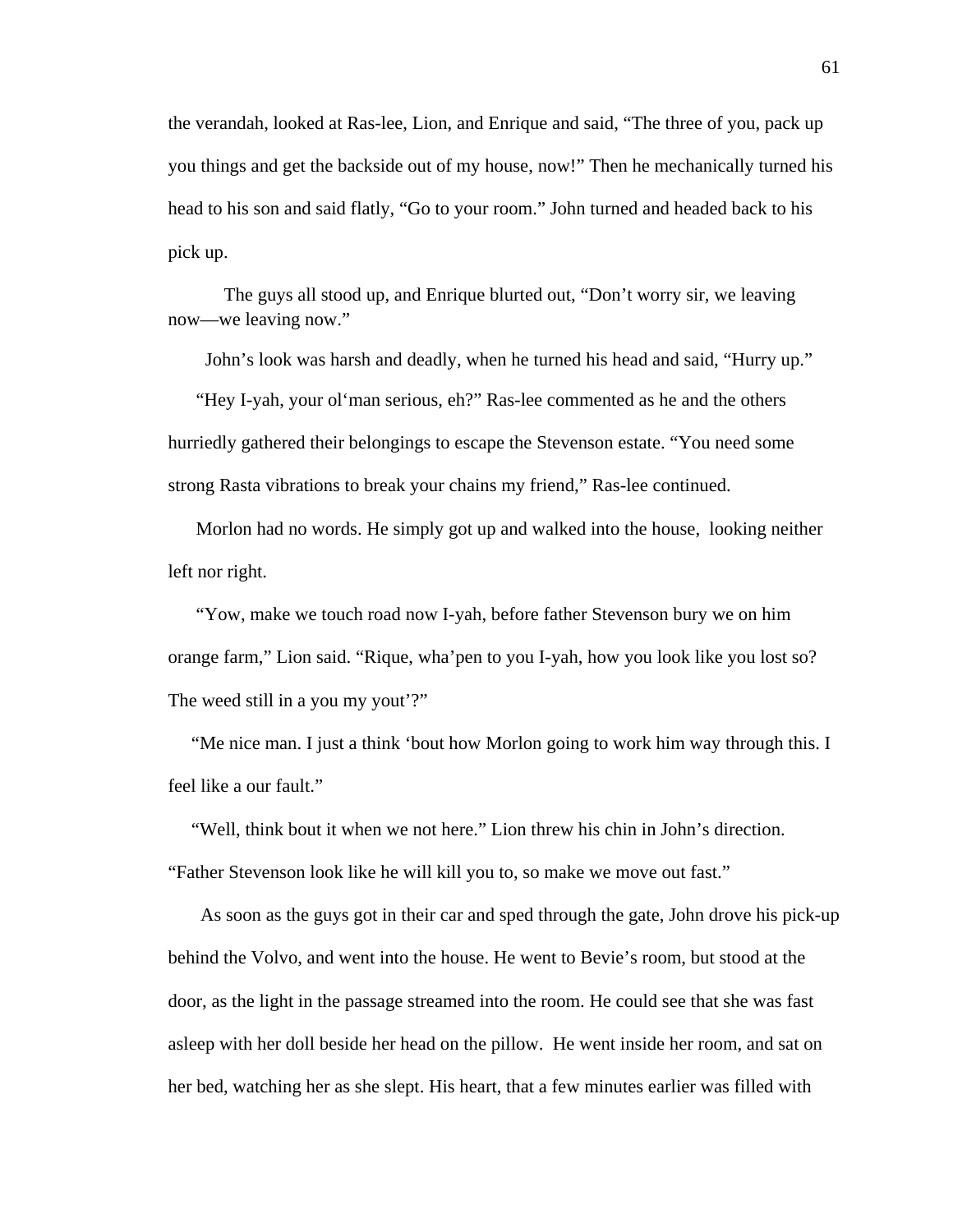anger and resentment, now was taken over by a kind of sad but thankful love. He loved his children and he wanted nothing but the best for them.

 Out of the blue, a burdensome exhaustion came over John, that all he wanted to do was go to bed and not think about anything. He wasn't sure what he was going to do about Morlon. He felt so laden, as if someone had just slammed him against the floor, that he just gently pushed Bevie across the bed laid down beside her, closed his eyes and went to sleep.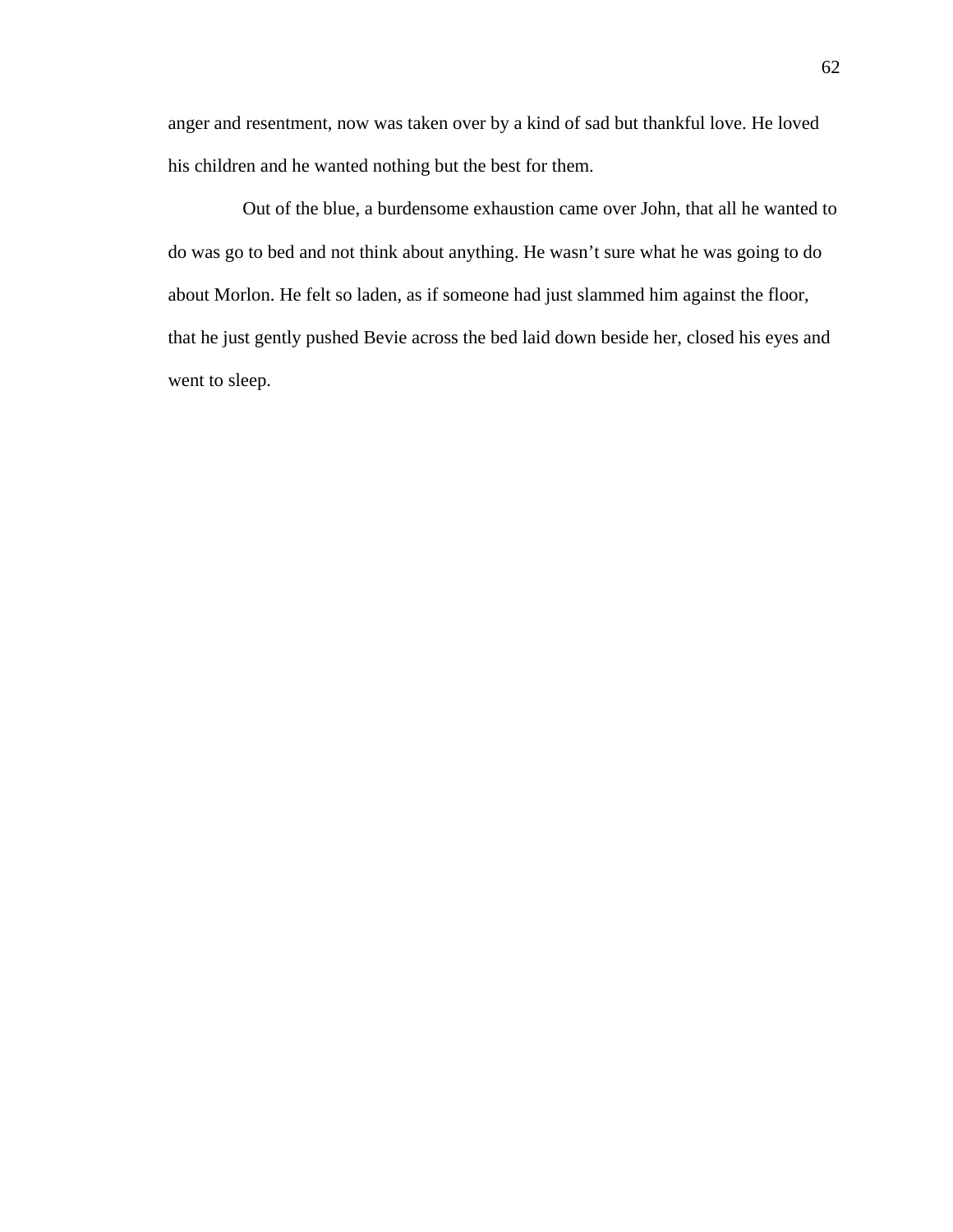#### **XIV**

#### Morlon

### If sick don't care, what doctor must do

--Jamaican Proverb

It was Grand Market, the day before Christmas Day, and Spaldings town was in a frenzy with excited shoppers looking to spend money they claim to never have during the year. All the stores and shops were decorated with Christmas lights of every color, style, and variation. Posters and cut-out boards of Santa Claus, snow, reindeers, and Christmas trees were inside all the buildings. It never matter that it never snow in Jamaica; it was all about the happy feeling that people got when they saw these things.

The sweet and spicy smoke of jerk chicken and pork floated in the air, beckoning customers to indulge in the charred, fiery taste. There was enough food on and off the streets to feed every person there for the other 364 days of the year. The streets were lined with higglers and their wares, and the width of the street was reduced by several inches, making it impossible to walk without bumping into someone. Among the cacophony of sounds, tooting horns, fire crackers blasting, angry shouts, excited laughter, and excessive chatter, I could hear the shouts of higglers as they tried to get the attention of various passers-by.

"Uuundah pants! Uuundah pants!"

"'Anbag! 'Anbag! Get you hot 'anbag. Guchi, Baybie Phat. 'Anbag 'Anbag."

"Dollie. Dollie baby. Batman. Superman. Police car!"

It was like an orchestral performance of background sounds that accompanied the various colorful scenes of the day.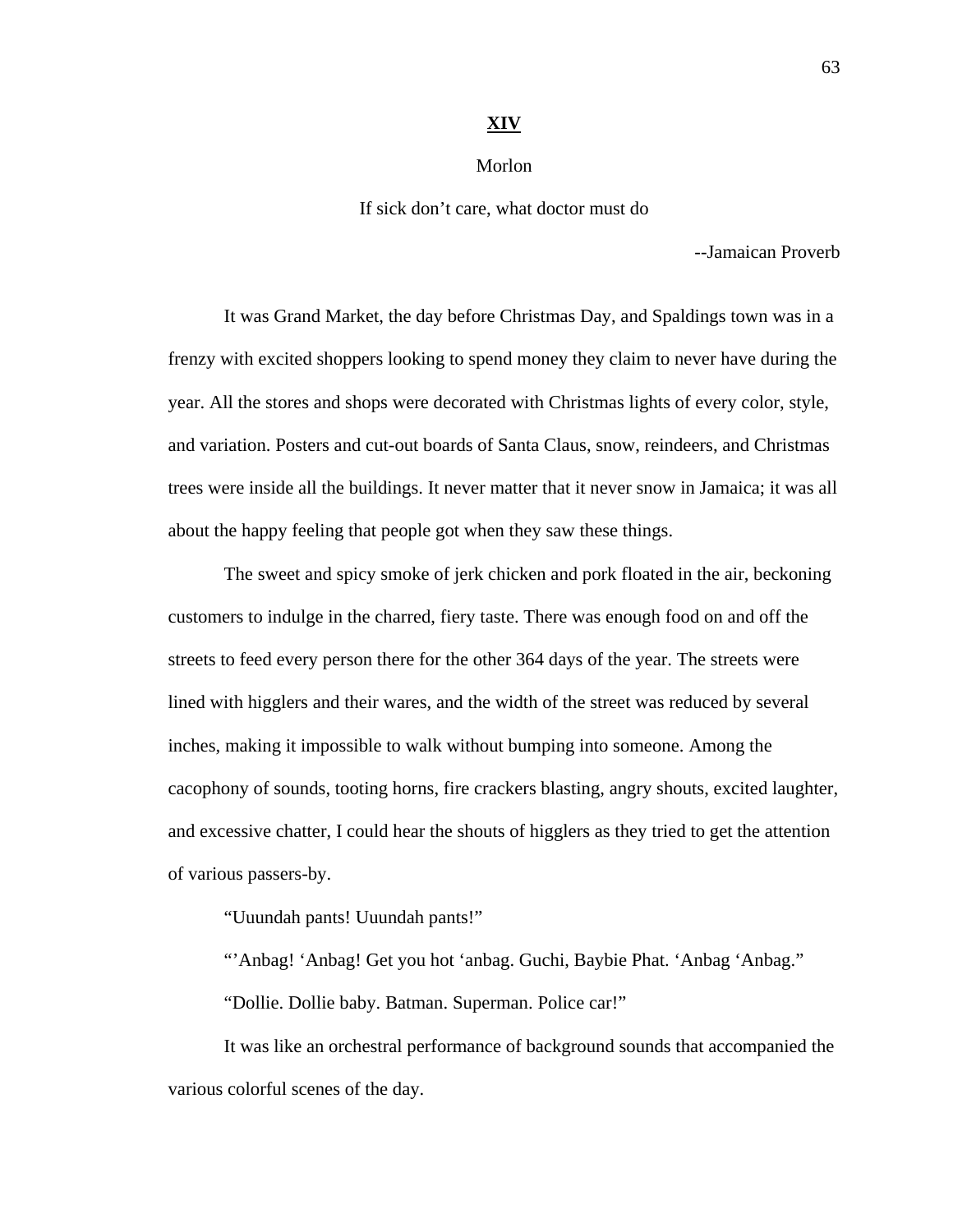Me, Bevie, and Mommy walked through the crowd of buyers and sellers, trying to find our own Christmas treasures. Bevie clutched Mommy's hand in order to not be carried away in the flood of arms and legs. I dragged behind, willing myself to feel the Christmas spirit, even though, according to the Rastafari, the holiday was a lie. It was just that I wasn't feeling the usual automatic Christmas merriment. Everything was how I wanted it right now because Daddy hadn't said anything to me 'bout the farm since the night he and Mommy came home and found me and Enrique them with the ganja. He never even said anything after he found out I never signed the papers with Mr. McKenzie. It was as if he completely dismissed me, even from his anger and his malice.

But still, I couldn't shake the uneasiness I felt when I thought about the look on Daddy's face when he told me whatever I wanted to do with my life was my business that he was done fighting me. There was this sadness, this tiredness in his eyes, like he was a dying man giving his final thought to his son. I just couldn't get past that empty look in his eyes. Not even the tapes with the new Mutabaruka poems that Enrique sent to me could make me feel better.

"Morlon, what were you planning on getting your father for Christmas?" Mommy asked as we went into a Juicy Beef Patties for something to eat.

"Maybe he doesn't want anything from me, Mommy," I responded. The idea felt truer in my head than how it sounded.

"Morlon, why would you say that?"

"It's like Daddy always a pressure me into something, you know. Primary school, he pushed me to play cricket, even though I cry to him that I didn't want to. Munro, he forced me into football. Now, it's the farm thing. He only gives me all attention when he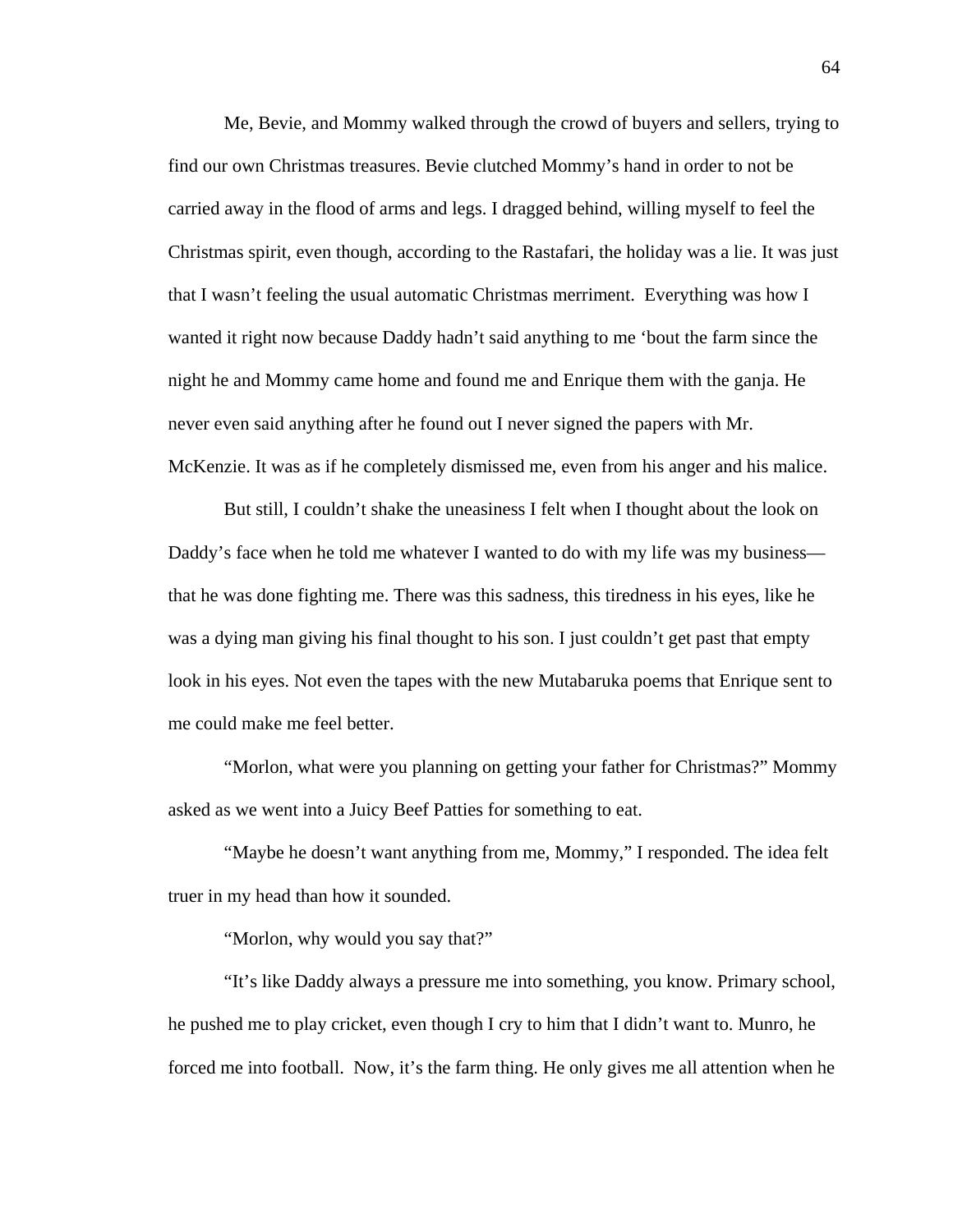wants me to do something. The farm is the first thing I ever fight Daddy on. Now that he sees I seriously don't want to deal with it, it's like him just drop me."

Mommy shook her head, and her swirling brown eyes were piercing as she glared at me. "That's how you really feel?"

"Yes, Mommy, that's how I really feel." We were making our way to the line that was more like a sprinkling of people than an actual line.

"Morlon, you notice that most things you say your father push you into, you eventually like to do them. You are the captain of the football team now at Munro. In primary school, you were the fastest bowler there," Mommy said with a kinda selfrighteous look on her face. "Your father always looking out for your best interest, even if his methods are displeasing."

"I know, Mommy, but that's not the point. I'm old enough now that Daddy shouldn't force me into anything, especially something as huge as dealing with the farm."

"Mommy, can we get the patty now?" Bevie interrupted. "I want two patties."

"Bevie, wait. Morlon, your father hasn't stopped caring about you. He just stopped pushing you into the farm. Wasn't that what you wanted?"

"Yes, but—it just doesn't feel right," I said, and nervously tried to run my hand through my hair that hadn't seen a comb for the past eight weeks.

"By the way, we are going to deal with the bird's nest on top of your head before January first, come hell or high water," Mommy said. I knew her heart wasn't in the threat though. She said the same thing three weeks ago.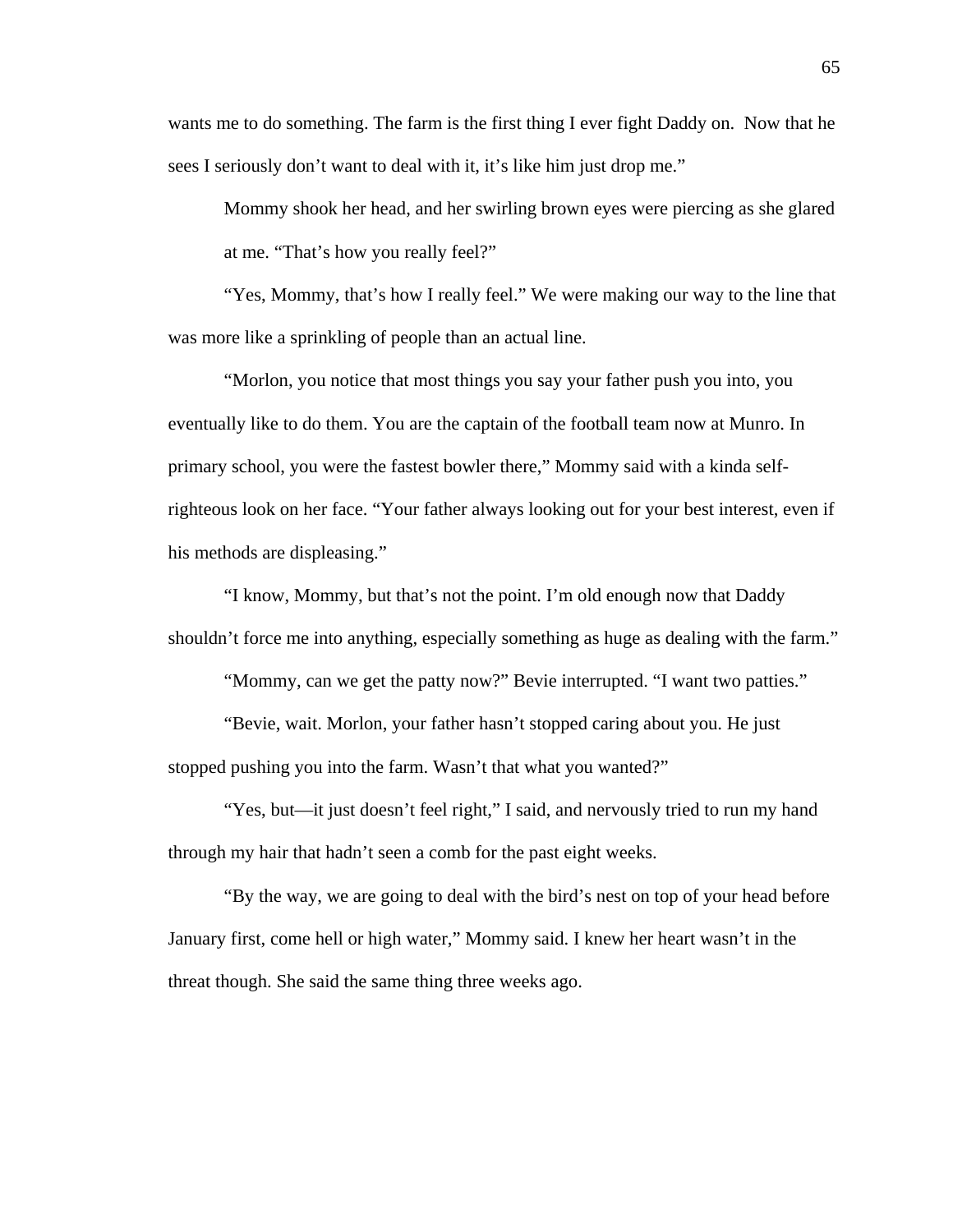I was looking up at the menu board, not even trying to read what was up there. I wanted to ask Mommy a question that was gnawing on my mind for a while now, but I just didn't know how to get it out.

"Mommy, let we get the patty, please no, please," Bevie continued to whine.

"Okay, Bevie, but you're only getting one patty. If you want, you can get a coco bread too," she said, then led us from the middle of the restaurant to join the line to the cashier.

"Mommy?"

"Uhm-hmm?" she answered.

"Did Daddy ever fix the business with Mr. McKenzie?" I asked, feeling a little poke of regret for the trouble I caused.

"Yes, your father straightened the situation out with Mr. McKenzie, and your father signed the contract with him."

"How?" I asked.

"Well, he called up Mr. McKenzie and explained to him that you and your friends were just acting your ages and being silly, and that he shouldn't allow your foolishness to make him throw away millions of dollars—Bevie, stop biting your nails. How many times I tell you to stop doing that!" she hissed out at Bevie, and gently slapped away Bevie's finger from her mouth.

"Anyway," she continued, "Mr. McKenzie wanted the contract as much as your father, so it didn't take much convincing to get him to decide to sign the contract again. But this time your father went to Mr. McKenzie's office to get it done."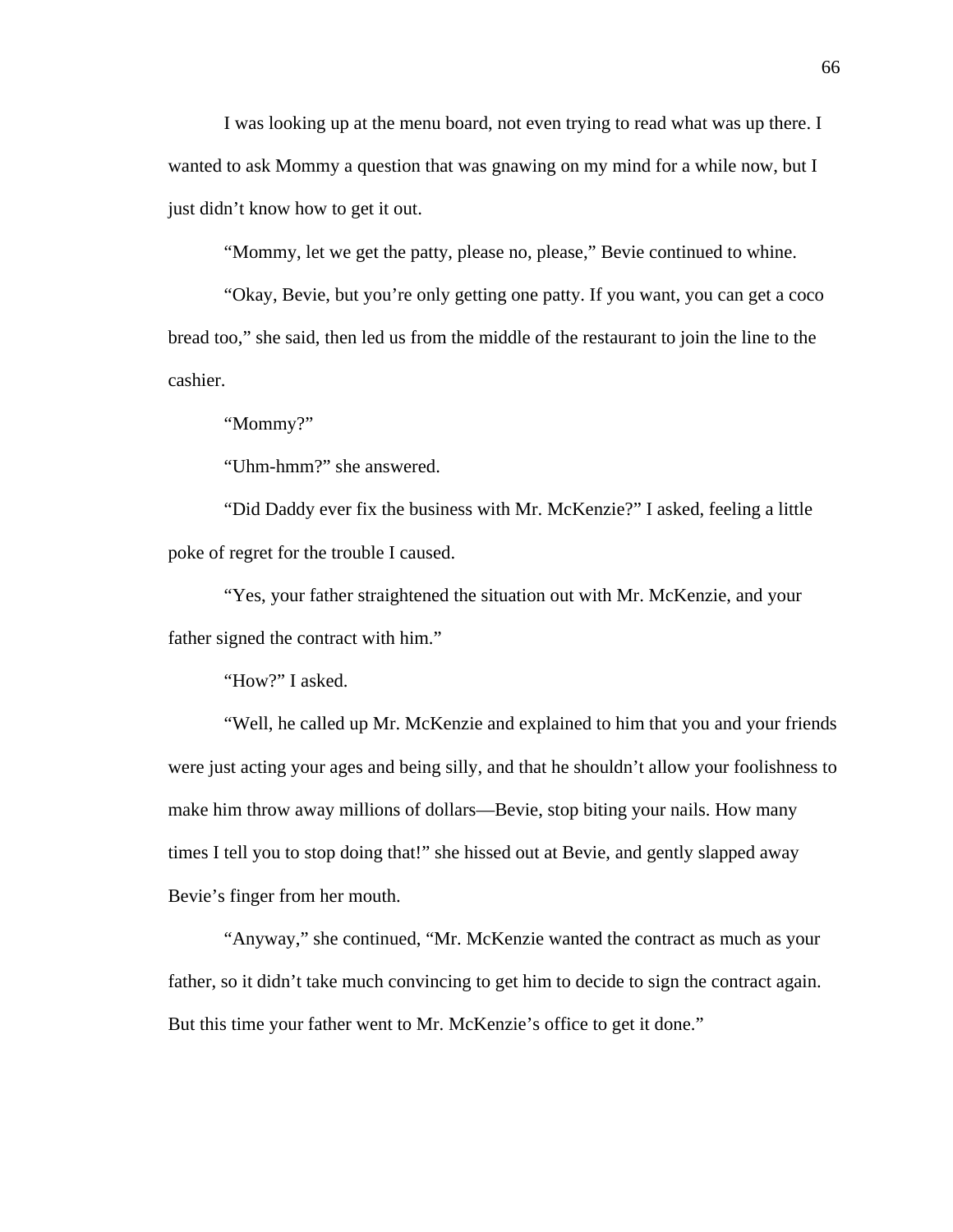By this time, three people were in front of us in the line, and many more were behind us. All the tables and counters were filled with hungry Grand Market shoppers fighting to cool the steaming hot beef patties in their mouths— sometimes even blowing on them before they took a bite.

"Mommy, I'm hungry."

"Bevie, can't you wait? Wait!" Mommy said sternly.

"I'm glad it worked out for Daddy," I added.

 "What you mean, *for Daddy*?" Mommy asked, sounding a little confused. "You still don't get what your father doing, do you, Morlon?"

We were now next in line to order. "We going to talk about this some more, okay?" she added, then turned to the cashier.

I sighed in frustration. "Anything you say, Mommy."

 After we had our patties, we continued to shop in Spaldings. We left Spaldings to go to the next big town, Christiana, and then from there to an even bigger town, Mandeville.

We arrived home at about seven in the evening. Daddy was still on the farm, loading the trucks for the last batch of oranges to go to Bogwalk for the day. Usually, he would make Jukel deal with loading the oranges, but for the past couple of days, he had been the one who dealt with these minor issues. This was the first Grand Market that Daddy never shopped with us. I realized all these things, and they seemed to be the root of some of the negative energy that was blocking my merriment. I wanted some time away from my family, so I asked Mommy if I could take the car and drive roun' a bit just to try to get myself in the Christmas mood. She said it was fine, but I needed to be home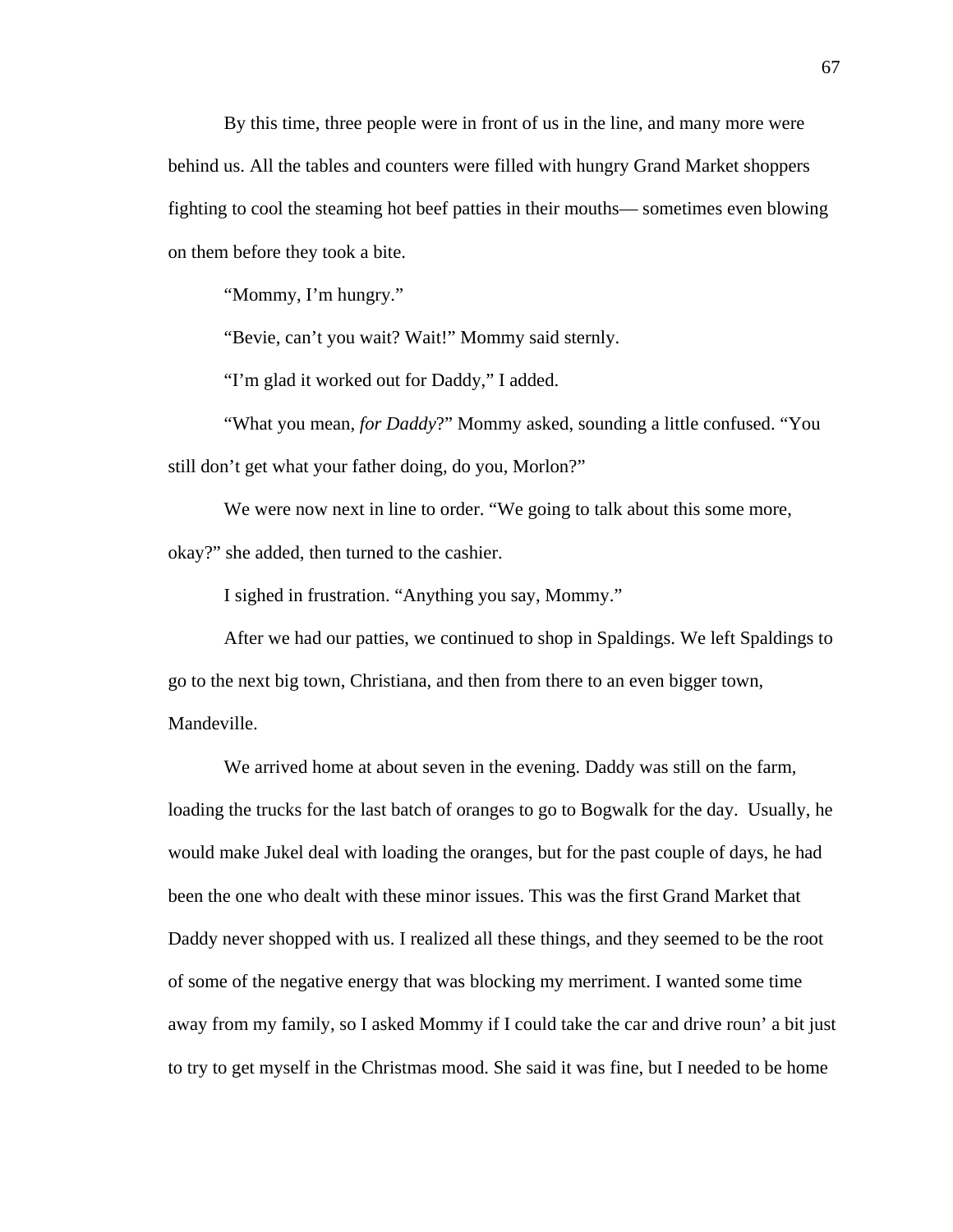before twelve. I didn't want to drive down the road, because I knew I would meet up with Daddy. So I decided to go back to Spaldings, as Grand Market during the night was a whole different scene from Grand Market during the day.

Spaldings was like a nest of ants moving together trying to gather as much food as possible before the rain came. In this case, the rain was Christmas Day, the day when all the stores would be closed and there would be a more somber, meditative mood to the day. I parked the car a little distance out of the town because the people traffic was so thick that it would take hours just to drive through the town, much less to find parking.

As I bulldozed my way through the crowd, I stopped and talked to a few people I knew. I even went as far as to have a Vitalizer roots drink in a corner bar with some of the guys who worked on the farm. I asked them how they not working tonight because I know Daddy was down at the shed loading oranges now.

"We don't schedule to work at this time. Some extra fruits on the tree, so boss Stevenson say that anybody who want the money can pick the orange and load it on the truck, and them going to get the money for those oranges," one of the men named Choppers explained. I could see how he got his name. He had big teeth with a rich tobacco and Guinness stained look to them.

"But Daddy down there with them now," I said.

"Yeah man, the boss man in the thing, you know," another fellow named Roy responded. He looked like he was my age or the most a year older than me. "All o' we respect him like that. Him know that these loads a really what most people depending on—you see me?"

"So Daddy never schedule to load oranges now?" I asked just to be clear.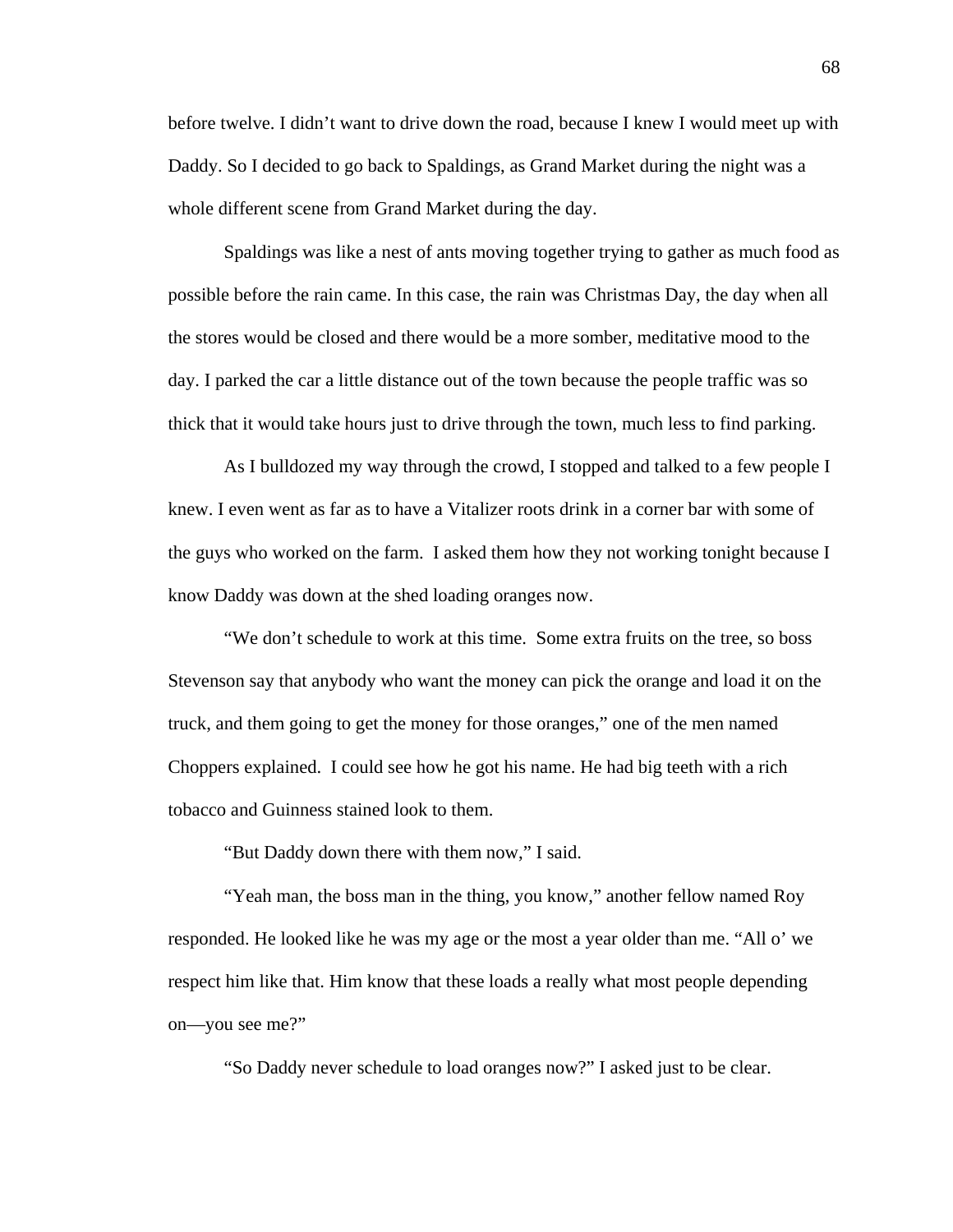"No man, him a do this for the workers. Plenty respect to boss Stevenson," Choppers confirmed and raised his bottle of Guinness in salute to Daddy.

I knew Daddy was into helping the community, but honestly, I never realized how much. On Grand Market night, instead of enjoying himself with his family and friends, Daddy was on the farm, in the middle of grass lice, ticks, and mosquitoes, loading oranges that he was not getting a dime from— only the pickers and loaders were getting the money. This was something I knew I had to see for myself.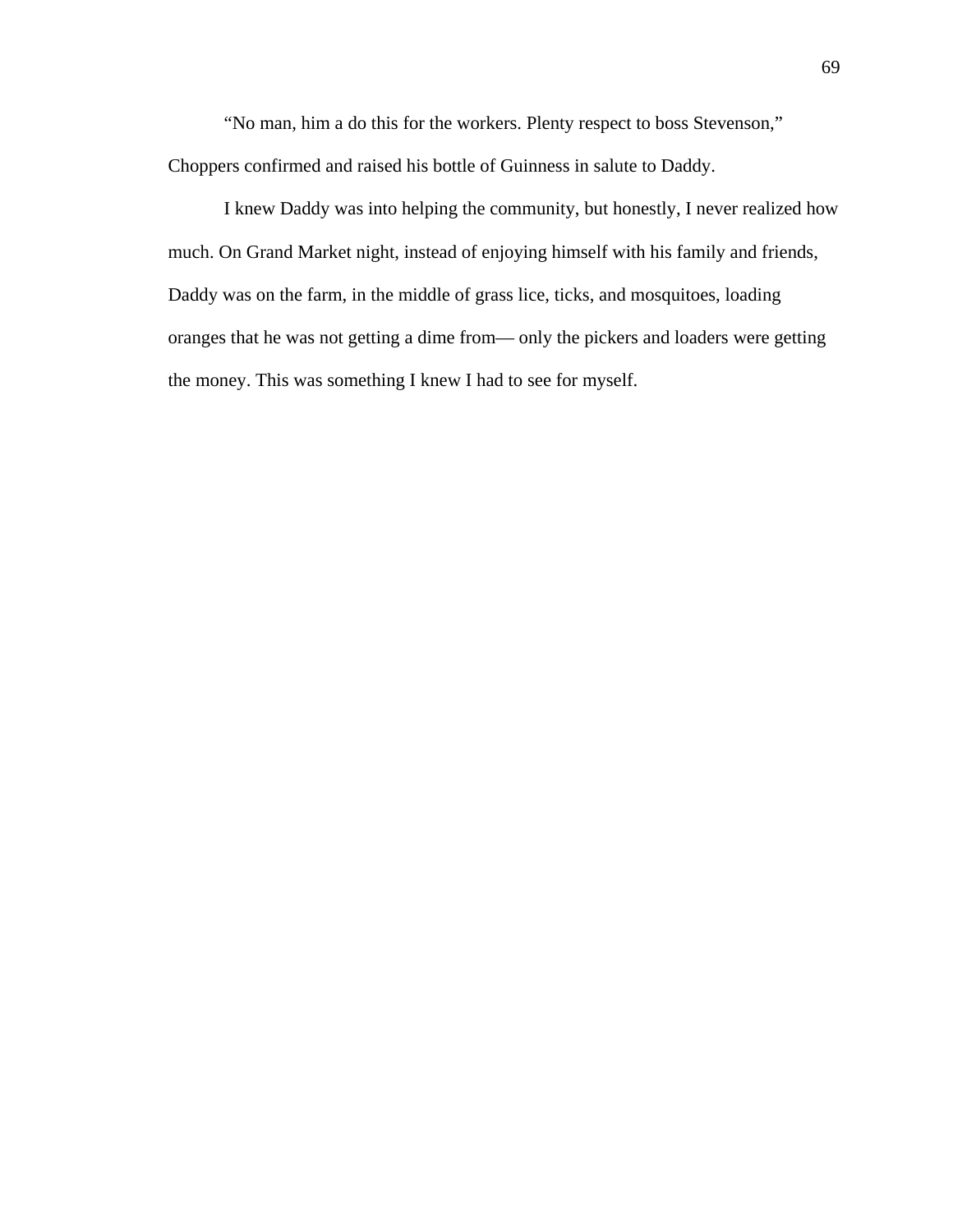## **XV**

## Bevie

## Every cock has his soon-a-morning

--Jamaican Proverb

"Jukel, tell Ezra that he must try and load as many of the ortaniques on the truck as possible, 'cause those pay the most money," Daddy shouted out over the rumble of the three truck engines.

Daddy looked like the other workers, dressed in an old blue jeans pants, pushed into his black water boots. His shirt stuck onto his chest, and his back was soaked wet with sweat like Pastor Brown's shirt when he preached on Youth Sunday. They set up some light bulbs through the tree limbs, and powered them up from the generator in the shed.

"Mr. Stevenson, Bigga say that he need to get the truck back to Sinclair's yard before twelve because him have a load of gravel to pick up by four o' clock Christmas morning," Jukel told Daddy, with a burnt-out spliff in the corner of his mouth.

"Tell Bigga he must shut him mouth and stop lying. He knows the only reason he wants to leave early is because he wants to go spend time with heavy Madge. Everybody know his Grand Market routine already. "

"Oh, that irie, Mr. Stevenson, cause I already tell Bigga that," Jukel said and the guys started to laugh. "Plus, we all know that Sinclair make his Christmas money because you give him the job to carry the oranges to the factory."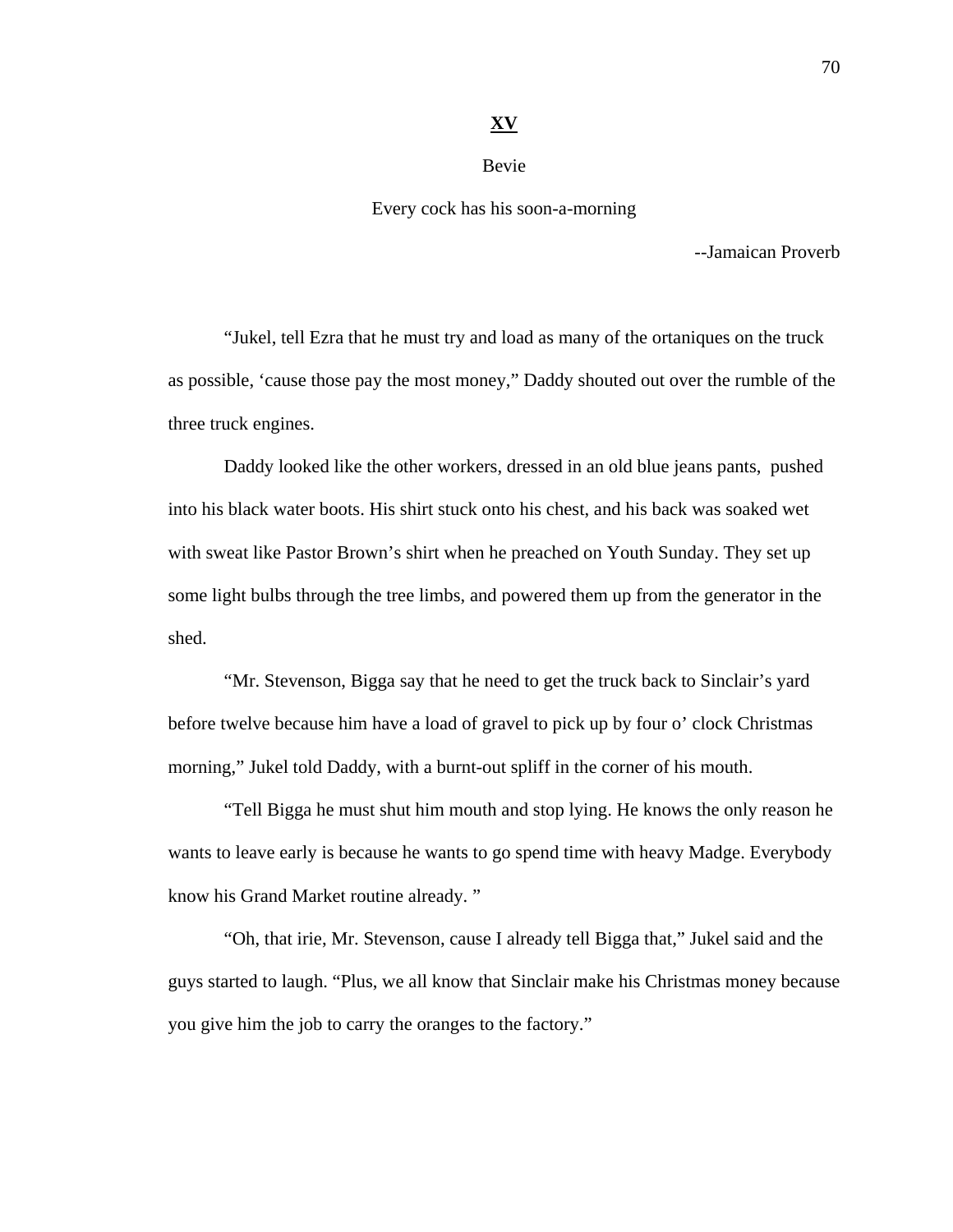"Yeah, Boss, you a help feed all of we right now," a man in the top of an orange tree said.

"Hi, Daddy," I shouted from Mommy's Volvo. Morlon had parked a little way from where they were loading the trucks. He came back home and said he was going to check Daddy on the farm. Even though it was late, I asked him to take me too because I hadn't seen Daddy all day, and I missed him.

"Bevie, what you doing here at this time?" Daddy asked. He walked towards the car, and Morlon got out and walked 'round to meet him halfway.

"I wanted to come see you, and Bevie wanted to see you too," Morlon told Daddy.

"Is something wrong at the house?"

"No, just wanted to check you, see what you doing down here at this time," Morlon said.

"Well, I still have some work to finish up here, so . . ."

"But you not supposed to be doing this now. Your scheduled loads gone to the factory already." Morlon's hands were in his pocket the whole time he talking to Daddy.

"How you know so much 'bout the farm? I thought you never business 'bout any of this?" Daddy asked him.

"Is Christmas Eve, Daddy," Morlon said and walked a little closer to Daddy.

"You supposed to be home with us, like you do every Christmas."

"You not a little boy anymore, Morlon, so these things shouldn't matter to you.

You have you friends—that not enough for you?"

"Daddy, that's not the point. Why you here at this time anyway?"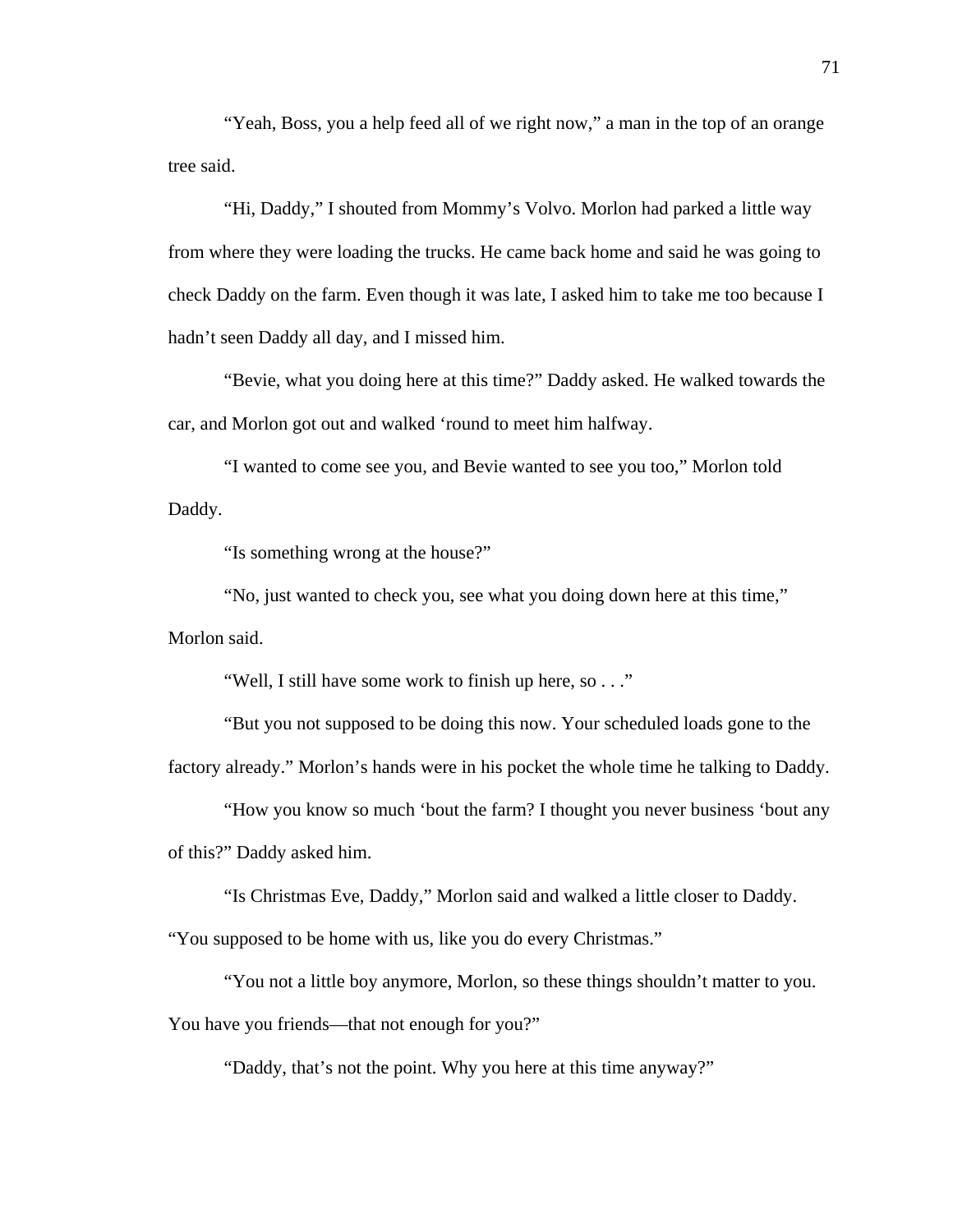"You see James over there," Daddy pointed to a man sitting on a truck bed, taking the crates of oranges and emptying them in the truck. "His mother in Spaldings hospital—just do surgery on her knee, and the money he make tonight going to help pay the hospital bill."

Daddy pointed to a little woman who looked like she hadn't bathed in a long time. "You see Mary over there— she has ten grandchildren and all of them live with her. The money she make supposed to help feed them for the whole Christmas holiday, plus help them to get started with school in January."

I could only see the side of Morlon's face, but even from that view it reminded me of the time his puppy, Rex died, and he found out that he accidentally gave the dog spoil milk. I remember him cry the whole weekend.

"Butcha baby mother just have another baby, and him don't have not even a nappy to give the baby; this is the money for that too," Daddy said.

"How you know so much 'bout these people?" Morlon asked.

"These people? . . . The farm is nothing without—*these people*—and *these people* are nothing without the farm," Daddy said. "You think your uncles or your aunt would care about any of these things? No, as far as they are concerned, *these people* are nobody. I have a responsibility to this farm because I have a responsibility to these people."

Morlon nodded his head, agreeing with Daddy.

"I wanted you to carry on this thing with me, because it bigger than you, it bigger than me. But then after the last incident with you and you friends, I realized how different you were from me. When I was your age, I was already making cricket ball with box,